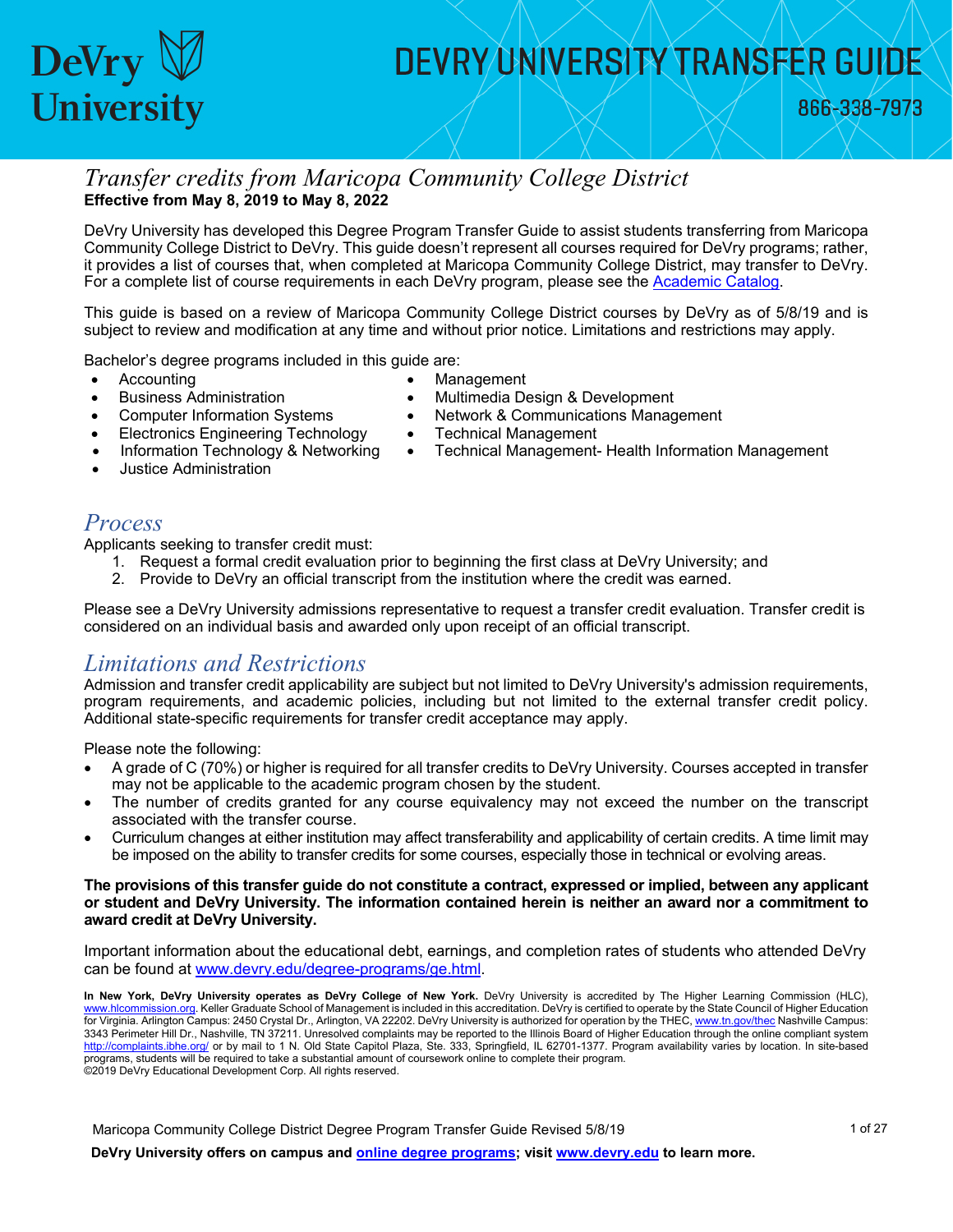

866-338-7973

#### *AGEC Paths*

| AGEC-A                                   |              | AGEC-B                                   |              | AGEC-S                              |                                     |  |
|------------------------------------------|--------------|------------------------------------------|--------------|-------------------------------------|-------------------------------------|--|
| The AGEC-A is for students who want      |              | The AGEC-B is for students who want to   |              |                                     | The AGEC-S is for students who want |  |
| to study liberal arts when they transfer |              | study business when they transfer to the |              | to study programs that require more |                                     |  |
| to the university.                       |              | university.                              |              | rigorous math and science when they |                                     |  |
|                                          |              |                                          |              | transfer to the university.         |                                     |  |
| Examples: English, History, Religion,    |              | Examples: Accounting,                    | Economics.   | Examples:<br>Biology,               | Chemistry,                          |  |
| Philosophy, Communications               |              | Finance, Marketing                       |              | Engineering                         |                                     |  |
| <b>Subject</b>                           | <b>Hours</b> | <b>Subject</b>                           | <b>Hours</b> | <b>Subject</b>                      | <b>Hours</b>                        |  |
| <b>First Year Composition</b>            | 6            | <b>First Year Composition</b>            | 6            | <b>First Year Composition</b>       | 6                                   |  |
| <b>Mathematics</b>                       | 3            | <b>Mathematics: Brief Calculus</b>       | 3            | Mathematics: Calculus I or          | 3                                   |  |
|                                          |              | or Higher                                |              | Higher                              |                                     |  |
| Arts & Humanities                        | $6-9$        | Arts & Humanities                        | $6-9$        | Arts & Humanities                   | $6-9$                               |  |
| Social & Behavioral Sciences             | $6-9$        | Social & Behavioral Sciences             | $6-9$        | Social & Behavioral Sciences        | $6-9$                               |  |
| Physical & Biological                    | 8            | 8<br>Physical & Biological               |              | Physical & Biological               | 8                                   |  |
| <b>Sciences</b>                          |              | Sciences                                 |              | Sciences                            |                                     |  |
| Options                                  | $0 - 6$      | Options                                  | $0 - 6$      | Options                             | $6 - 8$                             |  |
|                                          |              | Computer Information                     | 3            |                                     |                                     |  |
|                                          |              | Systems: Introduction to CIS             |              |                                     |                                     |  |
| <b>TOTAL</b>                             | 35           | ΤΟΤΑL                                    | 35           | <b>TOTAL</b>                        | 35                                  |  |

#### *Assumptions*

Because AGEC uses credit hours, the following assumptions are made. The actual number of credit hours awarded for transfer credit depends on individual student transcript evaluations.

| <b>Subject</b>                                    | <b>Credit Hours</b> | <b>Number of Courses</b> |
|---------------------------------------------------|---------------------|--------------------------|
| <b>First Year Composition</b>                     |                     |                          |
| <b>Mathematics</b>                                |                     |                          |
| Arts & Humanities                                 | 6-9                 | $2 - 3$                  |
| Social and Behavioral Sciences                    | 6-9                 | $2 - 3$                  |
| <b>Physical &amp; Biological Sciences</b>         |                     |                          |
| Options                                           | $0 - 6$ or $6 - 8$  | Up to $2$                |
| Computer Information Systems: Introduction to CIS |                     |                          |

*Notes*: In general, AGEC courses that meet the Computer Information Systems: Introduction to CIS requirement appear to be equivalent to DeVry's COMP100 course. Student transcripts are evaluated to determine appropriate course equivalencies based on the specific course taken to fulfill this requirement.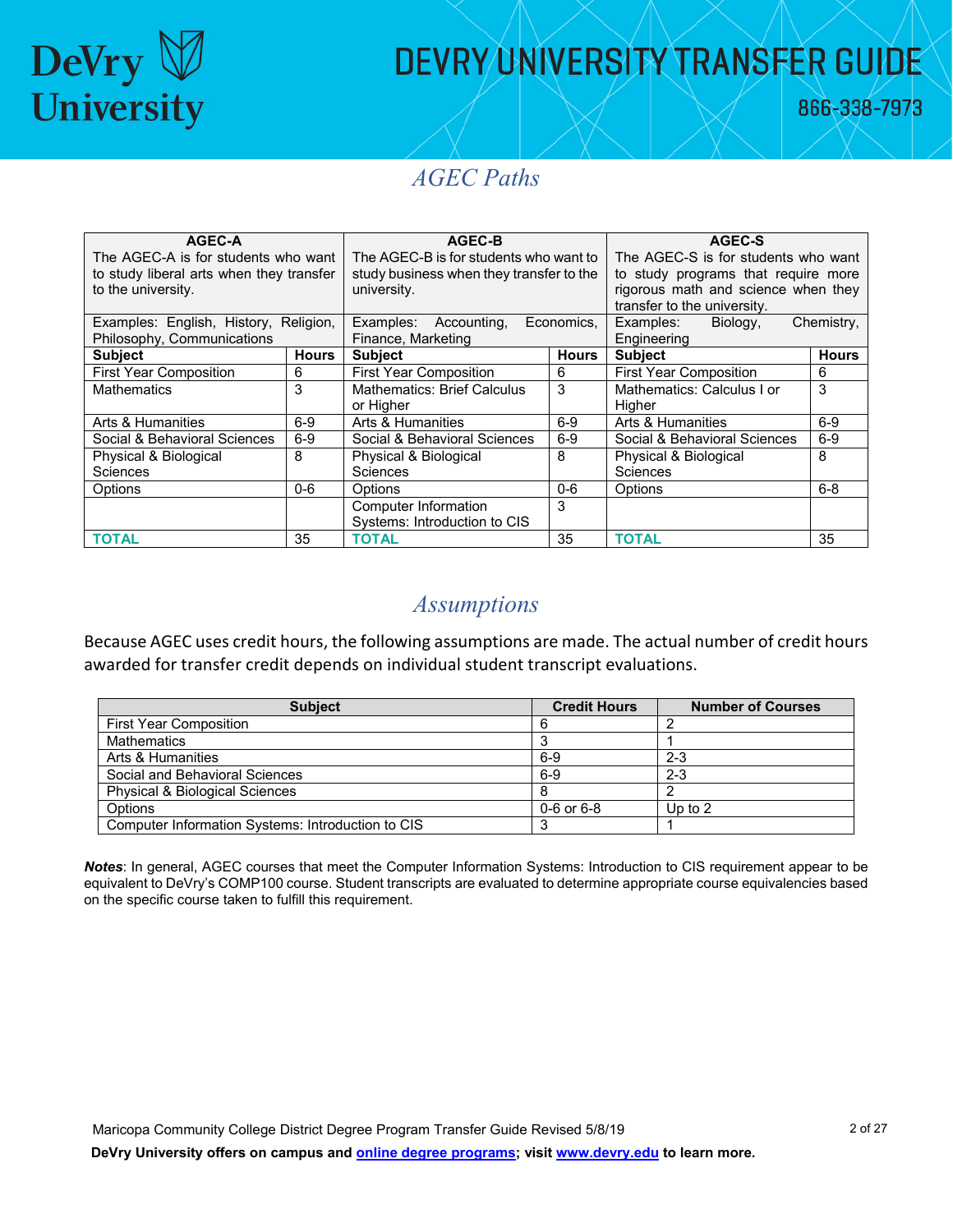

866-338-7973

|                                         |                                 | <b>Accounting Bachelor's Degree Program</b>                                                                                                                 |                                                                                                                                    |                                                                           |  |  |
|-----------------------------------------|---------------------------------|-------------------------------------------------------------------------------------------------------------------------------------------------------------|------------------------------------------------------------------------------------------------------------------------------------|---------------------------------------------------------------------------|--|--|
|                                         | <b>DeVry University Courses</b> |                                                                                                                                                             | <b>Maricopa Community College District Courses</b>                                                                                 |                                                                           |  |  |
|                                         | <b>Communication Skills</b>     |                                                                                                                                                             | Up to 6 semester-credit hours of coursework in an applicable                                                                       |                                                                           |  |  |
|                                         |                                 |                                                                                                                                                             |                                                                                                                                    | communication skills discipline can be applied as                         |  |  |
|                                         |                                 |                                                                                                                                                             |                                                                                                                                    | communication skills credit toward this program.                          |  |  |
|                                         | ENGL113                         | Composition                                                                                                                                                 | <b>AGEC</b>                                                                                                                        | 1 <sup>st</sup> First Year Composition Course                             |  |  |
|                                         | ENGL136                         | <b>Advanced Composition</b>                                                                                                                                 | <b>AGEC</b>                                                                                                                        | 2 <sup>nd</sup> First Year Composition Course                             |  |  |
|                                         | ENGL216                         | <b>Technical Writing</b>                                                                                                                                    | Not satisfied by AGEC                                                                                                              | <b>ENG 111 Technical and Professional Writing)</b>                        |  |  |
|                                         | SPCH275                         | <b>Public Speaking</b>                                                                                                                                      |                                                                                                                                    | Not satisfied by AGEC (COM 225 Public Speaking)                           |  |  |
| <b>Humanities</b>                       |                                 | toward this program.                                                                                                                                        | Up to 9 semester credit hours of coursework in any applicable<br>humanities discipline can be applied as humanities credit         |                                                                           |  |  |
|                                         | ETHC445                         | Principles of Ethics                                                                                                                                        | <b>AGEC</b>                                                                                                                        | 1 <sup>st</sup> Arts & Humanities Course                                  |  |  |
|                                         | <b>HIST405</b>                  | <b>United States History</b>                                                                                                                                | <b>AGEC</b>                                                                                                                        | 2 <sup>nd</sup> Arts & Humanities Course                                  |  |  |
|                                         | <b>HUMN303</b>                  | Introduction to the Humanities                                                                                                                              | <b>AGEC</b>                                                                                                                        | 3 <sup>rd</sup> Arts & Humanities Course                                  |  |  |
| <b>Social Sciences</b>                  |                                 | toward this program.                                                                                                                                        | Up to 9 semester credit hours of coursework in any applicable<br>social science discipline can be applied as social science credit |                                                                           |  |  |
|                                         | ECON312                         | Principles of Economics                                                                                                                                     | <b>AGEC</b>                                                                                                                        | 1 <sup>st</sup> Social & Behavioral Sciences Course                       |  |  |
|                                         | <b>SOCS185</b>                  | <b>Culture and Society</b>                                                                                                                                  | <b>AGEC</b>                                                                                                                        | 2 <sup>nd</sup> Social & Behavioral Sciences Course                       |  |  |
|                                         | <b>SOCS325</b>                  | <b>Environmental Sociology</b>                                                                                                                              | <b>AGEC</b>                                                                                                                        | 3rd Social & Behavioral Sciences Course                                   |  |  |
| <b>Mathematics and Natural Sciences</b> |                                 | Three semester-credit hours of coursework in any applicable<br>natural sciences discipline can be applied as natural science<br>credit toward this program. |                                                                                                                                    |                                                                           |  |  |
|                                         | MATH116                         | Algebra for College Students                                                                                                                                | <b>AGEC</b>                                                                                                                        | Mathematics~<br>MAT 212 Brief Calculus OR<br>MAT 121 Intermediate Algebra |  |  |
|                                         | MATH226                         | <b>Statistics for Decision-Making</b>                                                                                                                       |                                                                                                                                    | Not satisfied by AGEC (GBS 220 Business Statistics)                       |  |  |
|                                         | <b>SCI205</b>                   | Environmental Science with Lab                                                                                                                              | <b>AGEC</b>                                                                                                                        | 1 <sup>st</sup> Physical & Biological Sciences Course                     |  |  |
|                                         | <b>Business and Technology</b>  |                                                                                                                                                             |                                                                                                                                    |                                                                           |  |  |
|                                         | ACCT212                         | <b>Financial Accounting</b>                                                                                                                                 | <b>ACC 112</b><br><b>OR</b>                                                                                                        | <b>Accounting Principles II</b>                                           |  |  |
|                                         |                                 |                                                                                                                                                             | <b>ACC 211</b><br><b>OR</b>                                                                                                        | <b>Financial Accounting</b>                                               |  |  |
|                                         |                                 |                                                                                                                                                             | <b>ACC 230</b>                                                                                                                     | Uses of Accounting Information I                                          |  |  |
|                                         | <b>BIS155</b>                   | Data Analysis with Spreadsheets with Lab                                                                                                                    | <b>CIS 114 D</b><br>0R                                                                                                             | <b>Excel Spreadsheets</b>                                                 |  |  |
|                                         |                                 |                                                                                                                                                             | <b>CIS 114 DE</b><br><b>OR</b>                                                                                                     | <b>Excel Spreadsheets</b>                                                 |  |  |
|                                         |                                 |                                                                                                                                                             | <b>CIS 214 DE</b>                                                                                                                  | Advanced Excel Spreadsheet: Level II                                      |  |  |
|                                         | <b>BUSN115</b>                  | Introduction to Business and Technology                                                                                                                     | <b>GBS 151</b>                                                                                                                     | Introduction to Business                                                  |  |  |
|                                         | <b>BUSN319</b>                  | Marketing                                                                                                                                                   | <b>MKT 271</b>                                                                                                                     | <b>Principles of Marketing</b>                                            |  |  |
|                                         | COMP100                         | Computer Applications for Business with Lab                                                                                                                 | <b>AGEC</b>                                                                                                                        | <b>Computer Information Systems:</b><br>Introduction to CIS               |  |  |
|                                         | MGMT303                         | Principles of Management                                                                                                                                    | <b>MGT 101</b><br><b>OR</b>                                                                                                        | Techniques of Supervision                                                 |  |  |
|                                         |                                 |                                                                                                                                                             | <b>MGT 175</b>                                                                                                                     | <b>Business Organization and Management</b>                               |  |  |
|                                         | <b>Accounting Core</b>          |                                                                                                                                                             |                                                                                                                                    |                                                                           |  |  |
|                                         | ACCT303                         | Intermediate Accounting I                                                                                                                                   | <b>ACC 219</b>                                                                                                                     | Intermediate Accounting I                                                 |  |  |
|                                         | ACCT306                         | Intermediate Accounting II                                                                                                                                  | <b>ACC 220</b>                                                                                                                     | Intermediate Accounting II                                                |  |  |
|                                         | ACCT360                         | Managerial Accounting                                                                                                                                       | <b>ACC 212</b>                                                                                                                     | Managerial Accounting                                                     |  |  |
|                                         | ACCT431                         | <b>Federal Income Taxation</b>                                                                                                                              | <b>ACC 221</b>                                                                                                                     | Tax Accounting                                                            |  |  |

Maricopa Community College District Degree Program Transfer Guide Revised 5/8/19 3 3 3 3 3 3 3 3 3 3 3 3 4 3 3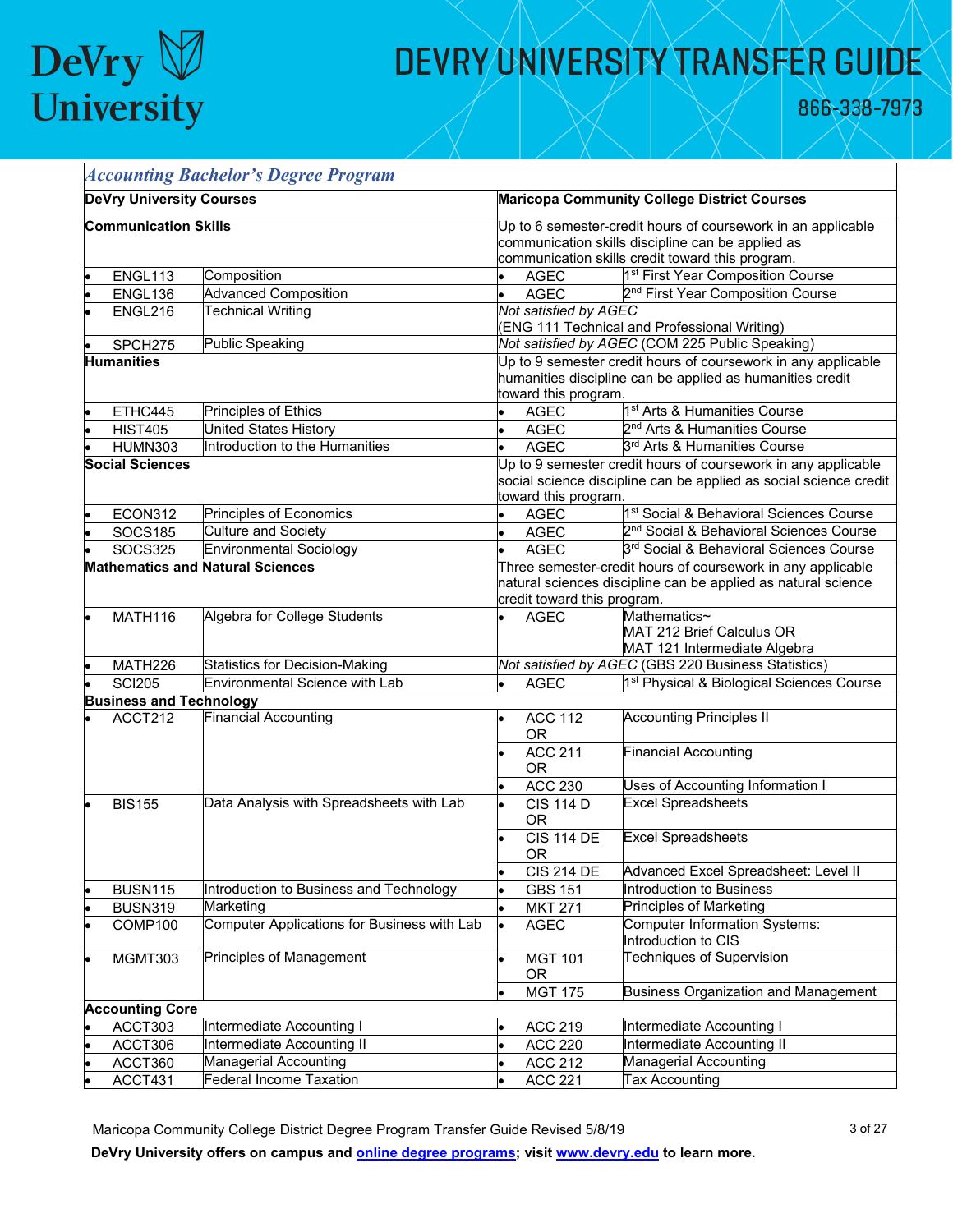

#### *Accounting Bachelor's Degree Program*

| <b>DeVry University Courses</b>                  |                                        | <b>Maricopa Community College District Courses</b>                                                                                              |                                                       |  |
|--------------------------------------------------|----------------------------------------|-------------------------------------------------------------------------------------------------------------------------------------------------|-------------------------------------------------------|--|
| <b>Electives</b>                                 |                                        | Up to 6 credit hours of qualifying prior college coursework not<br>meeting other program requirements may be applied toward<br>lelective hours. |                                                       |  |
|                                                  | The following are suggested electives. |                                                                                                                                                 |                                                       |  |
| <b>BUSN350</b>                                   | <b>Business Analysis</b>               | <b>AGEC</b>                                                                                                                                     | 1 <sup>st</sup> Options Course <sup>^</sup>           |  |
| MGMT408                                          | Management of Technology Resources     | AGEC                                                                                                                                            | 2 <sup>nd</sup> Options Course <sup>^</sup>           |  |
| <b>AGEC Credit Not Applicable to the Program</b> |                                        |                                                                                                                                                 |                                                       |  |
| N/A                                              |                                        | AGEC                                                                                                                                            | 2 <sup>nd</sup> Physical & Biological Sciences Course |  |

~Mathematics course must be at the level of MATH114 or MATH116, similar to a College Algebra course, to qualify.

^If this course was not successfully completed, then a course in the "AGEC Credit Not Applicable to the Program" section may be applied to fulfill this requirement.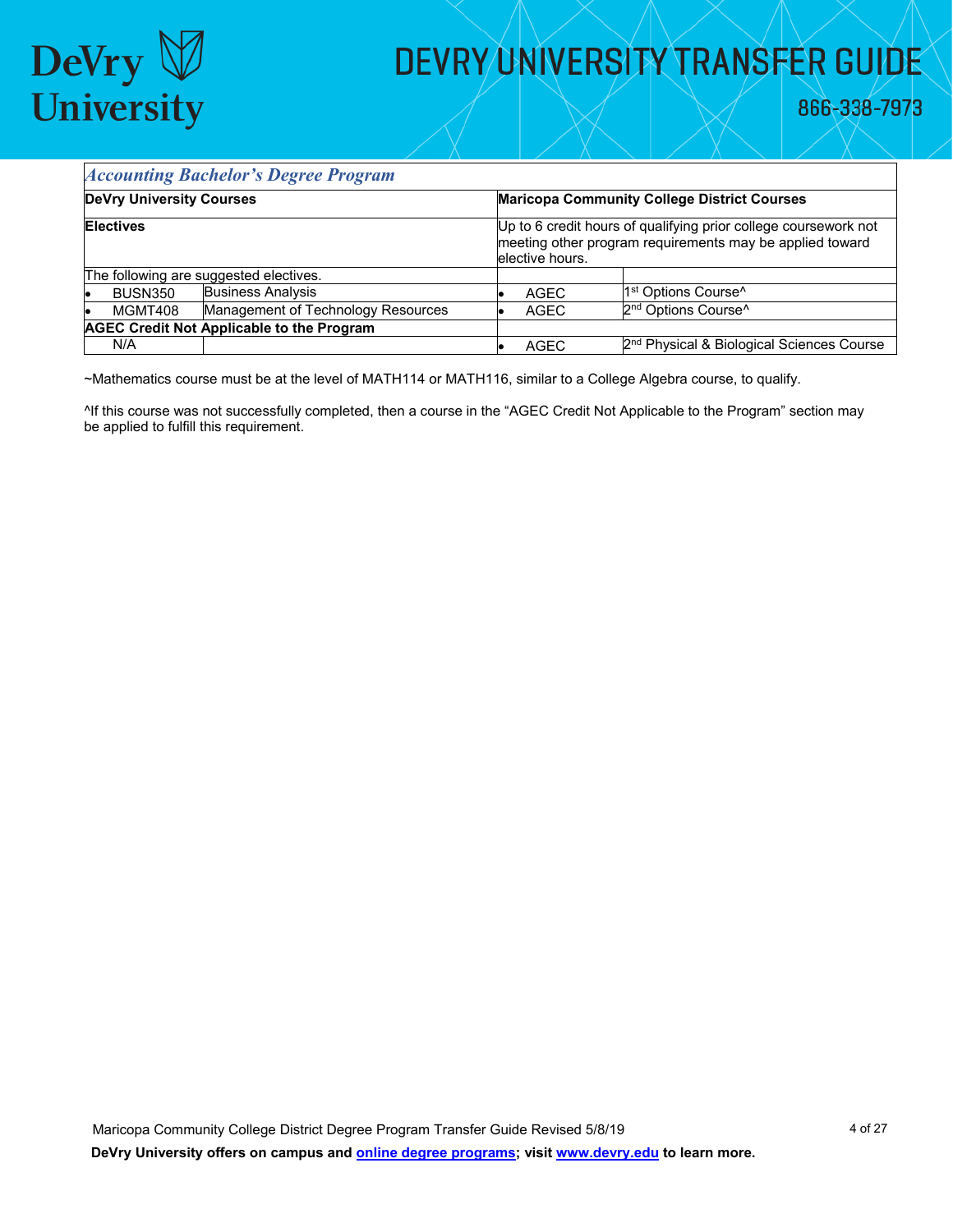

866-338-7973

|                                         |                                 | <b>Business Administration Bachelor's Degree Program (Course by Course)</b> |                                                                                                                                                                       |                      |                                                                                                                                    |  |
|-----------------------------------------|---------------------------------|-----------------------------------------------------------------------------|-----------------------------------------------------------------------------------------------------------------------------------------------------------------------|----------------------|------------------------------------------------------------------------------------------------------------------------------------|--|
|                                         | <b>DeVry University Courses</b> |                                                                             |                                                                                                                                                                       |                      | <b>Maricopa Community College District Courses</b>                                                                                 |  |
|                                         | <b>Communication Skills</b>     |                                                                             | Up to 6 semester-credit hours of coursework in an applicable<br>communication skills discipline can be applied as<br>communication skills credit toward this program. |                      |                                                                                                                                    |  |
|                                         | ENGL112                         | Composition                                                                 |                                                                                                                                                                       | <b>AGEC</b>          | 1 <sup>st</sup> First Year Composition Course                                                                                      |  |
|                                         | ENGL135                         | <b>Advanced Composition</b>                                                 |                                                                                                                                                                       | <b>AGEC</b>          | 2 <sup>nd</sup> First Year Composition Course                                                                                      |  |
| l.                                      | ENGL216                         | <b>Technical Writing</b>                                                    |                                                                                                                                                                       |                      | Not satisfied by AGEC (ENG 111 Technical Writing)                                                                                  |  |
|                                         | SPCH275                         | <b>Public Speaking</b>                                                      |                                                                                                                                                                       |                      | Not satisfied by AGEC (COM 225 Public Speaking)                                                                                    |  |
|                                         | <b>Humanities</b>               |                                                                             |                                                                                                                                                                       |                      | Up to 6 semester credit hours of coursework in any applicable<br>humanities discipline can be applied as humanities credit         |  |
|                                         |                                 |                                                                             |                                                                                                                                                                       | toward this program. |                                                                                                                                    |  |
|                                         | <b>HUMN303</b>                  | Introduction to the Humanities                                              |                                                                                                                                                                       | <b>AGEC</b>          | 1 <sup>st</sup> Arts & Humanities Course                                                                                           |  |
|                                         | ETHC445                         | Principles of Ethics                                                        | $\bullet$                                                                                                                                                             | <b>AGEC</b>          | 2 <sup>nd</sup> Arts & Humanities Course                                                                                           |  |
| <b>Social Sciences</b>                  |                                 |                                                                             |                                                                                                                                                                       | toward this program. | Up to 9 semester credit hours of coursework in any applicable<br>social science discipline can be applied as social science credit |  |
|                                         | <b>LAWS310</b>                  | The Legal Environment                                                       |                                                                                                                                                                       | <b>AGEC</b>          | 1st Social & Behavioral Sciences Course                                                                                            |  |
|                                         | <b>SOCS185</b>                  | Culture and Society                                                         | l.                                                                                                                                                                    | <b>AGEC</b>          | 2 <sup>nd</sup> Social & Behavioral Sciences Course                                                                                |  |
|                                         | <b>SOCS325</b>                  | <b>Environmental Sociology</b>                                              | l.                                                                                                                                                                    | <b>AGEC</b>          | 3rd Social & Behavioral Sciences Course                                                                                            |  |
| <b>Mathematics and Natural Sciences</b> |                                 |                                                                             | Three semester-credit hours of coursework in any applicable<br>natural sciences discipline can be applied as natural science<br>credit toward this program.           |                      |                                                                                                                                    |  |
|                                         | MATH114                         | Algebra for College Students                                                |                                                                                                                                                                       | <b>AGEC</b>          | Mathematics~<br>MAT 212 Brief Calculus OR<br>MAT 121 Intermediate Algebra                                                          |  |
|                                         | MATH221                         | <b>Statistics for Decision-Making</b>                                       |                                                                                                                                                                       |                      | Not satisfied by AGEC (GBS 221 Business Statistics)                                                                                |  |
|                                         | <b>SCI228</b>                   | Nutrition, Health and Wellness with Lab                                     |                                                                                                                                                                       | <b>AGEC</b>          | 1st Physical & Biological Sciences Course                                                                                          |  |
|                                         | <b>Business Core</b>            |                                                                             |                                                                                                                                                                       |                      |                                                                                                                                    |  |
|                                         | ACCT212                         | <b>Financial Accounting</b>                                                 |                                                                                                                                                                       | <b>ACC 112 OR</b>    | <b>Accounting Principles II</b>                                                                                                    |  |
|                                         |                                 |                                                                             |                                                                                                                                                                       | <b>ACC 211 OR</b>    | <b>Financial Accounting</b>                                                                                                        |  |
|                                         |                                 |                                                                             |                                                                                                                                                                       | <b>ACC 230</b>       | Uses of Accounting Information I                                                                                                   |  |
|                                         | ACCT346                         | <b>Managerial Accounting</b>                                                |                                                                                                                                                                       | <b>ACC 212</b>       | <b>Managerial Accounting</b>                                                                                                       |  |
|                                         | <b>BIS155</b>                   | Data Analysis with Spreadsheets with Lab                                    |                                                                                                                                                                       | <b>CIS 114D OR</b>   | <b>Excel Spreadsheets</b>                                                                                                          |  |
|                                         |                                 |                                                                             |                                                                                                                                                                       | CIS 114 DE OR        | <b>Excel Spreadsheets</b>                                                                                                          |  |
|                                         |                                 |                                                                             |                                                                                                                                                                       | <b>CIS 214 DE</b>    | Advanced Excel Spreadsheets Level II                                                                                               |  |
|                                         | <b>BIS245</b>                   | Database Essentials for Business with Lab                                   |                                                                                                                                                                       | CIS 117 DM OR        | Microsoft Access Database Mgmt.                                                                                                    |  |
|                                         |                                 |                                                                             |                                                                                                                                                                       | <b>CIS 217</b>       | <b>Advanced Microsoft Access</b>                                                                                                   |  |
|                                         | <b>BUSN115</b>                  | Introduction to Business and Technology                                     |                                                                                                                                                                       | <b>GBS 151</b>       | Introduction to Business                                                                                                           |  |
|                                         | <b>BUSN319</b>                  | Marketing                                                                   |                                                                                                                                                                       | <b>MKT 271</b>       | Principles of Marketing                                                                                                            |  |
|                                         | COMP100                         | Computer Applications for Business with                                     |                                                                                                                                                                       | <b>AGEC</b>          | <b>Computer Information Systems:</b>                                                                                               |  |
|                                         |                                 | _ab                                                                         |                                                                                                                                                                       |                      | Introduction to CIS                                                                                                                |  |
|                                         | ECON312                         | Principles of Economics                                                     |                                                                                                                                                                       | ECN 211 &            | Macroeconomic Principles                                                                                                           |  |
|                                         |                                 |                                                                             |                                                                                                                                                                       | <b>ECN 212</b>       | Microeconomic Principles                                                                                                           |  |
|                                         | MGMT303                         | Principles of Management                                                    |                                                                                                                                                                       | <b>MGT 101 OR</b>    | Techniques of Supervision                                                                                                          |  |
|                                         |                                 |                                                                             |                                                                                                                                                                       | <b>MGT 175 OR</b>    | Business Organization and Mgmt.                                                                                                    |  |
|                                         |                                 |                                                                             |                                                                                                                                                                       | <b>MGT 229</b>       | Management and Leadership I                                                                                                        |  |
|                                         | MGMT404                         | Project Management                                                          |                                                                                                                                                                       | <b>TQM 240 OR</b>    | Project Management in Quality<br>Organizations                                                                                     |  |
|                                         |                                 |                                                                             |                                                                                                                                                                       | <b>CIS 224 OR</b>    | Project Management Microsoft Project                                                                                               |  |
|                                         |                                 |                                                                             |                                                                                                                                                                       | <b>MGT 246</b>       | Principles of Project Management                                                                                                   |  |

Maricopa Community College District Degree Program Transfer Guide Revised 5/8/19 5 5 5 5 5 5 5 5 5 5 5 5 5 5 5 5 7 **DeVry University offers on campus and [online degree programs;](https://www.devry.edu/online-education/online-degree-programs.html) visit [www.devry.edu](http://www.devry.edu/) to learn more.**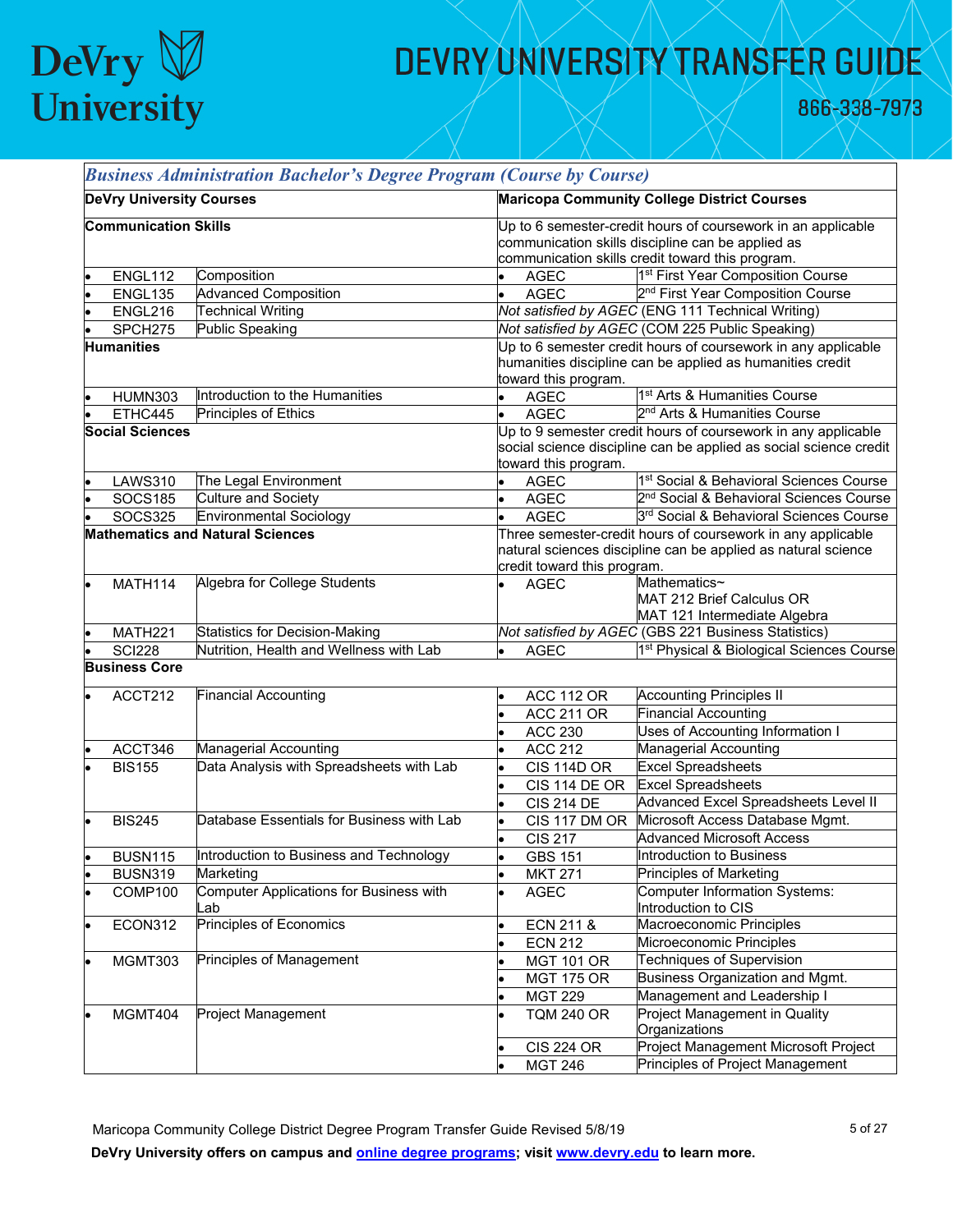

866-338-7973

|                        |                                 | <b>Business Administration Bachelor's Degree Program (Course by Course)</b> |                                                                                                                                                                                                      |                                  |                                                          |  |
|------------------------|---------------------------------|-----------------------------------------------------------------------------|------------------------------------------------------------------------------------------------------------------------------------------------------------------------------------------------------|----------------------------------|----------------------------------------------------------|--|
|                        | <b>DeVry University Courses</b> |                                                                             | <b>Maricopa Community College District Courses</b><br>Up to 9 credit hours of qualifying prior college coursework not<br>meeting other program requirements may be applied toward<br>elective hours. |                                  |                                                          |  |
| <b>Electives</b>       |                                 |                                                                             |                                                                                                                                                                                                      |                                  |                                                          |  |
|                        |                                 | The following are suggested electives.                                      |                                                                                                                                                                                                      |                                  |                                                          |  |
|                        | <b>CIS115</b>                   | Logic and Design                                                            |                                                                                                                                                                                                      | <b>AGEC</b>                      | 1st Options Course^                                      |  |
|                        | MGMT408                         | Management of Technology Resources                                          |                                                                                                                                                                                                      | <b>AGEC</b>                      | 2 <sup>nd</sup> Options Course <sup>^</sup>              |  |
|                        | <b>SEC310</b>                   | Principles and Theory of Security Management                                | <b>le</b>                                                                                                                                                                                            | <b>AGEC</b>                      | 3 <sup>rd</sup> Arts & Humanities Course                 |  |
|                        | <b>Major/Concentration</b>      |                                                                             |                                                                                                                                                                                                      |                                  |                                                          |  |
|                        | <b>Accounting</b>               | Intermediate Accounting I                                                   |                                                                                                                                                                                                      | <b>ACC 219</b>                   | Intermediate Accounting I                                |  |
| $\bullet$<br>$\bullet$ | ACCT304<br>ACCT305              | Intermediate Accounting II                                                  |                                                                                                                                                                                                      | <b>ACC 220</b>                   | Intermediate Accounting II                               |  |
| $\bullet$              | ACCT429                         | <b>Federal Income Taxation</b>                                              |                                                                                                                                                                                                      | <b>ACC 221</b>                   | <b>Tax Accounting</b>                                    |  |
|                        | <b>Finance</b>                  |                                                                             |                                                                                                                                                                                                      |                                  |                                                          |  |
| $\bullet$              | ACCT304                         | Intermediate Accounting I                                                   |                                                                                                                                                                                                      | <b>ACC 219</b>                   | Intermediate Accounting I                                |  |
| $\bullet$              | ACCT429                         | <b>Federal Income Taxation</b>                                              |                                                                                                                                                                                                      | <b>ACC 221</b>                   | <b>Tax Accounting</b>                                    |  |
|                        |                                 | <b>Global Supply Chain Management</b>                                       |                                                                                                                                                                                                      |                                  |                                                          |  |
|                        | <b>GSCM206</b>                  | Managing Operations Across the<br>Supply Chain                              |                                                                                                                                                                                                      | <b>MGT 147</b>                   | <b>Supply Chain Management</b>                           |  |
|                        |                                 | <b>Hospitality Management</b>                                               |                                                                                                                                                                                                      |                                  |                                                          |  |
| $\bullet$              | <b>HOSP310</b>                  | Introduction to Hospitality<br>Management                                   | $\bullet$                                                                                                                                                                                            | <b>HRM 110</b>                   | Intro to Hospitality and Tourism Mgmt.                   |  |
| $\bullet$              | <b>HOSP330</b>                  | Meetings and Events Management                                              | l.                                                                                                                                                                                                   | <b>HRM 145</b>                   | <b>Events Management</b>                                 |  |
| $\bullet$              | <b>HOSP410</b>                  | Restaurant Management                                                       |                                                                                                                                                                                                      | <b>HRM 275</b>                   | Restaurant Management                                    |  |
|                        |                                 | <b>Human Resource Management</b>                                            |                                                                                                                                                                                                      |                                  |                                                          |  |
| $\bullet$              | <b>HRM330</b>                   | <b>Labor Relations</b>                                                      | $\bullet$                                                                                                                                                                                            | <b>MGT 277</b>                   | <b>Labor Relations</b>                                   |  |
| $\bullet$              | MGMT410                         | Human Resource Management                                                   |                                                                                                                                                                                                      | <b>MGT 179 OR</b>                | Utilizing the Human Resource Dept.                       |  |
|                        |                                 |                                                                             |                                                                                                                                                                                                      | <b>MGT 276 OR</b>                | Personnel/Human Resource Mgmt.                           |  |
|                        |                                 |                                                                             |                                                                                                                                                                                                      |                                  | Human Resource Employment Mgmt.                          |  |
|                        |                                 |                                                                             |                                                                                                                                                                                                      | <b>MGT 286</b>                   |                                                          |  |
|                        | <b>Sales and Marketing</b>      | Market Research                                                             |                                                                                                                                                                                                      |                                  |                                                          |  |
| $\bullet$              | MKTG320<br>MKTG340              | Digital Marketing Fundamentals (3)                                          |                                                                                                                                                                                                      | <b>MKT 273</b><br><b>CIS 235</b> | Marketing Research<br>E-Commerce                         |  |
| $\bullet$<br>$\bullet$ | MKTG410                         | <b>Advertising and Public Relations</b>                                     |                                                                                                                                                                                                      | MKT 263 &                        | <b>Advertising Principles</b>                            |  |
|                        |                                 |                                                                             |                                                                                                                                                                                                      | <b>MKT 101</b>                   | Intro to Public Relations                                |  |
| $\bullet$              | MKTG430                         | International Marketing                                                     |                                                                                                                                                                                                      | <b>IBS 118</b>                   | International Marketing Mgmt.                            |  |
|                        |                                 | <b>Small Business Management and Entrepreneurship</b>                       |                                                                                                                                                                                                      |                                  |                                                          |  |
| $\bullet$              | <b>BUSN258</b>                  | <b>Customer Relations</b>                                                   | l.                                                                                                                                                                                                   | <b>OR</b>                        | <b>CSMM/TQM 101 Quality Customer Service</b>             |  |
|                        |                                 |                                                                             |                                                                                                                                                                                                      | <b>MGT 126</b>                   | <b>Customer Service Skills and Strategies</b>            |  |
| $\bullet$              | MGMT410                         | Human Resource Management                                                   |                                                                                                                                                                                                      | <b>MGT 179 OR</b>                | Utilizing the Human Resource Dept.                       |  |
|                        |                                 |                                                                             |                                                                                                                                                                                                      | <b>MGT 276</b>                   | Personnel/Human Resource Mgmt.                           |  |
| $\bullet$              | SBE310                          | Small Business Management and<br>Entrepreneurship                           |                                                                                                                                                                                                      | <b>MGT 253</b>                   | Owning and Operating a Small Business                    |  |
|                        |                                 | <b>AGEC Credit Not Applicable to the Program</b>                            |                                                                                                                                                                                                      |                                  |                                                          |  |
| $\bullet$              | N/A                             |                                                                             |                                                                                                                                                                                                      | <b>AGEC</b>                      | 2 <sup>nd</sup> Physical & Biological Sciences<br>Course |  |

~Mathematics course must be at the level of MATH114 or MATH116, similar to a College Algebra course, to qualify.

^If this course was not successfully completed, then a course in the "AGEC Credit Not Applicable to the Program" section may be applied to fulfill this requirement.

Maricopa Community College District Degree Program Transfer Guide Revised 5/8/19 6 66 07 6 6 6 127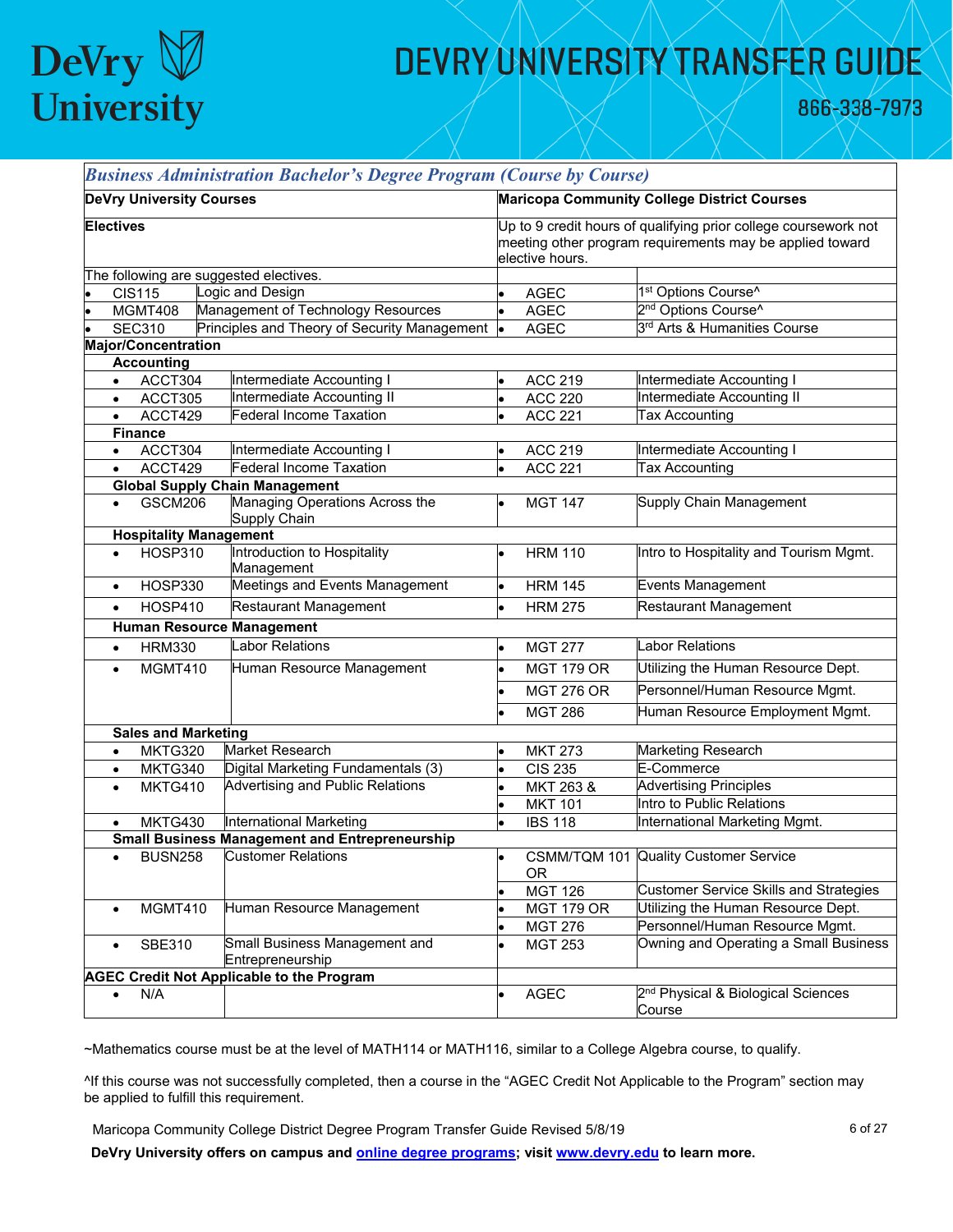# $\begin{array}{c} \mathrm{DeVry} \boxtimes \\ \mathrm{University} \end{array}$

## DEVRY UNIVERSITY TRANSFER GUIDE

866-338-7973

|                                          | <b>Business Administration Bachelor's Degree Program (Block Credit)</b> |                                                                                                                                                                                                                                                        |  |  |  |
|------------------------------------------|-------------------------------------------------------------------------|--------------------------------------------------------------------------------------------------------------------------------------------------------------------------------------------------------------------------------------------------------|--|--|--|
| <b>DeVry University Courses</b>          |                                                                         | <b>Maricopa Community College District Courses</b>                                                                                                                                                                                                     |  |  |  |
| <b>Communication Skills</b>              |                                                                         | Up to 6 semester-credit hours of coursework in an applicable<br>communication skills discipline can be applied as<br>communication skills credit toward this program.                                                                                  |  |  |  |
| ENGL112                                  | Composition                                                             | 1 <sup>st</sup> First Year Composition Course<br><b>AGEC</b><br>Fulfilled By Block<br>Credit                                                                                                                                                           |  |  |  |
| <b>ENGL135</b>                           | <b>Advanced Composition</b>                                             | 2 <sup>nd</sup> First Year Composition Course<br><b>AGEC</b><br>Fulfilled By Block<br>Credit                                                                                                                                                           |  |  |  |
| ENGL216                                  | <b>Technical Writing</b>                                                | Not satisfied by AGEC (ENG 111 Technical Writing)                                                                                                                                                                                                      |  |  |  |
| SPCH275                                  | <b>Public Speaking</b>                                                  | Not satisfied by AGEC (COM 225 Public Speaking)                                                                                                                                                                                                        |  |  |  |
| <b>Humanities</b>                        |                                                                         | Up to 6 semester credit hours of coursework in any applicable<br>humanities discipline can be applied as humanities credit<br>toward this program.                                                                                                     |  |  |  |
| <b>HUMN303</b>                           | Introduction to the Humanities                                          | 1 <sup>st</sup> Arts & Humanities Course<br><b>AGEC</b><br>Fulfilled By Block<br>Credit                                                                                                                                                                |  |  |  |
| ETHC445                                  | Principles of Ethics                                                    | 2 <sup>nd</sup> Arts & Humanities Course<br><b>AGEC</b><br>Fulfilled By Block<br>Credit                                                                                                                                                                |  |  |  |
| <b>LAS432</b>                            | Technology, Society, and Culture                                        | Must be taken at DeVry                                                                                                                                                                                                                                 |  |  |  |
| <b>Social Sciences</b><br><b>LAWS310</b> | The Legal Environment                                                   | Up to 9 semester credit hours of coursework in any applicable<br>social science discipline can be applied as social science credit<br>toward this program.<br>1 <sup>st</sup> Social & Behavioral Sciences Course<br><b>AGEC</b><br>Fulfilled By Block |  |  |  |
| <b>SOCS185</b>                           | <b>Culture and Society</b>                                              | Credit<br>2 <sup>nd</sup> Social & Behavioral Sciences<br><b>AGEC</b><br>Course<br>Fulfilled By Block<br>Credit                                                                                                                                        |  |  |  |
| <b>SOCS325</b>                           | <b>Environmental Sociology</b>                                          | 3rd Social & Behavioral Sciences Course<br><b>AGEC</b>                                                                                                                                                                                                 |  |  |  |
| MATH114                                  | <b>Mathematics and Natural Sciences</b><br>Algebra for College Students | Three semester-credit hours of coursework in any applicable<br>natural sciences discipline can be applied as natural science<br>credit toward this program.<br><b>Mathematics</b><br><b>AGEC</b>                                                       |  |  |  |
|                                          |                                                                         | Fulfilled By Block<br>Credit                                                                                                                                                                                                                           |  |  |  |
| MATH221                                  | <b>Statistics for Decision-Making</b>                                   | Not satisfied by AGEC (GBS 221 Business Statistics)                                                                                                                                                                                                    |  |  |  |
| <b>SCI228</b>                            | Nutrition, Health and Wellness with Lab                                 | <b>AGEC</b><br>1 <sup>st</sup> Physical & Biological Sciences<br>Fulfilled By Block<br>Course<br>Credit                                                                                                                                                |  |  |  |
|                                          | Personal and Professional Development                                   |                                                                                                                                                                                                                                                        |  |  |  |
| CARD405                                  | Career Development                                                      | Not satisfied by Block Credit                                                                                                                                                                                                                          |  |  |  |
| COLL148                                  | <b>Critical Thinking and Problem-Solving</b>                            | <b>Must be taken at DeVry</b>                                                                                                                                                                                                                          |  |  |  |
| <b>Business Core</b>                     |                                                                         |                                                                                                                                                                                                                                                        |  |  |  |
| ACCT212                                  | <b>Financial Accounting</b>                                             | Fulfilled By Block Credit<br><b>Fulfilled By Block Credit</b>                                                                                                                                                                                          |  |  |  |
| ACCT346                                  | Managerial Accounting<br><b>Advanced Cost Accounting</b>                | <b>Not satisfied by Block Credit</b>                                                                                                                                                                                                                   |  |  |  |
| ACCT349                                  | Data Analysis with Spreadsheets with Lab                                | <b>Fulfilled By Block Credit</b>                                                                                                                                                                                                                       |  |  |  |
| <b>BIS155</b><br><b>BIS245</b>           | Database Essentials for Business with Lab                               | <b>Fulfilled By Block Credit</b>                                                                                                                                                                                                                       |  |  |  |
|                                          |                                                                         |                                                                                                                                                                                                                                                        |  |  |  |

Maricopa Community College District Degree Program Transfer Guide Revised 5/8/19 7 0127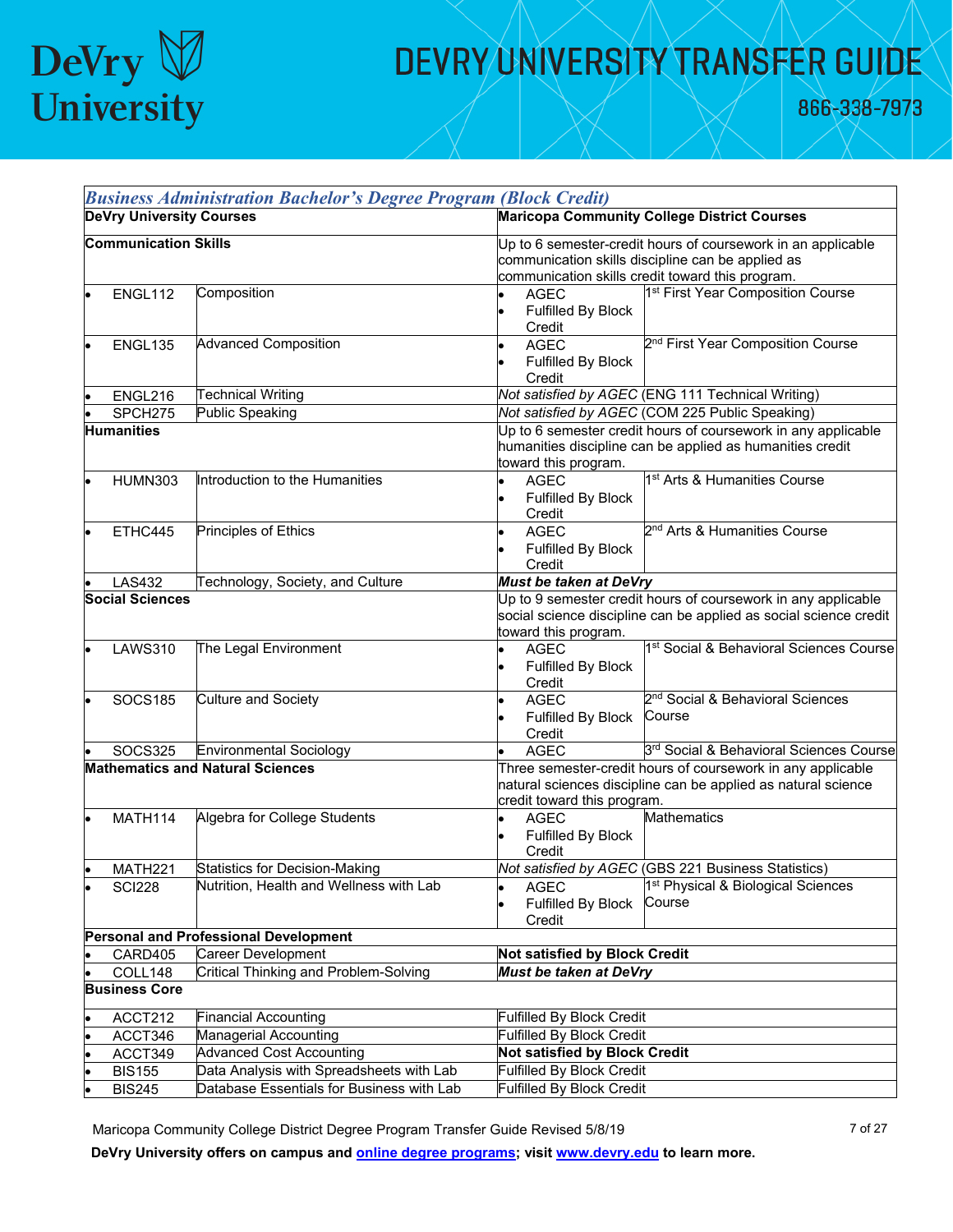

866-338-7973

| <b>Business Administration Bachelor's Degree Program (Block Credit)</b> |                                                |                                                                                                                                                |  |  |
|-------------------------------------------------------------------------|------------------------------------------------|------------------------------------------------------------------------------------------------------------------------------------------------|--|--|
| <b>DeVry University Courses</b>                                         |                                                | <b>Maricopa Community College District Courses</b>                                                                                             |  |  |
| <b>BUSN115</b>                                                          | Introduction to Business and Technology        | <b>Fulfilled By Block Credit</b>                                                                                                               |  |  |
| <b>BUSN319</b>                                                          | Marketing                                      | <b>Not satisfied by Block Credit</b>                                                                                                           |  |  |
| <b>BUSN379</b>                                                          | Finance                                        | <b>Not satisfied by Block Credit</b>                                                                                                           |  |  |
| COMP100                                                                 | Computer Applications for Business with<br>_ab | Computer Information Systems:<br>AGEC<br>Fulfilled By Block  Introduction to CIS<br>Credit                                                     |  |  |
| ECON312                                                                 | Principles of Economics                        | Not satisfied by Block Credit                                                                                                                  |  |  |
| MGMT303                                                                 | Principles of Management                       | <b>Fulfilled By Block Credit</b>                                                                                                               |  |  |
| MGMT404                                                                 | Project Management                             | <b>Fulfilled By Block Credit</b>                                                                                                               |  |  |
| <b>Electives</b>                                                        |                                                | Up to 9 credit hours of qualifying prior college coursework not<br>meeting other program requirements may be applied toward<br>elective hours. |  |  |
|                                                                         | The following are suggested electives.         |                                                                                                                                                |  |  |
| <b>CIS115</b>                                                           | Logic and Design                               | 1st Options Course^<br><b>AGEC</b><br>Fulfilled By Block<br>Credit                                                                             |  |  |
| MGMT408                                                                 | Management of Technology Resources             | 2 <sup>nd</sup> Options Course <sup>^</sup><br><b>AGEC</b><br>Fulfilled By Block<br>Credit                                                     |  |  |
| <b>SEC310</b>                                                           | Principles and Theory of Security Management   | 3 <sup>rd</sup> Arts & Humanities Course<br><b>AGEC</b><br>Fulfilled By Block<br>Credit                                                        |  |  |
| <b>Major/Concentration</b>                                              |                                                | Students select a major/concentration. Majors/concentrations<br>require 27-28 credit hours. See the academic catalog for details.              |  |  |
| <b>Senior Project</b>                                                   |                                                |                                                                                                                                                |  |  |
| <b>BUSN460</b>                                                          | Senior Project                                 | <b>Must be taken at DeVry</b>                                                                                                                  |  |  |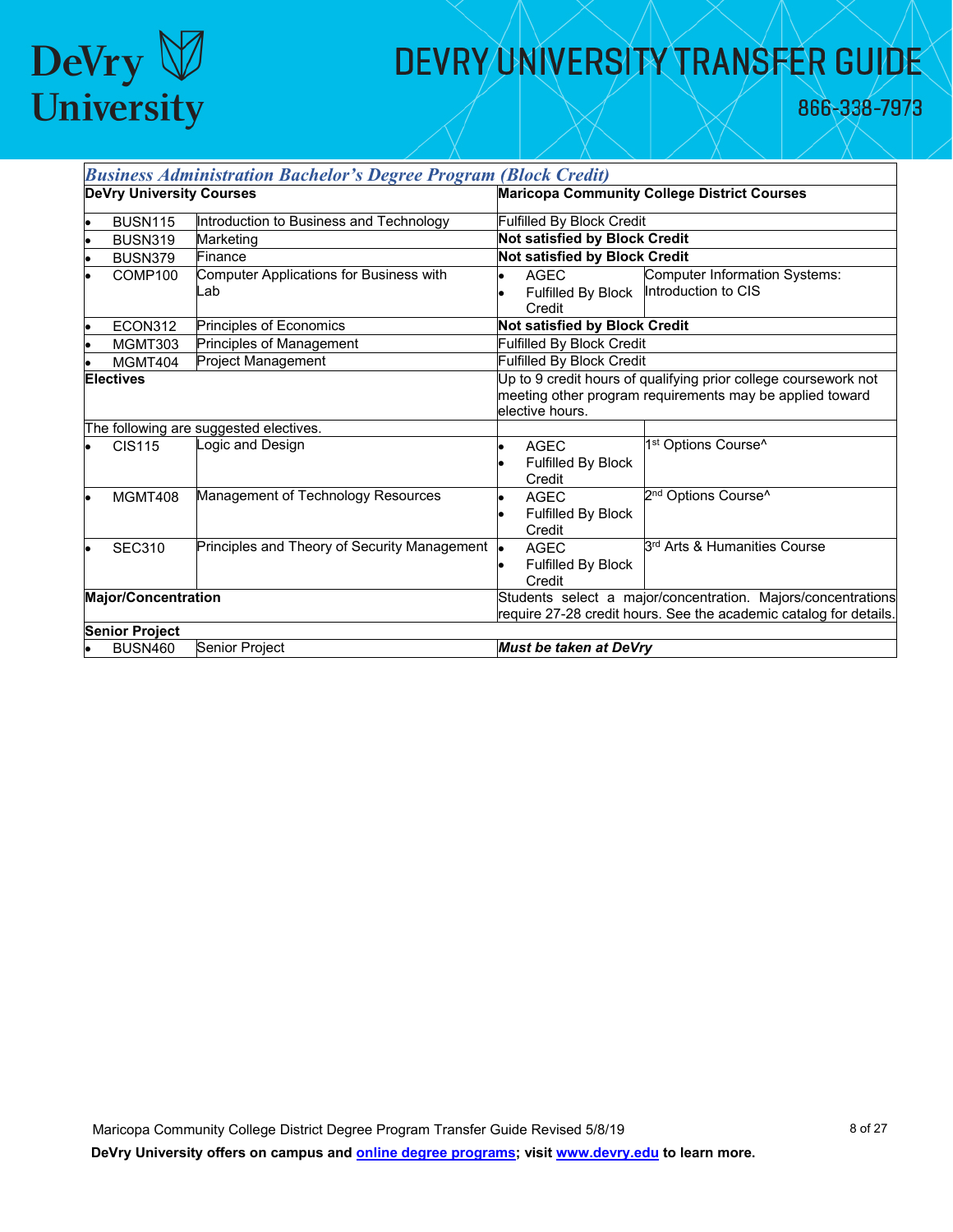

866-338-7973

|                                               | <b>Management Bachelor's Degree Program</b> |                                             |                                                    |                                                                                                                              |  |
|-----------------------------------------------|---------------------------------------------|---------------------------------------------|----------------------------------------------------|------------------------------------------------------------------------------------------------------------------------------|--|
| <b>DeVry University Courses</b>               |                                             |                                             | <b>Maricopa Community College District Courses</b> |                                                                                                                              |  |
|                                               | <b>Communication Skills</b>                 |                                             |                                                    |                                                                                                                              |  |
|                                               | ENGL112                                     | Composition                                 | <b>AGEC</b>                                        | 1 <sup>st</sup> First Year Composition Course                                                                                |  |
|                                               | ENGL135                                     | <b>Advanced Composition</b>                 | <b>AGEC</b>                                        | 2 <sup>nd</sup> First Year Composition Course                                                                                |  |
|                                               | <b>Humanities</b>                           |                                             | toward this program.                               | Three semester-credit hours of coursework in any applicable<br>humanities discipline can be applied as humanities credit     |  |
|                                               | ETHC445                                     | Principles of Ethics                        | <b>AGEC</b>                                        | 1 <sup>st</sup> Arts & Humanities Course                                                                                     |  |
|                                               | <b>Social Sciences</b>                      |                                             | credit toward this program.                        | Up to 6 semester-credit hours of coursework in any applicable<br>social science discipline can be applied as social science  |  |
|                                               | ECON312                                     | Principles of Economics                     | <b>AGEC</b>                                        | 1 <sup>st</sup> Social & Behavioral Sciences Course                                                                          |  |
|                                               | <b>SOCS185</b>                              | <b>Culture and Society</b>                  | <b>AGEC</b><br>$\bullet$                           | 2 <sup>nd</sup> Social & Behavioral Sciences Course                                                                          |  |
| <b>Mathematics and Natural Sciences</b>       |                                             |                                             | credit toward this program.                        | Three semester-credit hours of coursework in any applicable<br>natural sciences discipline can be applied as natural science |  |
|                                               | <b>MATH114</b>                              | Algebra for College Students                | <b>AGEC</b>                                        | Mathematics~<br>MAT 212 Brief Calculus OR<br>MAT 121 Intermediate Algebra                                                    |  |
|                                               | MATH221                                     | <b>Statistics for Decision-Making</b>       |                                                    | Not satisfied by AGEC-GBS 221 Business Statistics                                                                            |  |
|                                               | <b>SCI228</b>                               | Nutrition, Health and Wellness with Lab     | <b>AGEC</b>                                        | 1 <sup>st</sup> Physical & Biological Sciences Course                                                                        |  |
| <b>Additional General Education Selection</b> |                                             |                                             | program requirement.                               | Three semester-credit hours of coursework in any applicable<br>general education discipline can be applied toward this       |  |
|                                               | SPCH <sub>275</sub>                         | <b>Public Speaking</b>                      | <b>AGEC</b><br>$\bullet$                           | 1 <sup>st</sup> Options Course                                                                                               |  |
|                                               |                                             | <b>Business, Management and Technology</b>  |                                                    |                                                                                                                              |  |
|                                               | ACCT212                                     | <b>Financial Accounting</b>                 | <b>ACC 111 OR</b>                                  | <b>Accounting Principles I</b>                                                                                               |  |
|                                               |                                             |                                             | <b>ACC 211 OR</b>                                  | <b>Financial Accounting</b>                                                                                                  |  |
|                                               |                                             |                                             | <b>ACC 230</b>                                     | Uses of Accounting Information I                                                                                             |  |
|                                               | <b>BIS155</b>                               | Data Analysis with Spreadsheets with Lab    | <b>CIS 114 D OR</b>                                | <b>Excel Spreadsheets</b>                                                                                                    |  |
|                                               |                                             |                                             |                                                    | CIS 114 DE OR Excel Spreadsheets                                                                                             |  |
|                                               |                                             |                                             | <b>CIS 214 DE</b>                                  | Advanced Excel Spreadsheets: Level II                                                                                        |  |
|                                               | <b>BIS245</b>                               | Database Essentials for Business with Lab   |                                                    | CIS 117 DM OR Microsoft Access Database Mgmt.                                                                                |  |
|                                               |                                             |                                             | <b>CIS 217</b>                                     | <b>Advanced Microsoft Access</b>                                                                                             |  |
|                                               | <b>BUSN115</b>                              | Introduction to Business and Technology     | <b>GBS 151</b><br>$\bullet$                        | Introduction to Business                                                                                                     |  |
|                                               | <b>BUSN319</b>                              | Marketing                                   | <b>MKT 271</b>                                     | Principles of Marketing                                                                                                      |  |
|                                               | <b>CIS115</b>                               | Logic and Design                            | CIS 162 AD OR C#: Level I                          |                                                                                                                              |  |
|                                               |                                             |                                             | CSC 205/205<br>AB                                  | Object Oriented programming and Data<br><b>Structures</b>                                                                    |  |
|                                               | COMP100                                     | Computer Applications for Business with Lab | <b>AGEC</b>                                        | <b>Computer Information Systems:</b><br>Introduction to CIS                                                                  |  |
|                                               | MGMT303                                     | Principles of Management                    | <b>MGT 101 OR</b>                                  | Techniques in Supervision                                                                                                    |  |
|                                               |                                             |                                             | <b>MGT 175 OR</b>                                  | Business Organization and Mgmt.                                                                                              |  |
|                                               |                                             |                                             | <b>MGT 229</b>                                     | Management and Leadership I                                                                                                  |  |
|                                               | MGMT404                                     | Project Management                          | <b>TQM 240 OR</b>                                  | Project Management in Quality<br>Organizations                                                                               |  |
|                                               |                                             |                                             | <b>CIS 224 OR</b>                                  | Project Management Microsoft Project                                                                                         |  |
|                                               |                                             |                                             | <b>MGT 246</b>                                     | Principles of Project Management                                                                                             |  |
|                                               | MGMT410                                     | Human Resource Management                   | <b>MGT 179 OR</b>                                  | Utilizing the Human Resource Dept.                                                                                           |  |
|                                               |                                             |                                             | <b>MGT 276 OR</b>                                  | Personnel/Human Resource Mgmt.                                                                                               |  |
|                                               |                                             |                                             | <b>MGT 286</b>                                     | Human Resource Employment Mgmt.                                                                                              |  |

Maricopa Community College District Degree Program Transfer Guide Revised 5/8/19 9 0127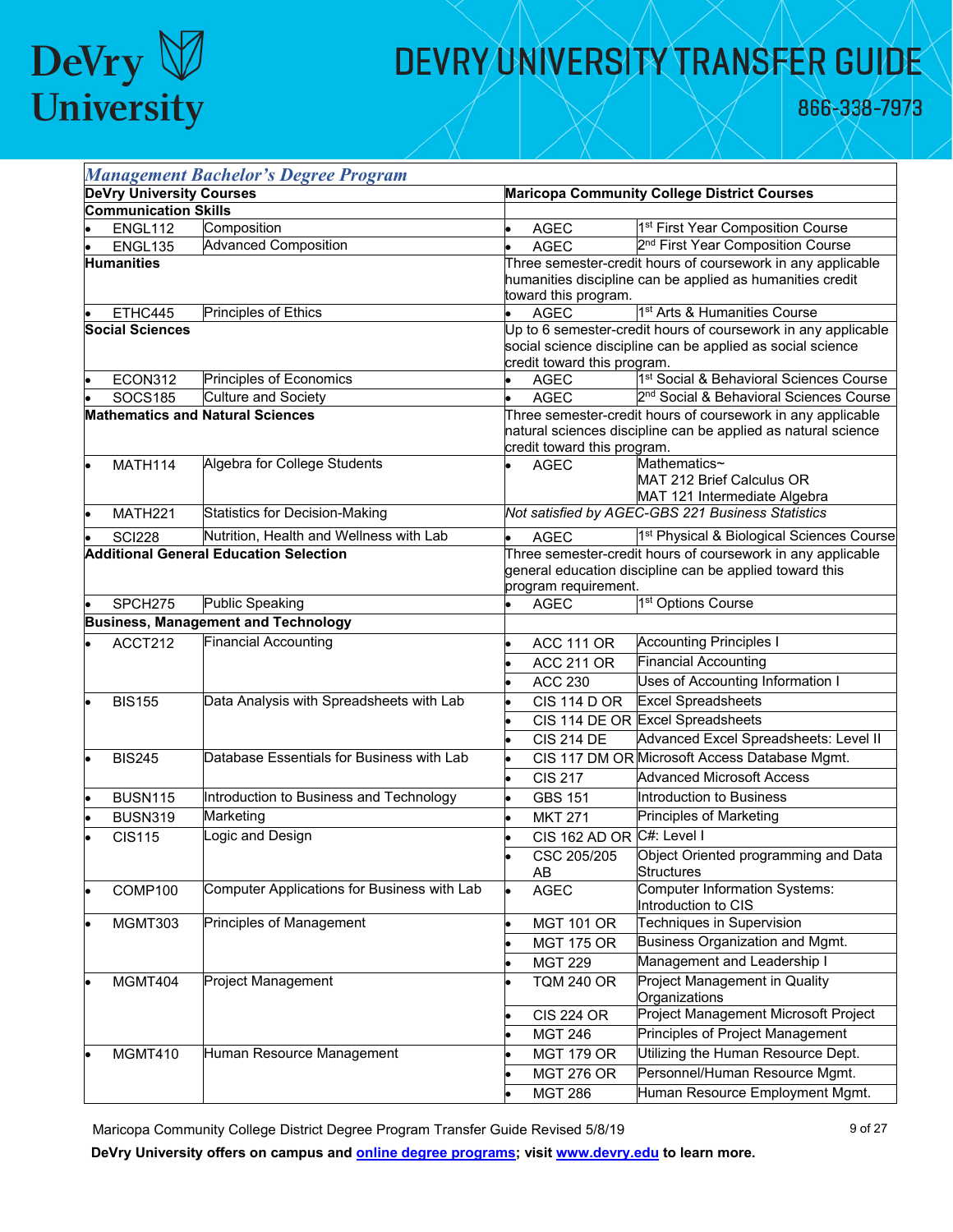# DeVry  $\bigtriangledown$  University

## DEVRY UNIVERSITY TRANSFER GUIDE

866-338-7973

| <b>Management Bachelor's Degree Program</b> |                                 |                                                                    |  |                                                    |                                                            |  |
|---------------------------------------------|---------------------------------|--------------------------------------------------------------------|--|----------------------------------------------------|------------------------------------------------------------|--|
|                                             | <b>DeVry University Courses</b> |                                                                    |  | <b>Maricopa Community College District Courses</b> |                                                            |  |
|                                             | <b>Analytics and Computing</b>  |                                                                    |  |                                                    |                                                            |  |
|                                             | <b>Computing</b>                |                                                                    |  |                                                    |                                                            |  |
| $\bullet$                                   | <b>CIS170C</b>                  | Programming with Lab                                               |  |                                                    | CSC 100 AB ORIntro to Computer Science (C++)               |  |
|                                             |                                 |                                                                    |  | <b>CSC 100 AA</b>                                  | Intro to Computer Science (C++)                            |  |
|                                             | Concentration                   |                                                                    |  |                                                    |                                                            |  |
|                                             | <b>Accounting</b>               |                                                                    |  |                                                    |                                                            |  |
| $\bullet$                                   | ACCT304                         | Intermediate Accounting I                                          |  | <b>ACC 219</b>                                     | Intermediate Accounting I                                  |  |
|                                             | ACCT305                         | Intermediate Accounting II                                         |  | <b>ACC 220</b>                                     | Intermediate Accounting II                                 |  |
| $\bullet$                                   | ACCT429                         | <b>Federal Income Taxation</b>                                     |  | <b>ACC 221</b>                                     | <b>Tax Accounting</b>                                      |  |
|                                             |                                 | <b>Business Intelligence and Analytics Management</b>              |  |                                                    |                                                            |  |
|                                             | GSCM206                         | Managing Operations Across the Supply<br>Chain                     |  | <b>MGT 147</b>                                     | Supply Chain Management                                    |  |
|                                             | <b>Finance</b>                  |                                                                    |  |                                                    |                                                            |  |
| $\bullet$                                   | ACCT304                         | Intermediate Accounting I                                          |  | <b>ACC 219</b>                                     | Intermediate Accounting I                                  |  |
| $\bullet$                                   | ACCT429                         | Federal Income Taxation                                            |  | <b>ACC 221</b>                                     | <b>Tax Accounting</b>                                      |  |
|                                             |                                 | <b>Global Supply Chain Management</b>                              |  |                                                    |                                                            |  |
| $\bullet$                                   | GSCM206                         | Managing Operations Across the Supply<br>Chain                     |  | <b>MGT 147</b>                                     | Supply Chain Management                                    |  |
|                                             | <b>Hospitality Management</b>   |                                                                    |  |                                                    |                                                            |  |
|                                             | <b>HOSP310</b>                  | Introduction to Hospitality Management                             |  | <b>HRM 110</b>                                     | Intro to Hospitality and Tourism<br>Mgmt.                  |  |
| $\bullet$                                   | HOSP330                         | Meetings and Events Management                                     |  | <b>HRM 145</b>                                     | <b>Events Management</b>                                   |  |
|                                             | <b>HOSP410</b>                  | Restaurant Management                                              |  | <b>HRM 275</b>                                     | Restaurant Management                                      |  |
|                                             |                                 | <b>Human Resource Management</b>                                   |  |                                                    |                                                            |  |
| $\bullet$                                   | <b>HRM330</b>                   | <b>Labor Relations</b>                                             |  | <b>MGT 277</b>                                     | Labor Relations                                            |  |
|                                             | <b>Information Technology</b>   |                                                                    |  |                                                    |                                                            |  |
|                                             | <b>Project Management</b>       |                                                                    |  |                                                    |                                                            |  |
|                                             | ACCT360                         | <b>Managerial Accounting</b>                                       |  | <b>ACC 212 OR</b>                                  | <b>Managerial Accounting</b>                               |  |
|                                             |                                 |                                                                    |  | <b>ACC 112 OR</b>                                  | <b>Accounting Principles II</b>                            |  |
|                                             |                                 |                                                                    |  | <b>ACC 240</b>                                     | Users of Accounting Information II                         |  |
|                                             | <b>Sales and Marketing</b>      | Market Research                                                    |  |                                                    |                                                            |  |
| $\bullet$                                   | MKTG320                         |                                                                    |  | <b>MKT 273</b>                                     | Marketing Research<br>E-Commerce                           |  |
| $\bullet$                                   | MKTG340<br>MKTG410              | Digital Marketing Fundamentals<br>Advertising and Public Relations |  | <b>CIS 235</b><br>MKT 263 &                        |                                                            |  |
| $\bullet$                                   |                                 |                                                                    |  |                                                    | <b>Advertising Principles</b><br>Intro to Public Relations |  |
|                                             | MKTG430                         | International Marketing                                            |  | <b>MKT 101</b>                                     | International Marketing Mgmt.                              |  |
|                                             |                                 | <b>Small Business Management and Entrepreneurship</b>              |  | <b>IBS 118</b>                                     |                                                            |  |
|                                             | <b>BUSN258</b>                  | <b>Customer Relations</b>                                          |  | CSMM/TQM<br>101 OR                                 | <b>Quality Customer Service</b>                            |  |
|                                             |                                 |                                                                    |  | <b>MGT 126</b>                                     | <b>Customer Service Skills and Strategies</b>              |  |
| $\bullet$                                   | <b>SBE310</b>                   | Small Business Management and                                      |  | <b>MGT 253 OR</b>                                  | Owning and Operating a Small Business                      |  |
|                                             |                                 | Entrepreneurship                                                   |  | <b>EPS 150</b>                                     | Introduction to Entrepreneurship                           |  |
|                                             |                                 | <b>AGEC Credit Not Applicable to the Program</b>                   |  |                                                    |                                                            |  |
| N/A                                         |                                 |                                                                    |  | <b>AGEC</b>                                        | 2 <sup>nd</sup> Arts & Humanities Course                   |  |
| N/A                                         |                                 |                                                                    |  | AGEC                                               | 3 <sup>rd</sup> Arts & Humanities Course                   |  |
| N/A                                         |                                 |                                                                    |  | <b>AGEC</b>                                        | 3rd Social & Behavioral Sciences Course                    |  |
| N/A                                         |                                 |                                                                    |  | <b>AGEC</b>                                        | 2 <sup>nd</sup> Physical & Biological Sciences<br>Course   |  |
| N/A                                         |                                 |                                                                    |  | <b>AGEC</b>                                        | 2 <sup>nd</sup> Options Course                             |  |

~Mathematics course must be at the level of MATH114 or MATH116, similar to a College Algebra course, to qualify.

Maricopa Community College District Degree Program Transfer Guide Revised 5/8/19 10 1 10 0f 27 **DeVry University offers on campus and [online degree programs;](https://www.devry.edu/online-education/online-degree-programs.html) visit [www.devry.edu](http://www.devry.edu/) to learn more.**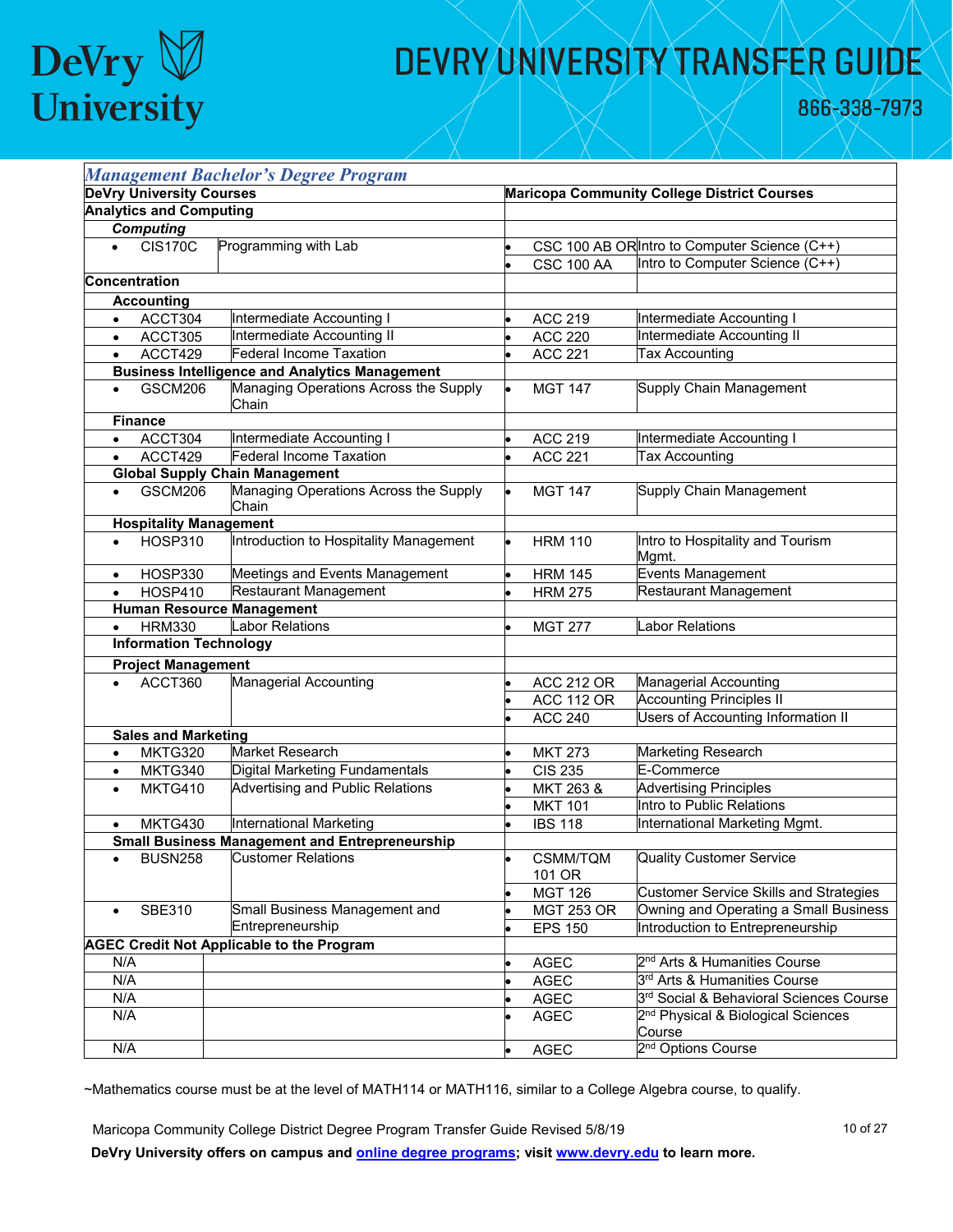

866-338-7973

|                                         |                             | <b>Technical Management Bachelor's Degree Program</b> |                                                                                                                                                 |                                                                                                                                                            |                                                                                                                                 |  |
|-----------------------------------------|-----------------------------|-------------------------------------------------------|-------------------------------------------------------------------------------------------------------------------------------------------------|------------------------------------------------------------------------------------------------------------------------------------------------------------|---------------------------------------------------------------------------------------------------------------------------------|--|
|                                         | <b>DeVry Courses</b>        |                                                       |                                                                                                                                                 |                                                                                                                                                            | <b>Maricopa Community College District Courses</b>                                                                              |  |
|                                         | <b>Communication Skills</b> |                                                       |                                                                                                                                                 |                                                                                                                                                            |                                                                                                                                 |  |
|                                         | ENGL112                     | Composition                                           |                                                                                                                                                 | <b>AGEC</b>                                                                                                                                                | 1st First Year Composition Course                                                                                               |  |
|                                         | ENGL135                     | <b>Advanced Composition</b>                           |                                                                                                                                                 | <b>AGEC</b>                                                                                                                                                | 2 <sup>nd</sup> First Year Composition Course                                                                                   |  |
|                                         | <b>Humanities</b>           |                                                       |                                                                                                                                                 | this program.                                                                                                                                              | Three semester-credit hours of coursework in any applicable<br>humanities discipline can be applied as humanities credit toward |  |
|                                         | ETHC445                     | Principles of Ethics                                  |                                                                                                                                                 | <b>AGEC</b>                                                                                                                                                | 1 <sup>st</sup> Arts & Humanities Course                                                                                        |  |
|                                         | <b>Social Sciences</b>      |                                                       |                                                                                                                                                 | Up to 6 semester-credit hours of coursework in any applicable<br>social science discipline can be applied as social science credit<br>toward this program. |                                                                                                                                 |  |
|                                         | ECON312                     | Principles of Economics                               |                                                                                                                                                 | <b>AGEC</b>                                                                                                                                                | 1st Social & Behavioral Sciences<br>Course                                                                                      |  |
|                                         | <b>SOCS185</b>              | <b>Culture and Society</b>                            |                                                                                                                                                 | <b>AGEC</b>                                                                                                                                                | 2 <sup>nd</sup> Social & Behavioral Sciences<br>Course                                                                          |  |
| <b>Mathematics and Natural Sciences</b> |                             |                                                       |                                                                                                                                                 | credit toward this program.                                                                                                                                | Three semester-credit hours of coursework in any applicable<br>natural sciences discipline can be applied as natural science    |  |
|                                         | <b>MATH114</b>              | Algebra for College Students                          |                                                                                                                                                 | <b>AGEC</b>                                                                                                                                                | Mathematics~<br>MAT 212 Brief Calculus OR<br>MAT 121 Intermediate Algebra                                                       |  |
|                                         | MATH221                     | <b>Statistics for Decision-Making</b>                 |                                                                                                                                                 |                                                                                                                                                            | Not satisfied by AGEC (GBS 221 Business Statistics)                                                                             |  |
|                                         | <b>SCI228</b>               | Nutrition, Health and Wellness with Lab               |                                                                                                                                                 | <b>AGEC</b>                                                                                                                                                | 1 <sup>st</sup> Physical & Biological Sciences<br>Course                                                                        |  |
|                                         |                             | <b>Additional General Education Selection</b>         |                                                                                                                                                 | requirement.                                                                                                                                               | Three semester-credit hours of coursework in any applicable<br>general education discipline can be applied toward this program  |  |
|                                         | SPCH <sub>275</sub>         | <b>Public Speaking</b>                                |                                                                                                                                                 | <b>AGEC</b>                                                                                                                                                | 1 <sup>st</sup> Options Course                                                                                                  |  |
|                                         |                             | <b>Business, Management and Technology</b>            |                                                                                                                                                 |                                                                                                                                                            |                                                                                                                                 |  |
|                                         | ACCT212                     | <b>Financial Accounting</b>                           |                                                                                                                                                 | ACCT 112 OR                                                                                                                                                | <b>Accounting Principles II</b>                                                                                                 |  |
|                                         |                             |                                                       |                                                                                                                                                 | <b>ACC 211</b>                                                                                                                                             | <b>Financial Accounting</b>                                                                                                     |  |
|                                         | <b>BIS155</b>               | Data Analysis with Spreadsheets with Lab              |                                                                                                                                                 | <b>CIS 114 D</b>                                                                                                                                           | <b>Excel Spreadsheet</b>                                                                                                        |  |
|                                         | <b>BIS245</b>               | Database Essentials for Business with Lab             |                                                                                                                                                 | CIS 117 DM OR                                                                                                                                              | Microsoft Access: Database Mgmt.                                                                                                |  |
|                                         |                             |                                                       |                                                                                                                                                 | <b>CIS 217</b>                                                                                                                                             | Advanced Excel Spreadsheets: Level II                                                                                           |  |
|                                         | <b>BUSN115</b>              | Introduction to Business and Technology               |                                                                                                                                                 | <b>GBS 151</b>                                                                                                                                             | Introduction to Business                                                                                                        |  |
|                                         | COMP100                     | Computer Applications for Business with Lab           |                                                                                                                                                 | <b>AGEC</b>                                                                                                                                                | Computer Information Systems:<br>Introduction to CIS                                                                            |  |
|                                         | MGMT303                     | Principles of Management                              |                                                                                                                                                 | <b>MGT 101 OR</b>                                                                                                                                          | <b>Techniques of Supervision</b>                                                                                                |  |
|                                         |                             |                                                       |                                                                                                                                                 | <b>MGT 175 OR</b>                                                                                                                                          | Business Organization and Mgmt.                                                                                                 |  |
|                                         |                             |                                                       |                                                                                                                                                 | <b>MGT 229</b>                                                                                                                                             | Management and Leadership                                                                                                       |  |
|                                         | MGMT404                     | <b>Project Management</b>                             |                                                                                                                                                 | <b>TQM 240 OR</b>                                                                                                                                          | Project Management in Quality<br>Organizations                                                                                  |  |
|                                         |                             |                                                       |                                                                                                                                                 | <b>CIS 224</b>                                                                                                                                             | Project Management Project for<br>Windows                                                                                       |  |
|                                         | <b>Electives</b>            |                                                       | Up to 25 credit hours of qualifying prior college coursework not<br>meeting other program requirements may be applied toward<br>elective hours. |                                                                                                                                                            |                                                                                                                                 |  |
|                                         |                             | The following are suggested electives.                |                                                                                                                                                 |                                                                                                                                                            |                                                                                                                                 |  |
|                                         | <b>BUSN319</b>              | Marketing                                             |                                                                                                                                                 | AGEC                                                                                                                                                       | 2 <sup>nd</sup> Arts & Humanities Course                                                                                        |  |
|                                         | <b>BUSN369</b>              | International Business                                |                                                                                                                                                 | AGEC                                                                                                                                                       | 3 <sup>rd</sup> Arts & Humanities Course                                                                                        |  |
|                                         | <b>CIS115</b>               | ogic and Design                                       |                                                                                                                                                 | <b>AGEC</b>                                                                                                                                                | 3 <sup>rd</sup> Social & Behavioral Sciences<br>Course                                                                          |  |

Maricopa Community College District Degree Program Transfer Guide Revised 5/8/19 11 of 27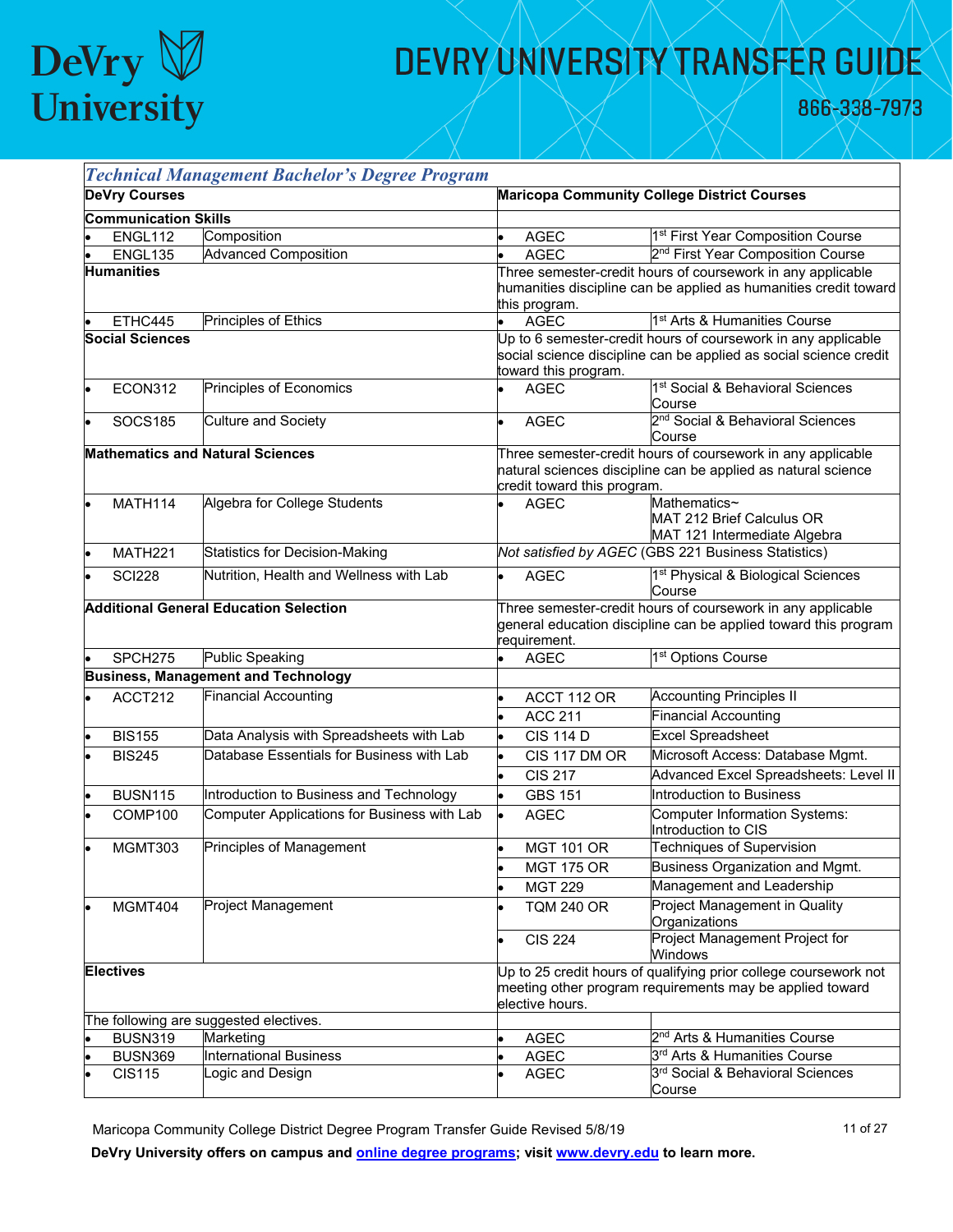

866-338-7973

| <b>Technical Management Bachelor's Degree Program</b> |                                                                                                                                                                                                                                                                           |                                                                                                                                                                                                                                                                                                             |  |                            |                                                                                                                                  |  |  |
|-------------------------------------------------------|---------------------------------------------------------------------------------------------------------------------------------------------------------------------------------------------------------------------------------------------------------------------------|-------------------------------------------------------------------------------------------------------------------------------------------------------------------------------------------------------------------------------------------------------------------------------------------------------------|--|----------------------------|----------------------------------------------------------------------------------------------------------------------------------|--|--|
|                                                       | <b>DeVry Courses</b>                                                                                                                                                                                                                                                      |                                                                                                                                                                                                                                                                                                             |  |                            | <b>Maricopa Community College District Courses</b>                                                                               |  |  |
|                                                       | <b>CIS170C</b>                                                                                                                                                                                                                                                            | Programming with Lab                                                                                                                                                                                                                                                                                        |  | <b>AGEC</b>                | 2 <sup>nd</sup> Physical & Biological Sciences<br>Course                                                                         |  |  |
|                                                       | <b>CIS206</b>                                                                                                                                                                                                                                                             | Architecture and Operating Systems with Lab                                                                                                                                                                                                                                                                 |  | <b>AGEC</b>                | 2 <sup>nd</sup> Options Course                                                                                                   |  |  |
|                                                       | <b>Technical Specialty</b>                                                                                                                                                                                                                                                |                                                                                                                                                                                                                                                                                                             |  |                            |                                                                                                                                  |  |  |
|                                                       | <b>General Technical Option</b>                                                                                                                                                                                                                                           |                                                                                                                                                                                                                                                                                                             |  | technical specialty hours. | Up to 27 credit hours of qualifying prior college coursework not<br>meeting other program requirements may be applied toward the |  |  |
|                                                       | The general technical option is designed for students who wish to apply prior coursework to a particular career area.<br>DeVry coursework, qualifying coursework from a prior college experience, or a combination of DeVry and qualifying prior<br>coursework may apply. |                                                                                                                                                                                                                                                                                                             |  |                            |                                                                                                                                  |  |  |
|                                                       |                                                                                                                                                                                                                                                                           | The following disciplines can apply to the General Technical Option with a minimum of 23 credit hours in a particular<br>career area. The remaining four credit hours are taken at DeVry. The following are examples of course distribution into the<br>GTO. Other courses not listed may apply to the GTO. |  |                            |                                                                                                                                  |  |  |
|                                                       | <b>Accounting</b>                                                                                                                                                                                                                                                         |                                                                                                                                                                                                                                                                                                             |  |                            |                                                                                                                                  |  |  |
|                                                       | ACC 107                                                                                                                                                                                                                                                                   | <b>Bookkeeping Theory and Practice</b>                                                                                                                                                                                                                                                                      |  | ACC 220                    | Intermediate Accounting II                                                                                                       |  |  |
|                                                       | ACC 212                                                                                                                                                                                                                                                                   | <b>Managerial Accounting</b>                                                                                                                                                                                                                                                                                |  | ACC 221                    | <b>Tax Accounting</b>                                                                                                            |  |  |
|                                                       | ACC 216                                                                                                                                                                                                                                                                   | <b>Fraud Examination</b>                                                                                                                                                                                                                                                                                    |  | ACC 222                    | <b>Payroll Accounting</b>                                                                                                        |  |  |
|                                                       | ACC 219                                                                                                                                                                                                                                                                   | Intermediate Accounting I                                                                                                                                                                                                                                                                                   |  | ACC 260                    | Certified Bookkeeper Prep<br>Seminar I                                                                                           |  |  |
|                                                       |                                                                                                                                                                                                                                                                           | <b>Business Office Computer Applications</b>                                                                                                                                                                                                                                                                |  |                            |                                                                                                                                  |  |  |
|                                                       | CIS 113                                                                                                                                                                                                                                                                   | Microsoft Word: Word Processing                                                                                                                                                                                                                                                                             |  | <b>CIS 213 DE</b>          | Advanced Microsoft Word: Word<br>Processing                                                                                      |  |  |
|                                                       | <b>CIS 118 AB</b>                                                                                                                                                                                                                                                         | <b>PowerPoint Level I</b>                                                                                                                                                                                                                                                                                   |  | <b>CIS 217 AM</b>          | <b>Advanced Microsoft Access:</b><br>Database Management                                                                         |  |  |
|                                                       | <b>CIS 118 BB</b>                                                                                                                                                                                                                                                         | <b>PowerPoint Level II</b>                                                                                                                                                                                                                                                                                  |  | CIS 250                    | Management of Information<br><b>Systems</b>                                                                                      |  |  |
|                                                       | CIS 120                                                                                                                                                                                                                                                                   | <b>Computer Graphics</b>                                                                                                                                                                                                                                                                                    |  | <b>OAS 101 AA</b>          | Computer Typing I: Keyboard Master                                                                                               |  |  |
|                                                       | <b>CIS 133 DA</b>                                                                                                                                                                                                                                                         | Internet/Web Development Level I                                                                                                                                                                                                                                                                            |  | <b>OAS 101 AB</b>          | Computer Typing I Letters, Tables &<br>Reports                                                                                   |  |  |
|                                                       | <b>Marketing</b>                                                                                                                                                                                                                                                          |                                                                                                                                                                                                                                                                                                             |  |                            |                                                                                                                                  |  |  |
|                                                       | CIS 235                                                                                                                                                                                                                                                                   | E-Commerce                                                                                                                                                                                                                                                                                                  |  | <b>MKT 267</b>             | Principles of Salesmanship                                                                                                       |  |  |
|                                                       | <b>MKT 101</b>                                                                                                                                                                                                                                                            | Intro to Public Relations                                                                                                                                                                                                                                                                                   |  | <b>MKT 271</b>             | <b>Principles of Marketing</b>                                                                                                   |  |  |
|                                                       | <b>MKT 110</b>                                                                                                                                                                                                                                                            | Marketing and Social Networking                                                                                                                                                                                                                                                                             |  | <b>IBS 102</b>             | International Marketing                                                                                                          |  |  |
|                                                       | <b>MKT 263</b>                                                                                                                                                                                                                                                            | <b>Advertising Principles</b>                                                                                                                                                                                                                                                                               |  |                            |                                                                                                                                  |  |  |
|                                                       | <b>Administration of Justice</b>                                                                                                                                                                                                                                          |                                                                                                                                                                                                                                                                                                             |  |                            |                                                                                                                                  |  |  |
|                                                       | AJS 101                                                                                                                                                                                                                                                                   | Intro to Criminal Justice                                                                                                                                                                                                                                                                                   |  | AJS 230                    | <b>The Police Function</b>                                                                                                       |  |  |
|                                                       | AJS 109                                                                                                                                                                                                                                                                   | Substantive Criminal Law                                                                                                                                                                                                                                                                                    |  | AJS 240                    | <b>The Correction Function</b>                                                                                                   |  |  |
|                                                       | AJS 113                                                                                                                                                                                                                                                                   | Criminal Justice Crime Control<br><b>Policies and Practices</b>                                                                                                                                                                                                                                             |  | AJS 255                    | Crime, Law, and Mental Health                                                                                                    |  |  |

Maricopa Community College District Degree Program Transfer Guide Revised 5/8/19 12 12 12 0f 27 **DeVry University offers on campus and [online degree programs;](https://www.devry.edu/online-education/online-degree-programs.html) visi[t www.devry.edu](http://www.devry.edu/) to learn more.**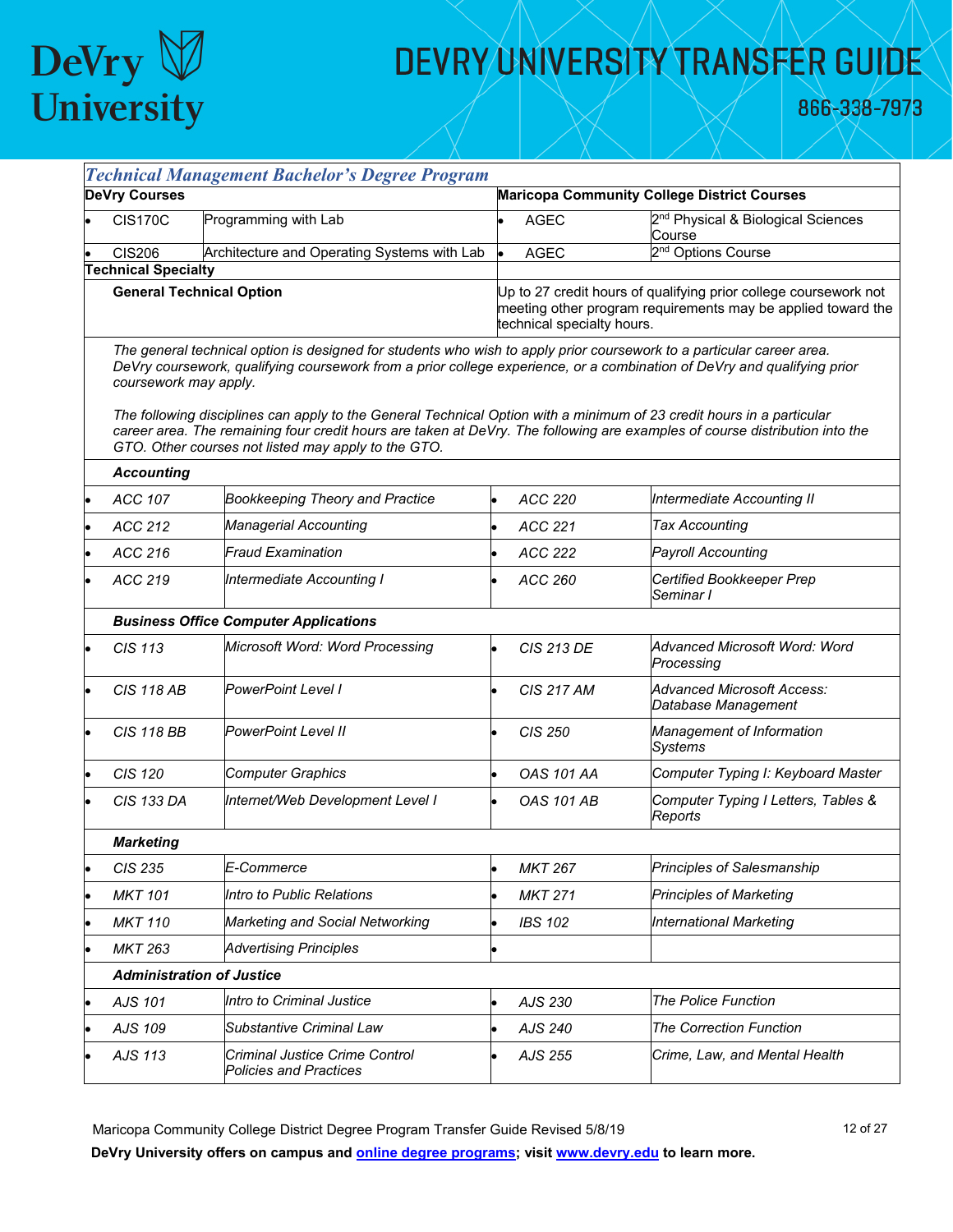

866-338-7973

| <b>DeVry Courses</b>        | <b>Technical Management Bachelor's Degree Program</b> |                        | <b>Maricopa Community College District Courses</b>      |
|-----------------------------|-------------------------------------------------------|------------------------|---------------------------------------------------------|
|                             |                                                       |                        |                                                         |
| AJS 212                     | Juvenile Justice Procedures                           | AJS 260                | <b>Procedural Criminal Law</b>                          |
| AJS 225                     | Criminology                                           | AJS 270                | <b>Community Relations</b>                              |
| <b>Digital Media Arts</b>   |                                                       |                        |                                                         |
| <b>ART 100</b>              | Intro to Computer Graphic Art                         | ADA/ART 169            | Two Dimensional Computer Design                         |
| <b>ART 111</b>              | Drawing                                               | <b>ART 181</b>         | Graphic Design I                                        |
| ART/ADA 112                 | Two Dimensional Design                                | <b>ASA/ART/MMT 184</b> | <b>Computer Animation</b>                               |
| <b>ART 142</b>              | Digital Photography                                   | <b>ART 280</b>         | Graphic, Design Studio                                  |
| <b>Computer Programming</b> |                                                       |                        |                                                         |
| CIS 117                     | Microsoft Access: Database Mgmt.                      | CIS 159                | Visual Basic Programming                                |
| <b>CIS 126 DL</b>           | <b>Linux Operating Systems</b>                        | CIS 162 AD             | C# Level I                                              |
| <b>CIS 133 DA</b>           | Internet/Web Development Level I                      | CIS 163 AA             | Java Programming Level I                                |
| <b>CIS 150 AB</b>           | <b>Object Oriented Programming</b><br>Fundamentals    |                        |                                                         |
| <b>Banking and Finance</b>  |                                                       |                        |                                                         |
| <b>GBS 103</b>              | <b>Principles of Banking</b>                          | <b>GBS 207</b>         | <b>Business Law (General Corporate)</b>                 |
| <b>GBS 131</b>              | <b>Business Calculations</b>                          | GBS 261                | Investments I                                           |
| <b>GBS 205</b>              | Legal, Ethical, and Regulatory Issues<br>in Business  | <b>GBS 294</b>         | <b>Consumer Credit</b>                                  |
| GBS 206                     | <b>Business Law (UCC)</b>                             | <b>MGT 126</b>         | <b>Customer Service Skills and</b><br><b>Strategies</b> |
| <b>Hospitality</b>          |                                                       |                        |                                                         |
| <b>HRM 110</b>              | Intro to Hospitality and Tourism Mgmt.                | <b>HRM 260</b>         | <b>Hospitality Human Resource</b><br>Mgmt.              |
| <b>HRM 145</b>              | <b>Events Management</b>                              | <b>HRM 265</b>         | Financial Mgmt. for Hospitality and<br>Tourism          |
| <b>HRM 150</b>              | <b>Hospitality and Tourism Info Systems</b>           | <b>HRM 270</b>         | <b>Hospitality Marketing</b>                            |
| <b>HRM 220</b>              | <b>Hospitality Managerial Accounting</b>              | <b>HRM 275</b>         | <b>Restaurant Management</b>                            |
| Entrepreneurship            |                                                       |                        |                                                         |
| CIS 136                     | <b>Content Management Systems</b>                     | <b>EPS 195</b>         | <b>Business Start-Up and Planning</b>                   |
| <b>EPS 150</b>              | Intro to Entrepreneurship                             | GBS/HEC 132            | Personal and Family Financial<br>Security               |
| <b>ESP 160</b>              | <b>New Venture Creation</b>                           | <b>MKT 110</b>         | Marketing and Social Networking                         |
| <b>EPS 180</b>              | <b>Technology Business Planning</b>                   | <b>SBS 217</b>         | Starting/Managing a Home<br>Business                    |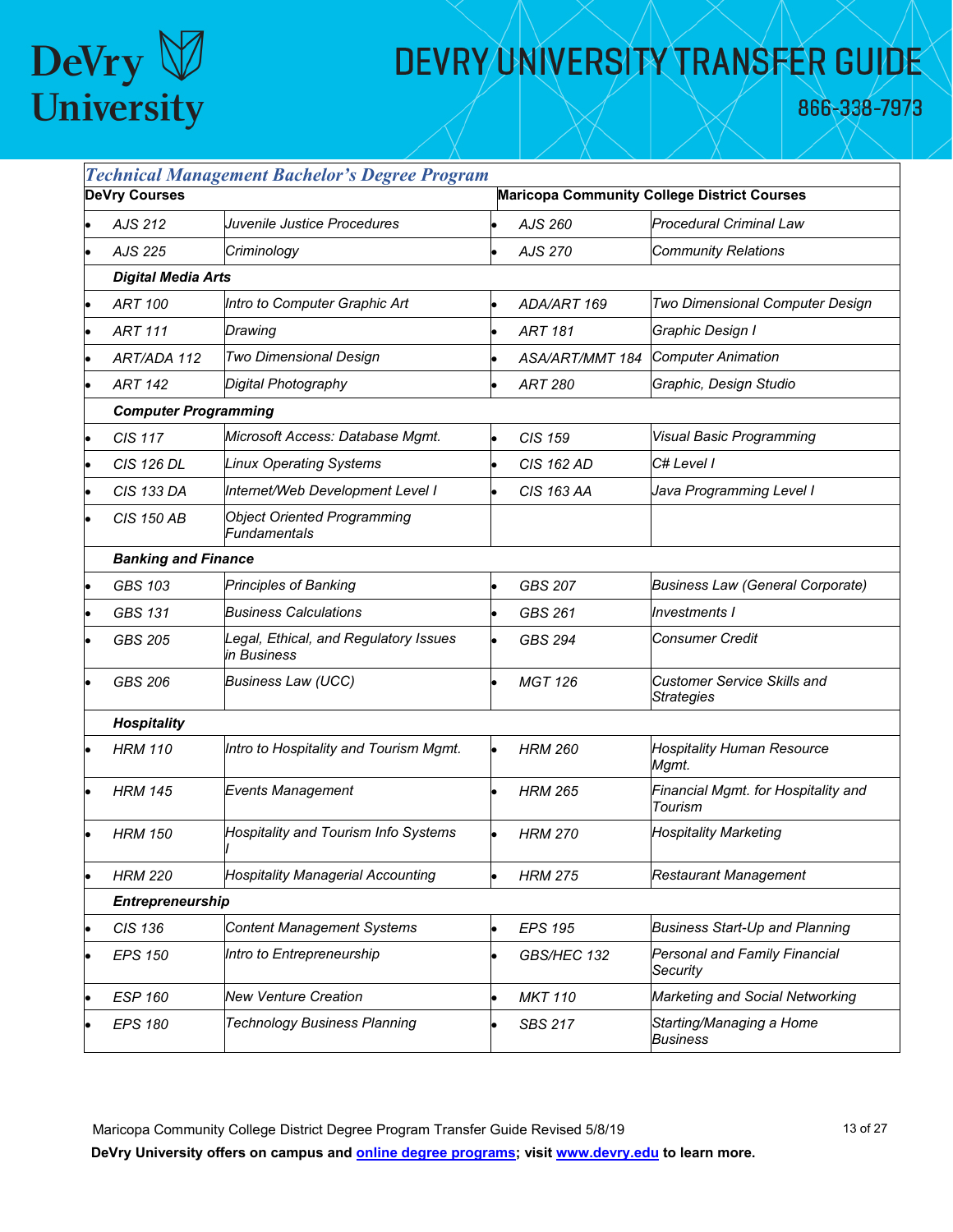

866-338-7973

| <b>DeVry Courses</b>                                                                                                                                                                                        |                                                       |                    | <b>Maricopa Community College District Courses</b> |  |
|-------------------------------------------------------------------------------------------------------------------------------------------------------------------------------------------------------------|-------------------------------------------------------|--------------------|----------------------------------------------------|--|
| <b>Business Administration Specialty</b><br>The following business administration specialties are designed for students who wish to focus on a particular career area<br>in a business or management field. |                                                       |                    |                                                    |  |
| <b>Accounting</b>                                                                                                                                                                                           |                                                       |                    |                                                    |  |
| ACCT304<br>$\bullet$                                                                                                                                                                                        | Intermediate Accounting I                             | <b>ACC 219</b>     | Intermediate Accounting I                          |  |
| ACCT305<br>$\bullet$                                                                                                                                                                                        | Intermediate Accounting II                            | <b>ACC 220</b>     | Intermediate Accounting II                         |  |
| ACCT429<br>$\bullet$                                                                                                                                                                                        | Federal Income Taxation                               | <b>ACC 221</b>     | Tax Accounting                                     |  |
|                                                                                                                                                                                                             | <b>Business Intelligence and Analytics Management</b> |                    |                                                    |  |
| <b>GSCM206</b><br>$\bullet$                                                                                                                                                                                 | Managing Operations Across the<br>Supply Chain        | <b>MGT 147</b>     | Supply Chain Management                            |  |
| <b>Finance</b>                                                                                                                                                                                              |                                                       |                    |                                                    |  |
| ACCT304<br>$\bullet$                                                                                                                                                                                        | Intermediate Accounting I                             | <b>ACC 219</b>     | Intermediate Accounting I                          |  |
| ACCT429<br>$\bullet$                                                                                                                                                                                        | Federal Income Taxation                               | <b>ACC 221</b>     | <b>Tax Accounting</b>                              |  |
|                                                                                                                                                                                                             | <b>Global Supply Chain Management</b>                 |                    |                                                    |  |
| <b>GSCM206</b><br>$\bullet$                                                                                                                                                                                 | Managing Operations Across the<br><b>Supply Chain</b> | <b>MGT 147</b>     | Supply Chain Management                            |  |
| <b>Hospitality Management</b>                                                                                                                                                                               |                                                       |                    |                                                    |  |
| <b>HOSP310</b><br>$\bullet$                                                                                                                                                                                 | Introduction to Hospitality<br>Management             | <b>HRM 110</b>     | Intro to Hospitality and Tourism<br>Mgmt.          |  |
| <b>HOSP330</b><br>$\bullet$                                                                                                                                                                                 | <b>Meetings and Events</b><br>Management              | <b>HRM 145</b>     | <b>Events Management</b>                           |  |
| <b>HOSP410</b><br>$\bullet$                                                                                                                                                                                 | <b>Restaurant Management</b>                          | <b>HRM 275</b>     | Restaurant Management                              |  |
|                                                                                                                                                                                                             | <b>Human Resource Management</b>                      |                    |                                                    |  |
| <b>HRM330</b><br>$\bullet$                                                                                                                                                                                  | <b>Labor Relations</b>                                | <b>MGT 277</b>     | abor Relations                                     |  |
| MGMT410<br>$\bullet$                                                                                                                                                                                        | Human Resource Management                             | <b>MGT 179 OR</b>  | Utilizing the Human Resource Dept.                 |  |
|                                                                                                                                                                                                             |                                                       | <b>MGT 276 OR</b>  | Personnel/Human Resource Mgmt.                     |  |
|                                                                                                                                                                                                             |                                                       | <b>MGT 286</b>     | Human Resource Employment Mgmt.                    |  |
| <b>Project Management</b>                                                                                                                                                                                   |                                                       |                    |                                                    |  |
| ACCT360                                                                                                                                                                                                     | <b>Managerial Accounting</b>                          | <b>ACC 212</b>     | Managerial Accounting                              |  |
| <b>Sales and Marketing</b>                                                                                                                                                                                  |                                                       |                    |                                                    |  |
| MKTG310<br>$\bullet$                                                                                                                                                                                        | <b>Consumer Behavior</b>                              | <b>CIS 235</b>     | E-Commerce                                         |  |
| MKTG320<br>$\bullet$                                                                                                                                                                                        | Market Research                                       | <b>MKT 273</b>     | Marketing Research                                 |  |
| MKTG410<br>$\bullet$                                                                                                                                                                                        | Advertising and Public Relations                      | MKT 263 &          | <b>Advertising Principles</b>                      |  |
|                                                                                                                                                                                                             |                                                       | <b>MKT 101</b>     | Intro to Public Relations                          |  |
|                                                                                                                                                                                                             | <b>Small Business Management and Entrepreneurship</b> |                    |                                                    |  |
| <b>BUSN258</b><br>$\bullet$                                                                                                                                                                                 | <b>Customer Relations</b>                             | CSMM/TQM 101<br>0R | <b>Quality Customer Service</b>                    |  |
|                                                                                                                                                                                                             |                                                       | <b>MGT 126</b>     | <b>Customer Service Skills and Strategies</b>      |  |
| MGMT410<br>$\bullet$                                                                                                                                                                                        | Human Resource Management                             | <b>MGT 179 OR</b>  | Utilizing the Human Resource Dept.                 |  |
|                                                                                                                                                                                                             |                                                       | <b>MGT 276 OR</b>  | Personnel/Human Resource Mgmt.                     |  |

Maricopa Community College District Degree Program Transfer Guide Revised 5/8/19 14 01 14 of 27 **DeVry University offers on campus and [online degree programs;](https://www.devry.edu/online-education/online-degree-programs.html) visit [www.devry.edu](http://www.devry.edu/) to learn more.**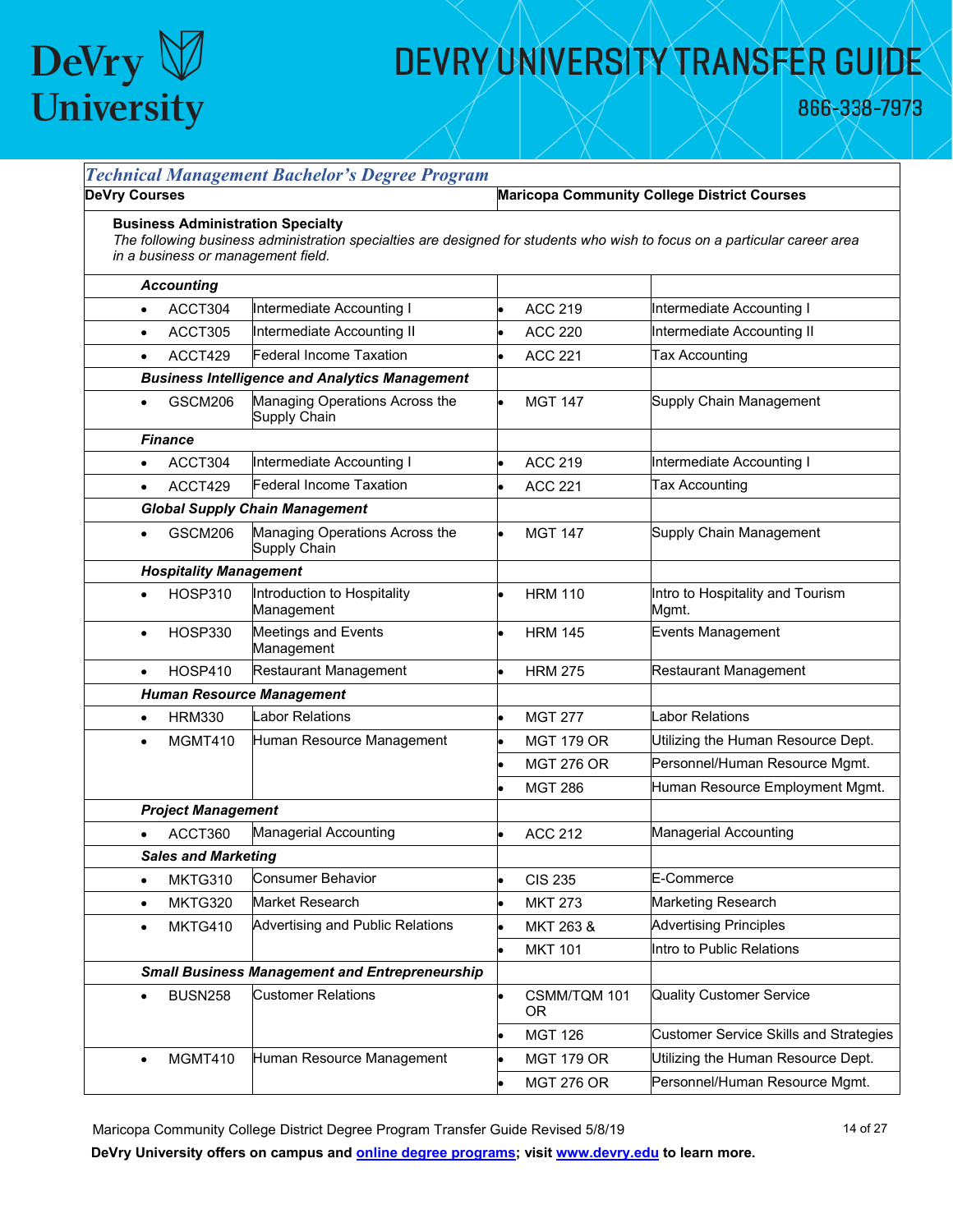

866-338-7973

|                                   | <b>Technical Management Bachelor's Degree Program</b>                         |  |                                                    |                                                 |  |  |
|-----------------------------------|-------------------------------------------------------------------------------|--|----------------------------------------------------|-------------------------------------------------|--|--|
| <b>DeVry Courses</b>              |                                                                               |  | <b>Maricopa Community College District Courses</b> |                                                 |  |  |
|                                   |                                                                               |  | <b>MGT 286</b>                                     | Human Resource Employment Mgmt.                 |  |  |
| <b>SBE310</b><br>$\bullet$        | Small Business Management and<br>Entrepreneurship                             |  | <b>MGT 253 OR</b>                                  | Owning and Operating a Small<br><b>Business</b> |  |  |
|                                   |                                                                               |  | <b>EPS 150</b>                                     | Introduction to Entrepreneurship                |  |  |
| <b>Criminal Justice Specialty</b> |                                                                               |  |                                                    |                                                 |  |  |
| CRMJ300                           | enforcement, criminal justice or a closely related field.<br>Criminal Justice |  | AJS 101                                            | Introduction to Criminal Justice                |  |  |
| CRMJ310<br>٠                      | Law Enforcement                                                               |  | AJS 230                                            | <b>The Police Function</b>                      |  |  |
| CRMJ315<br>٠                      | Uuvenile Justice                                                              |  | AJS 212                                            | Juvenile Justice Procedures                     |  |  |
| CRMJ320                           | Theory and Practice of Corrections                                            |  | AJS 240                                            | <b>The Correction Function</b>                  |  |  |
| CRMJ400                           | Criminology                                                                   |  | AJS 225                                            | Criminology                                     |  |  |
| CRMJ420<br>٠                      | Criminal Investigation                                                        |  | AJS 275                                            | Criminal Investigation I                        |  |  |
| CRMJ425                           | <b>Ethics and Criminal Justice</b>                                            |  | AJS 123                                            | <b>Ethics and Administration of Justice</b>     |  |  |

~Mathematics course must be at the level of MATH114 or MATH116, similar to a College Algebra course, to qualify.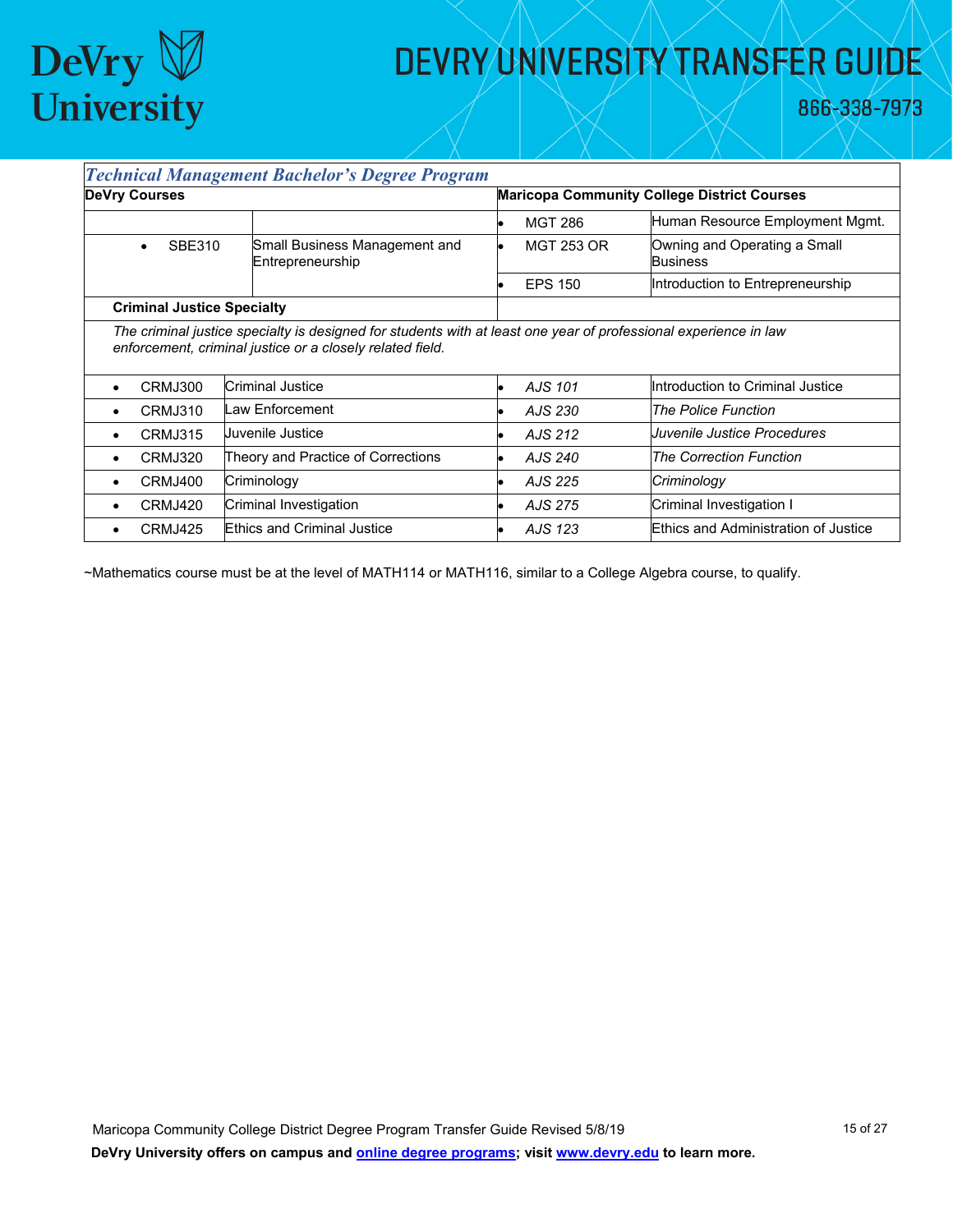## DeVry V<br>University

## DEVRY UNIVERSITY TRANSFER GUIDE

866-338-7973

|                                      | Technical Management Bachelor's Degree Program - Health Information Management Technical Specialty |                                                    |                                     |                                                               |  |
|--------------------------------------|----------------------------------------------------------------------------------------------------|----------------------------------------------------|-------------------------------------|---------------------------------------------------------------|--|
| <b>DeVry University Courses</b>      |                                                                                                    | <b>Maricopa Community College District Courses</b> |                                     |                                                               |  |
| <b>Communication Skills</b>          |                                                                                                    |                                                    |                                     |                                                               |  |
| ENGL112                              | Composition                                                                                        |                                                    | <b>AGEC</b>                         | 1 <sup>st</sup> First Year Composition Course                 |  |
| ENGL135                              | <b>Advanced Composition</b>                                                                        |                                                    | <b>AGEC</b>                         | 2 <sup>nd</sup> First Year Composition Course                 |  |
| <b>Humanities</b>                    |                                                                                                    |                                                    |                                     | Three semester-credit hours of coursework in any applicable   |  |
|                                      |                                                                                                    |                                                    |                                     | humanities discipline can be applied as humanities credit     |  |
| ETHC445                              | Principles of Ethics                                                                               |                                                    | toward this program.<br><b>AGEC</b> | 1 <sup>st</sup> Arts & Humanities Course                      |  |
| <b>Social Sciences</b>               |                                                                                                    |                                                    |                                     | Jp to 6 semester-credit hours of coursework in any applicable |  |
|                                      |                                                                                                    |                                                    |                                     | social science discipline can be applied as social science    |  |
|                                      |                                                                                                    |                                                    | credit toward this program.         |                                                               |  |
| ECON312                              | Principles of Economics                                                                            |                                                    | <b>AGEC</b>                         | 1 <sup>st</sup> Social & Behavioral Sciences Course           |  |
| <b>SOCS185</b>                       | Culture and Society                                                                                |                                                    | AGEC                                | 2 <sup>nd</sup> Social & Behavioral Sciences Course           |  |
|                                      | <b>Mathematics and Natural Sciences</b>                                                            |                                                    |                                     |                                                               |  |
| MATH114                              | Algebra for College Students                                                                       |                                                    | <b>AGEC</b>                         | Mathematics~                                                  |  |
| <b>MATH221</b>                       | Statistics for Decision-Making                                                                     |                                                    | Not satisfied by AGEC               |                                                               |  |
| <b>BIOS105</b>                       | Fundamentals of Human Anatomy and                                                                  |                                                    | Not satisfied by AGEC*              |                                                               |  |
|                                      | Physiology with Lab                                                                                |                                                    |                                     | BIO 201 Human Anatomy and Physiology I) OR                    |  |
|                                      |                                                                                                    |                                                    |                                     | (BIO 202 Human Anatomy and Physiology II)                     |  |
| <b>BIOS267</b>                       | Pathopharmacology                                                                                  |                                                    | Not satisfied by AGEC*              |                                                               |  |
|                                      |                                                                                                    |                                                    | Pathophysiology)                    | (HCC 164 Pharmacology for Allied Health & HCC 204 Clinical    |  |
|                                      | <b>Business, Management and Technology</b>                                                         |                                                    |                                     |                                                               |  |
|                                      |                                                                                                    |                                                    |                                     |                                                               |  |
| COMP100                              | Computer Applications for Business with Lab                                                        |                                                    | <b>AGEC</b>                         | Computer Information Systems: Introduction<br>to CIS          |  |
| <b>HIT230</b>                        | Health Insurance and Reimbursement                                                                 |                                                    | <b>HIM 211</b>                      | Advanced Application of Coding and<br>Reimbursement           |  |
| <b>Health Information Technology</b> |                                                                                                    |                                                    |                                     |                                                               |  |
| <b>HIT111</b>                        | <b>Basic Medical Terminology</b>                                                                   |                                                    | <b>HCC 145</b>                      | Medical Term for Health Care Professional                     |  |
| <b>HIT120</b>                        | Introduction to Health Services and Information.                                                   |                                                    | <b>HCC 130</b>                      | Fundamentals in Health Care Delivery                          |  |
|                                      | Systems                                                                                            |                                                    |                                     |                                                               |  |
| <b>HIT203</b>                        | International Classification of Diseases Coding  .<br>I with Lab                                   |                                                    | <b>HIM 208</b>                      | <b>ICD-CM Diagnostic Coding</b>                               |  |
| <b>HIT205</b>                        | International Classification of Diseases Coding  <br>II with Lab                                   |                                                    | <b>HIM 210</b>                      | ICD-PCS Coding and ICD Applications                           |  |
| <b>HIT211</b>                        | Current Procedural Terminology Coding with                                                         |                                                    | HIM 212 &                           | CPT Coding   & II                                             |  |
|                                      | Lab                                                                                                |                                                    | <b>HIM 214</b>                      |                                                               |  |
| <b>HIT220</b>                        | Legal and Regulatory Issues in Health<br>Information                                               |                                                    | <b>HIM 106</b>                      | Legal Aspects of HIM                                          |  |
|                                      | <b>AGEC Credit Not Applicable to the Program</b>                                                   |                                                    |                                     |                                                               |  |
| N/A                                  |                                                                                                    |                                                    | <b>AGEC</b>                         | 2 <sup>nd</sup> Arts & Humanities Course                      |  |
| N/A                                  |                                                                                                    |                                                    | <b>AGEC</b>                         | 3 <sup>rd</sup> Arts & Humanities Course                      |  |
| N/A                                  |                                                                                                    |                                                    | AGEC                                | 3 <sup>rd</sup> Social & Behavioral Sciences Course           |  |
| N/A                                  |                                                                                                    |                                                    | <b>AGEC</b>                         | 1 <sup>st</sup> Physical & Biological Sciences Course         |  |
| N/A                                  |                                                                                                    |                                                    | <b>AGEC</b>                         | 2 <sup>nd</sup> Physical & Biological Sciences Course         |  |
| N/A                                  |                                                                                                    |                                                    | AGEC                                | 1 <sup>st</sup> Options Course                                |  |
| N/A                                  |                                                                                                    |                                                    | AGEC                                | 2 <sup>nd</sup> Options Course                                |  |

~Mathematics course must be at the level of MATH114 or MATH116, similar to a College Algebra course, to qualify. \*This course may be satisfied by an AGEC Physical & Biological Science Course if the course is a direct course match.

Maricopa Community College District Degree Program Transfer Guide Revised 5/8/19 16 16 16 17 16 of 27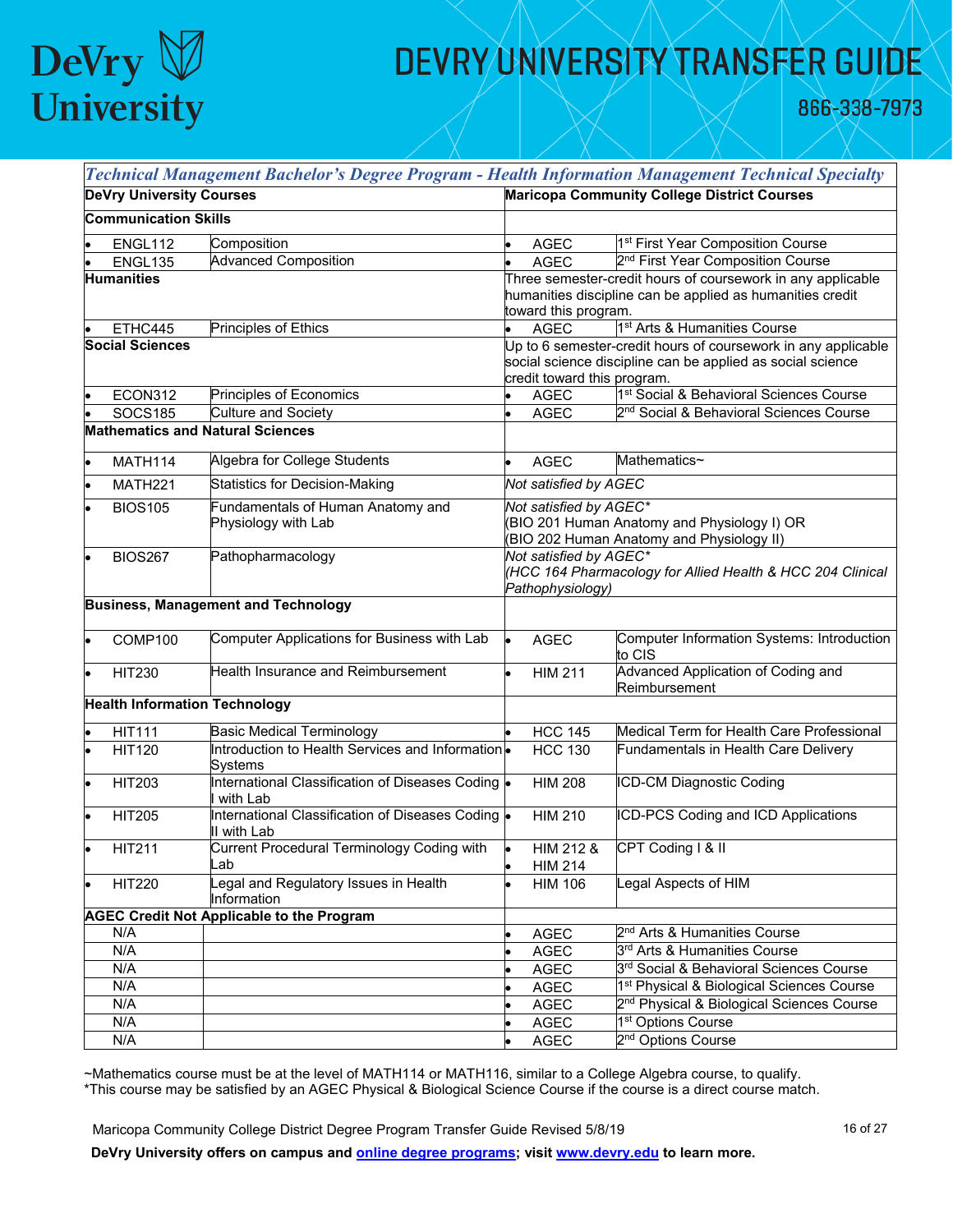

866-338-7973

|                   |                                         | <b>Computer Information Systems Bachelor's Degree Program</b> |                                                                                                                                                                       |                                                                                                                                                             |                                                                                                                             |  |
|-------------------|-----------------------------------------|---------------------------------------------------------------|-----------------------------------------------------------------------------------------------------------------------------------------------------------------------|-------------------------------------------------------------------------------------------------------------------------------------------------------------|-----------------------------------------------------------------------------------------------------------------------------|--|
|                   | <b>DeVry University Courses</b>         |                                                               | <b>Maricopa Community College District Courses</b>                                                                                                                    |                                                                                                                                                             |                                                                                                                             |  |
|                   | <b>Communication Skills</b>             |                                                               | Up to 6 semester-credit hours of coursework in an applicable<br>communication skills discipline can be applied as<br>communication skills credit toward this program. |                                                                                                                                                             |                                                                                                                             |  |
|                   | ENGL112                                 | Composition                                                   |                                                                                                                                                                       | <b>AGEC</b>                                                                                                                                                 | 1 <sup>st</sup> First Year Composition Course                                                                               |  |
|                   | ENGL135                                 | <b>Advanced Composition</b>                                   |                                                                                                                                                                       | <b>AGEC</b>                                                                                                                                                 | 2 <sup>nd</sup> First Year Composition Course                                                                               |  |
|                   | ENGL216                                 | <b>Technical Writing</b>                                      |                                                                                                                                                                       | Not satisfied by AGEC                                                                                                                                       |                                                                                                                             |  |
|                   | SPCH275                                 | <b>Public Speaking</b>                                        |                                                                                                                                                                       |                                                                                                                                                             | Not satisfied by AGEC (COM 225 Public Speaking)                                                                             |  |
| <b>Humanities</b> |                                         |                                                               | Jp to 6 semester-credit hours of coursework in any applicable<br>humanities discipline can be applied as humanities credit<br>toward this program                     |                                                                                                                                                             |                                                                                                                             |  |
|                   | ETHC232                                 | Ethical and Legal Issues in the Professions .                 |                                                                                                                                                                       | <b>AGEC</b>                                                                                                                                                 | 1 <sup>st</sup> Arts & Humanities Course                                                                                    |  |
|                   | <b>LAS432</b>                           | Technology, Society, and Culture                              |                                                                                                                                                                       | <b>AGEC</b>                                                                                                                                                 | 2 <sup>nd</sup> Arts & Humanities Course                                                                                    |  |
|                   | <b>Social Sciences</b>                  |                                                               |                                                                                                                                                                       | credit toward this program.                                                                                                                                 | Up to 9 semester-credit hours of coursework in any applicable<br>social science discipline can be applied as social science |  |
|                   | ECON312                                 | Principles of Economics                                       |                                                                                                                                                                       | <b>AGEC</b>                                                                                                                                                 | 1 <sup>st</sup> Social & Behavioral Sciences Course                                                                         |  |
|                   | <b>SOCS185</b>                          | <b>Culture and Society</b>                                    |                                                                                                                                                                       | <b>AGEC</b>                                                                                                                                                 | 2 <sup>nd</sup> Social & Behavioral Sciences Course                                                                         |  |
|                   | <b>SOCS325</b>                          | <b>Environmental Sociology</b>                                |                                                                                                                                                                       | <b>AGEC</b>                                                                                                                                                 | 3rd Social & Behavioral Sciences Course                                                                                     |  |
|                   | <b>Mathematics and Natural Sciences</b> |                                                               |                                                                                                                                                                       | Three semester-credit hours of coursework in any applicable<br>natural sciences discipline can be applied as natural science<br>credit toward this program. |                                                                                                                             |  |
|                   | <b>MATH114</b>                          | Algebra for College Students                                  |                                                                                                                                                                       | <b>AGEC</b>                                                                                                                                                 | Mathematics~<br>MAT 121 Intermediate Algebra OR<br>MAT 150 College Algebra/Functions                                        |  |
|                   | MATH221                                 | <b>Statistics for Decision-Making</b>                         |                                                                                                                                                                       | Not satisfied by AGEC                                                                                                                                       |                                                                                                                             |  |
|                   | PHYS204                                 | <b>Applied Physics with Lab</b>                               |                                                                                                                                                                       | Not satisfied by AGEC*                                                                                                                                      |                                                                                                                             |  |
|                   | <b>Tech Core</b>                        |                                                               |                                                                                                                                                                       |                                                                                                                                                             |                                                                                                                             |  |
|                   | <b>CEIS106</b>                          | Introduction to Operating Systems                             |                                                                                                                                                                       | <b>CIS 126 DA</b><br><b>OR</b>                                                                                                                              | <b>UNIX Operations Systems</b>                                                                                              |  |
|                   |                                         |                                                               |                                                                                                                                                                       | <b>CIS 126 DL</b>                                                                                                                                           | Linux Operating System                                                                                                      |  |
|                   | <b>CEIS110</b>                          | Introduction to Programming                                   |                                                                                                                                                                       |                                                                                                                                                             | CIS 150 OR Programming Fundamentals                                                                                         |  |
|                   |                                         |                                                               |                                                                                                                                                                       | <b>CIS 159</b>                                                                                                                                              | Visual Basic Programming I                                                                                                  |  |
|                   | NETW190                                 | Fundamentals of Information Technology & .<br>Networking I    |                                                                                                                                                                       | 0R                                                                                                                                                          | CNT 140 AA Introduction to Networks                                                                                         |  |
|                   |                                         |                                                               |                                                                                                                                                                       | <b>MST 140</b>                                                                                                                                              | Microsoft Networking Essentials                                                                                             |  |
|                   | NETW200                                 | Fundamentals of Information Technology & .<br>Networking II   |                                                                                                                                                                       | <b>CNT 150 AA</b>                                                                                                                                           | Cisco-Routing and Switching Essentials                                                                                      |  |
|                   | <b>SEC285</b>                           | <b>Fundamentals of Information Security</b>                   |                                                                                                                                                                       |                                                                                                                                                             | CNT 205 OR Cisco Certified Network Associate Security                                                                       |  |
|                   |                                         |                                                               |                                                                                                                                                                       |                                                                                                                                                             | CNT 185 OR Cisco Network Security                                                                                           |  |
|                   |                                         |                                                               |                                                                                                                                                                       | <b>OR</b>                                                                                                                                                   | CIS 271 DB Information Security Essentials                                                                                  |  |
|                   |                                         |                                                               |                                                                                                                                                                       | <b>CIS 272 DB</b>                                                                                                                                           | Information Security Principals                                                                                             |  |
|                   |                                         | Information Systems and Programming                           |                                                                                                                                                                       |                                                                                                                                                             |                                                                                                                             |  |
|                   | <b>CEIS236</b>                          | Database Systems and Programming<br><b>Fundamentals</b>       |                                                                                                                                                                       | <b>CIS 276 DA</b><br>0 <sub>R</sub>                                                                                                                         | MySQL Database                                                                                                              |  |
|                   |                                         |                                                               |                                                                                                                                                                       | $\overline{C}$ IS 276 DB                                                                                                                                    | <b>SQL Server Database</b>                                                                                                  |  |
|                   | <b>CIS170C</b>                          | Programming with Lab                                          |                                                                                                                                                                       | <b>CIS 162 AB</b>                                                                                                                                           | C++: Level I                                                                                                                |  |
|                   | Program Core - selection by track       |                                                               |                                                                                                                                                                       |                                                                                                                                                             |                                                                                                                             |  |
|                   |                                         | Cyber Security Programming & Software Programming students    |                                                                                                                                                                       |                                                                                                                                                             |                                                                                                                             |  |
|                   | <b>SEC311</b><br>$\bullet$              | <b>Ethical Hacking</b>                                        |                                                                                                                                                                       | <b>ITS 240</b>                                                                                                                                              | <b>Ethical Hacking and Network Defense</b>                                                                                  |  |

Maricopa Community College District Degree Program Transfer Guide Revised 5/8/19 17 17 of 27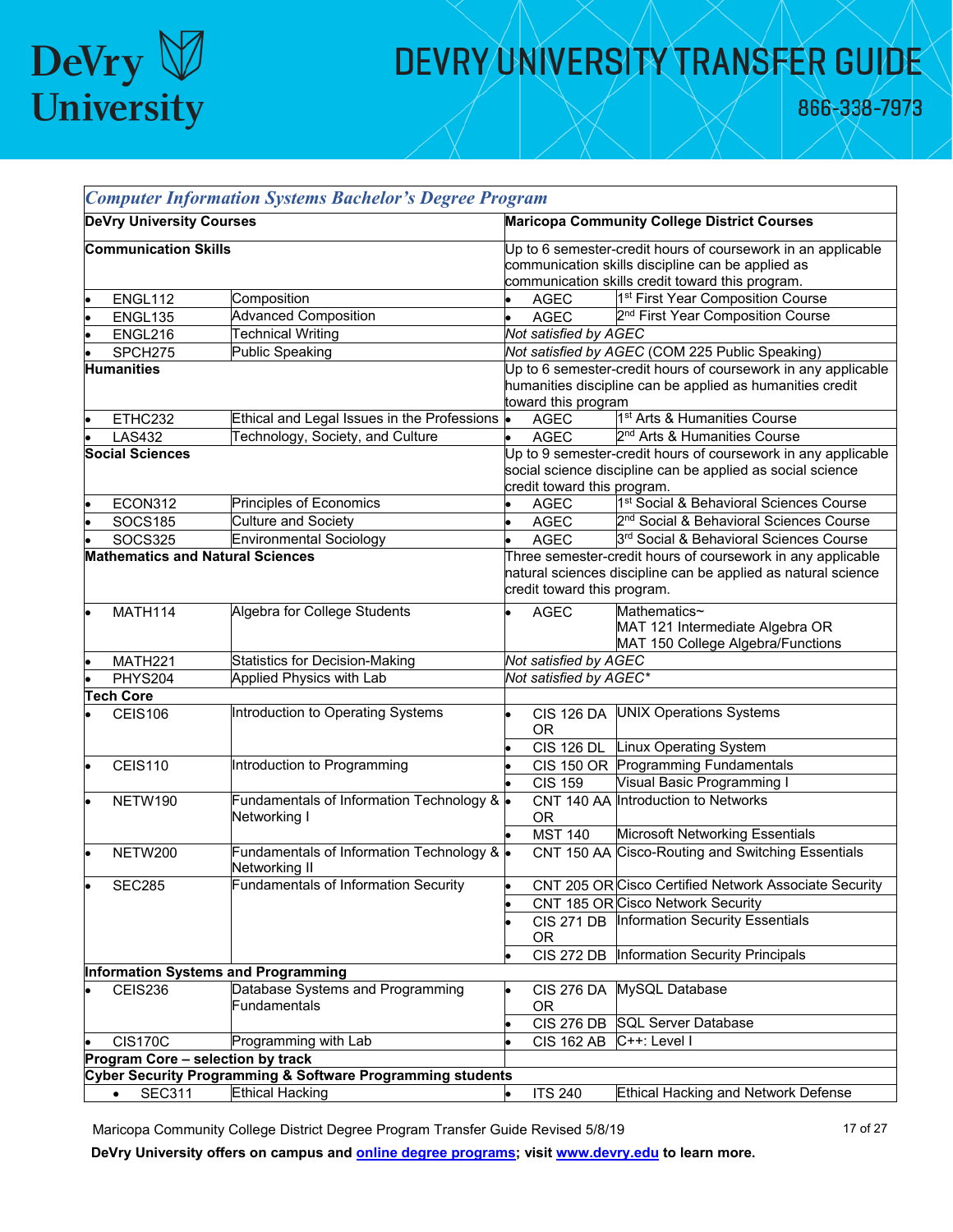

866-338-7973

| <b>Computer Information Systems Bachelor's Degree Program</b> |                                 |                                                  |                                                    |                          |                                                       |
|---------------------------------------------------------------|---------------------------------|--------------------------------------------------|----------------------------------------------------|--------------------------|-------------------------------------------------------|
|                                                               | <b>DeVry University Courses</b> |                                                  | <b>Maricopa Community College District Courses</b> |                          |                                                       |
|                                                               | <b>All other students</b>       |                                                  |                                                    |                          |                                                       |
| $\bullet$                                                     | CIS321                          | Structured Analysis and Design                   |                                                    | <b>CIS 225</b>           | Business Systems Analysis and Design                  |
| ٠                                                             | CIS363B                         | Web Interface Design with Lab                    |                                                    | <b>CIS 166 AE</b><br>OR. | Web Scripting with PHP Hypertext                      |
|                                                               |                                 |                                                  |                                                    | <b>CIS 166 AA</b><br>OR. | Web Scripting/Programming                             |
|                                                               |                                 |                                                  |                                                    | <b>CIS 132</b>           | <b>HTML/CSS</b>                                       |
|                                                               | <b>CIS407A</b>                  | Web Application Development with Lab             |                                                    | <b>CIS 166 AC</b>        | Web Scripting with Active Server Pages                |
|                                                               | Track - one option is selected  |                                                  |                                                    |                          |                                                       |
|                                                               |                                 | <b>Web Development and Administration</b>        |                                                    |                          |                                                       |
| $\bullet$                                                     | <b>WEB320</b>                   | Principles of E-Commerce                         |                                                    | <b>CIS 235</b>           | E-Commerce                                            |
|                                                               | <b>Web Game Programming</b>     |                                                  |                                                    |                          |                                                       |
| $\bullet$                                                     | <b>WBG370</b>                   | Game Development with Lab                        |                                                    | <b>CIS 151</b>           | Computer Game Development Level 1                     |
|                                                               |                                 | <b>AGEC Credit Not Applicable to the Program</b> |                                                    |                          |                                                       |
| N/A                                                           |                                 |                                                  |                                                    | <b>AGEC</b>              | 3 <sup>rd</sup> Arts & Humanities Course              |
| N/A                                                           |                                 |                                                  |                                                    | <b>AGEC</b>              | 1 <sup>st</sup> Physical & Biological Sciences Course |
| N/A                                                           |                                 |                                                  |                                                    | <b>AGEC</b>              | 2 <sup>nd</sup> Physical & Biological Sciences Course |
| N/A                                                           |                                 |                                                  |                                                    | <b>AGEC</b>              | 1 <sup>st</sup> Options Course                        |
| N/A                                                           |                                 |                                                  |                                                    | <b>AGEC</b>              | 2 <sup>nd</sup> Options Course                        |
| N/A                                                           |                                 |                                                  |                                                    | AGEC                     | Computer Information Systems: Introduction<br>to CIS  |

~Mathematics course must be at the level of MATH114 or MATH116, similar to a College Algebra course, to qualify.

\*This course may be satisfied by an AGEC Physical & Biological Science Course if the course is a direct course match.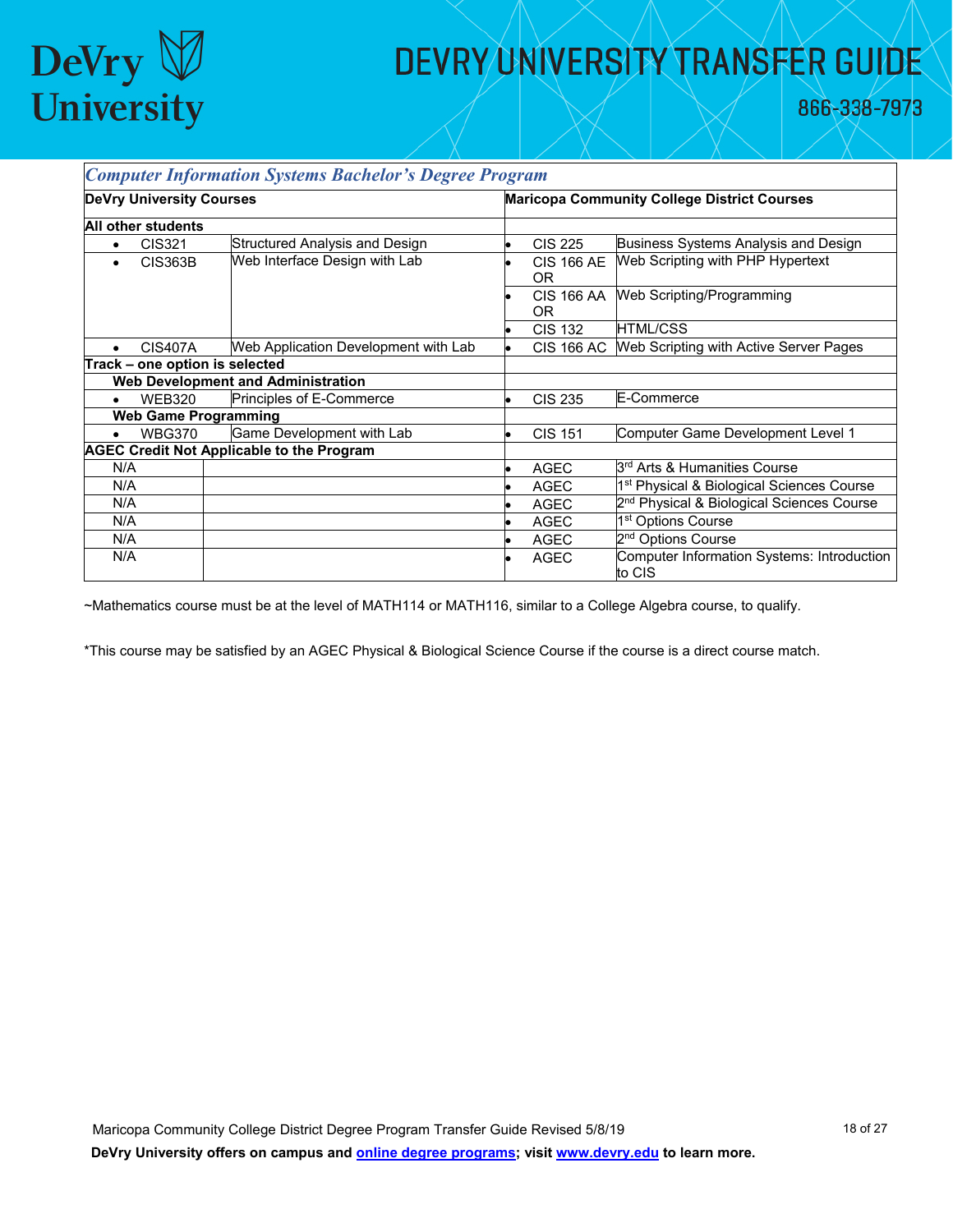

866-338-7973

| Electronics Engineering Technology and Engineering Technology - Electronics Bachelor's Degree Program |                                                          |                                                                                                                                                                       |                             |                                                                                                                             |
|-------------------------------------------------------------------------------------------------------|----------------------------------------------------------|-----------------------------------------------------------------------------------------------------------------------------------------------------------------------|-----------------------------|-----------------------------------------------------------------------------------------------------------------------------|
| <b>DeVry University Courses</b>                                                                       |                                                          | <b>Maricopa Community College District Courses</b>                                                                                                                    |                             |                                                                                                                             |
| <b>Communication Skills</b>                                                                           |                                                          | Up to 6 semester-credit hours of coursework in an applicable<br>communication skills discipline can be applied as<br>communication skills credit toward this program. |                             |                                                                                                                             |
| ENGL112                                                                                               | Composition                                              |                                                                                                                                                                       | <b>AGEC</b>                 | 1 <sup>st</sup> First Year Composition Course                                                                               |
| ENGL135                                                                                               | <b>Advanced Composition</b>                              |                                                                                                                                                                       | <b>AGEC</b>                 | 2 <sup>nd</sup> First Year Composition Course                                                                               |
| ENGL216                                                                                               | <b>Technical Writing</b>                                 |                                                                                                                                                                       | Not satisfied by AGEC       |                                                                                                                             |
| SPCH275                                                                                               | <b>Public Speaking</b>                                   |                                                                                                                                                                       |                             | Not satisfied by AGEC (COM 225 Public Speaking)                                                                             |
| <b>Humanities</b>                                                                                     |                                                          |                                                                                                                                                                       | toward this program.        | Up to 6 semester-credit hours of coursework in any applicable<br>humanities discipline can be applied as humanities credit  |
| ETHC232                                                                                               | Ethical and Legal Issues in the Professions              |                                                                                                                                                                       | <b>AGEC</b>                 | 1 <sup>st</sup> Arts & Humanities Course                                                                                    |
| <b>LAS432</b>                                                                                         | Technology, Society, and Culture                         |                                                                                                                                                                       | <b>AGEC</b>                 | 2 <sup>nd</sup> Arts & Humanities Course                                                                                    |
| <b>Social Sciences</b>                                                                                |                                                          |                                                                                                                                                                       | credit toward this program. | Up to 9 semester-credit hours of coursework in any applicable<br>social science discipline can be applied as social science |
| ECON312                                                                                               | Principles of Economics                                  |                                                                                                                                                                       | <b>AGEC</b>                 | 1st Social & Behavioral Sciences Course                                                                                     |
| <b>SOCS185</b>                                                                                        | <b>Culture and Society</b>                               |                                                                                                                                                                       | <b>AGEC</b>                 | 2 <sup>nd</sup> Social & Behavioral Sciences<br>Course                                                                      |
| <b>SOCS325</b>                                                                                        | <b>Environmental Sociology</b>                           |                                                                                                                                                                       | <b>AGEC</b>                 | 3 <sup>rd</sup> Social & Behavioral Sciences Course                                                                         |
|                                                                                                       | <b>Mathematics and Natural Sciences</b>                  |                                                                                                                                                                       |                             |                                                                                                                             |
| MATH114                                                                                               | Algebra for College Students                             |                                                                                                                                                                       | <b>AGEC</b>                 | Mathematics~<br>MAT 121 Intermediate Algebra OR<br>Math 151 College Algebra                                                 |
| <b>MATH190</b>                                                                                        | Pre-Calculus                                             |                                                                                                                                                                       | <b>AGEC</b>                 | Mathematics: Brief Calculus or Higher                                                                                       |
| MATH260                                                                                               | <b>Applied Calculus I</b>                                |                                                                                                                                                                       | <b>AGEC</b>                 | Mathematics: Calculus I or Higher                                                                                           |
| MATH270                                                                                               | <b>Applied Calculus II</b>                               |                                                                                                                                                                       | Not satisfied by AGEC       | MAT 230 or MAT 231 Calculus with Analytic Geometry II                                                                       |
| PHYS204                                                                                               | <b>Applied Physics with Lab</b>                          |                                                                                                                                                                       |                             | Not satisfied by AGEC* PHY 115 University Physics I                                                                         |
| <b>Tech Core</b>                                                                                      |                                                          |                                                                                                                                                                       |                             |                                                                                                                             |
| CEIS110                                                                                               | Introduction to Programming                              |                                                                                                                                                                       |                             | CSC 205/205 AB Object Oriented programming and Data<br><b>Structures</b>                                                    |
|                                                                                                       | <b>Information Systems and Programming</b>               |                                                                                                                                                                       |                             |                                                                                                                             |
| <b>CIS170C</b>                                                                                        | Programming with Lab                                     |                                                                                                                                                                       |                             | CSC 100 AB OR Intro to Computer Science (C++)                                                                               |
|                                                                                                       |                                                          |                                                                                                                                                                       | <b>CSC 100 AA</b>           | Intro to Computer Science (C++)                                                                                             |
| students                                                                                              | Program Option - Renewable Energy Engineering Technology |                                                                                                                                                                       |                             |                                                                                                                             |
| <b>BIOS135</b>                                                                                        | Foundations in Biology and Chemistry                     |                                                                                                                                                                       | <b>BIO 181 &amp;</b>        | General Biology I                                                                                                           |
|                                                                                                       |                                                          |                                                                                                                                                                       | <b>CHM 150 OR</b>           | General Chemistry I                                                                                                         |
|                                                                                                       |                                                          |                                                                                                                                                                       | BIO 182 &                   | General Biology II                                                                                                          |
|                                                                                                       |                                                          |                                                                                                                                                                       | <b>CHM 150 OR</b>           | General Chemistry I                                                                                                         |
|                                                                                                       |                                                          |                                                                                                                                                                       | <b>BIO 181 &amp;</b>        | General Biology I                                                                                                           |
|                                                                                                       |                                                          |                                                                                                                                                                       | CHM 151 &                   | General Chemistry I &                                                                                                       |
|                                                                                                       |                                                          |                                                                                                                                                                       |                             | CHM 151 LL OR General Chemistry I Lab                                                                                       |
|                                                                                                       |                                                          |                                                                                                                                                                       | <b>BIO 182 &amp;</b>        | General Biology II                                                                                                          |
|                                                                                                       |                                                          |                                                                                                                                                                       | CHM 151 &                   | General Chemistry I &                                                                                                       |
|                                                                                                       |                                                          |                                                                                                                                                                       | <b>CHM 151 LL</b>           | <b>General Chemistry I Lab</b>                                                                                              |
|                                                                                                       | <b>AGEC Credit Not Applicable to the Program</b>         |                                                                                                                                                                       |                             |                                                                                                                             |
| N/A                                                                                                   |                                                          |                                                                                                                                                                       | AGEC                        | 3 <sup>rd</sup> Arts & Humanities Course                                                                                    |
| N/A                                                                                                   |                                                          |                                                                                                                                                                       | <b>AGEC</b>                 | 1 <sup>st</sup> Physical & Biological Sciences<br>Course                                                                    |
| N/A                                                                                                   |                                                          |                                                                                                                                                                       | <b>AGEC</b>                 | 2 <sup>nd</sup> Physical & Biological Sciences<br>Course                                                                    |

Maricopa Community College District Degree Program Transfer Guide Revised 5/8/19 19 19 19 01 27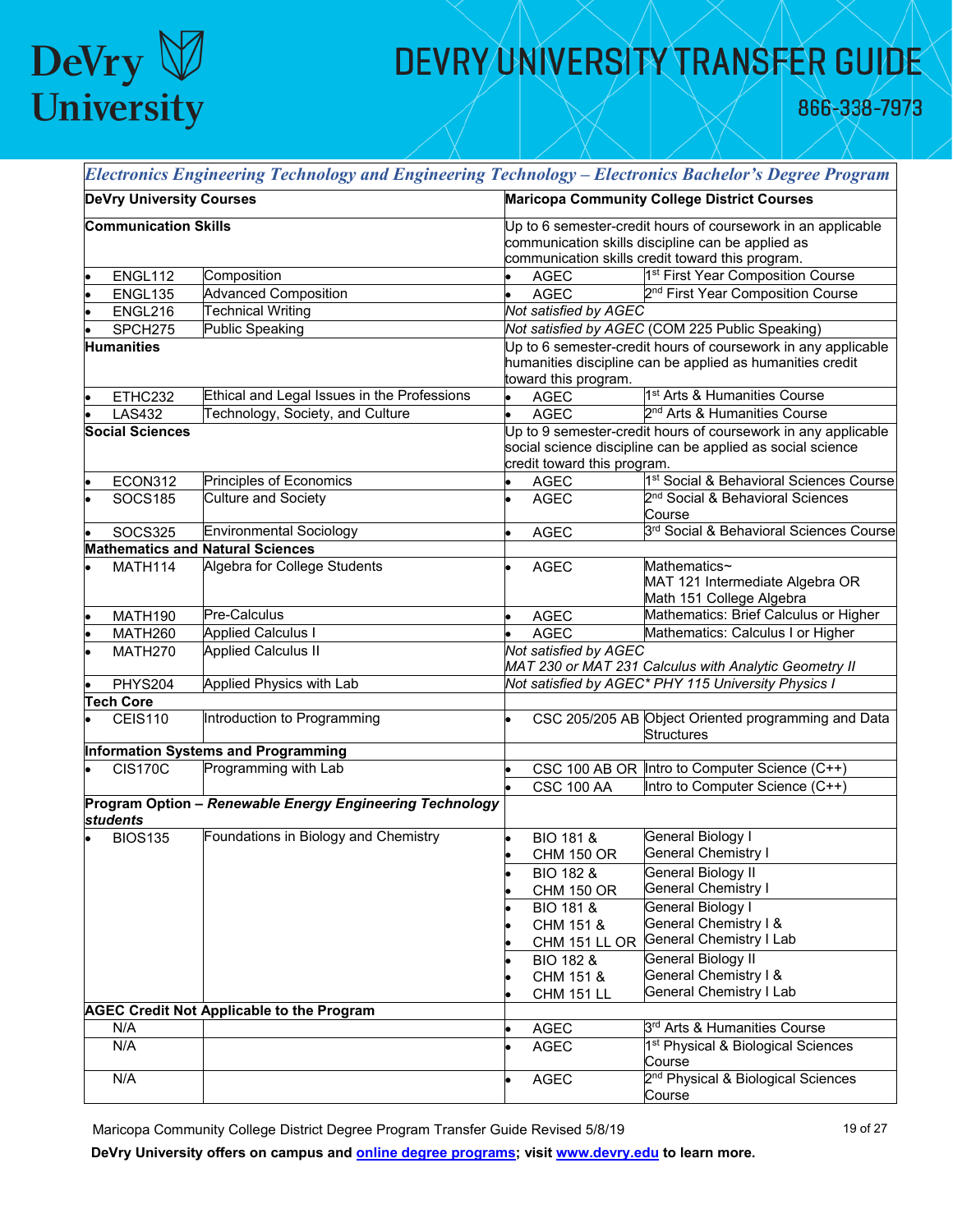

866-338-7973

| <b>Electronics Engineering Technology and Engineering Technology – Electronics Bachelor's Degree Program</b> |  |                                                    |                                                             |  |  |
|--------------------------------------------------------------------------------------------------------------|--|----------------------------------------------------|-------------------------------------------------------------|--|--|
| <b>DeVry University Courses</b>                                                                              |  | <b>Maricopa Community College District Courses</b> |                                                             |  |  |
| N/A                                                                                                          |  | AGEC                                               | 1 <sup>st</sup> Options Course                              |  |  |
| N/A                                                                                                          |  | <b>AGEC</b>                                        | 2 <sup>nd</sup> Options Course                              |  |  |
| N/A                                                                                                          |  | AGEC                                               | <b>Computer Information Systems:</b><br>Introduction to CIS |  |  |

~Mathematics course must be at the level of MATH114 or MATH116, similar to a College Algebra course, to qualify.

\*This course may be satisfied by an AGEC Physical & Biological Science Course if the course is a direct course match.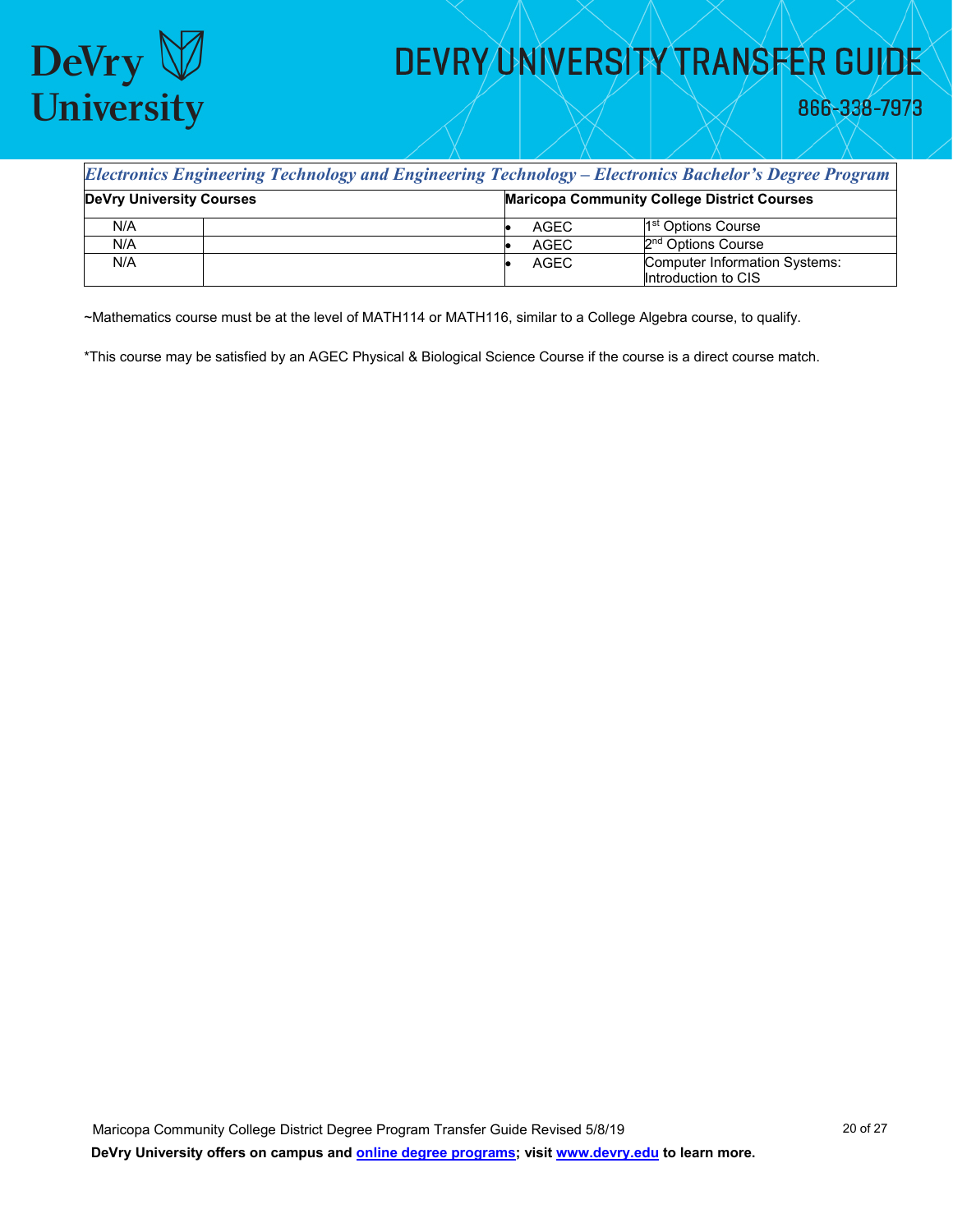

866-338-7973

| <b>Information Technology &amp; Networking Bachelor's Degree Program</b> |                                 |                                                           |  |                                                                                                                                                                       |                                                                                                                             |  |  |
|--------------------------------------------------------------------------|---------------------------------|-----------------------------------------------------------|--|-----------------------------------------------------------------------------------------------------------------------------------------------------------------------|-----------------------------------------------------------------------------------------------------------------------------|--|--|
|                                                                          | <b>DeVry University Courses</b> |                                                           |  | <b>Maricopa Community College District Courses</b>                                                                                                                    |                                                                                                                             |  |  |
|                                                                          | <b>Communication Skills</b>     |                                                           |  | Up to 6 semester-credit hours of coursework in an applicable<br>communication skills discipline can be applied as<br>communication skills credit toward this program. |                                                                                                                             |  |  |
|                                                                          | ENGL112                         | Composition                                               |  | <b>AGEC</b>                                                                                                                                                           | 1 <sup>st</sup> First Year Composition Course                                                                               |  |  |
|                                                                          | ENGL135                         | <b>Advanced Composition</b>                               |  | <b>AGEC</b>                                                                                                                                                           | 2 <sup>nd</sup> First Year Composition Course                                                                               |  |  |
|                                                                          | ENGL216                         | <b>Technical Writing</b>                                  |  | Not satisfied by AGEC                                                                                                                                                 |                                                                                                                             |  |  |
|                                                                          | SPCH275                         | Public Speaking                                           |  |                                                                                                                                                                       | Not satisfied by AGEC (COM 225 Public Speaking)                                                                             |  |  |
|                                                                          | <b>Humanities</b>               |                                                           |  | toward this program.                                                                                                                                                  | Up to 6 semester-credit hours of coursework in any applicable<br>humanities discipline can be applied as humanities credit  |  |  |
|                                                                          | ETHC232                         | Ethical and Legal Issues in the Professions               |  | <b>AGEC</b>                                                                                                                                                           | 1 <sup>st</sup> Arts & Humanities Course                                                                                    |  |  |
|                                                                          | <b>LAS432</b>                   | Technology, Society, and Culture                          |  | <b>AGEC</b>                                                                                                                                                           | 2 <sup>nd</sup> Arts & Humanities Course                                                                                    |  |  |
|                                                                          | <b>Social Sciences</b>          |                                                           |  | credit toward this program.                                                                                                                                           | Up to 9 semester-credit hours of coursework in any applicable<br>social science discipline can be applied as social science |  |  |
|                                                                          | ECON312                         | Principles of Economics                                   |  | <b>AGEC</b>                                                                                                                                                           | 1 <sup>st</sup> Social & Behavioral Sciences Course                                                                         |  |  |
|                                                                          | <b>SOCS185</b>                  | Culture and Society                                       |  | <b>AGEC</b>                                                                                                                                                           | 2 <sup>nd</sup> Social & Behavioral Sciences Course                                                                         |  |  |
|                                                                          | <b>SOCS325</b>                  | <b>Environmental Sociology</b>                            |  | <b>AGEC</b>                                                                                                                                                           | 3 <sup>rd</sup> Social & Behavioral Sciences Course                                                                         |  |  |
|                                                                          |                                 | <b>Mathematics and Natural Sciences</b>                   |  |                                                                                                                                                                       |                                                                                                                             |  |  |
|                                                                          | MATH114                         | Algebra for College Students                              |  | <b>AGEC</b>                                                                                                                                                           | Mathematics~<br>MAT 121 Intermediate Algebra OR<br>MAT 150 College Algebra/Functions                                        |  |  |
|                                                                          | MATH190                         | Pre-Calculus                                              |  | <b>AGEC</b>                                                                                                                                                           | Mathematics: Brief Calculus or Higher                                                                                       |  |  |
|                                                                          | <b>MATH221</b>                  | <b>Statistics for Decision-Making</b>                     |  | Not satisfied by AGEC                                                                                                                                                 |                                                                                                                             |  |  |
|                                                                          | PHYS204                         | Applied Physics with Lab                                  |  | Not satisfied by AGEC*                                                                                                                                                |                                                                                                                             |  |  |
|                                                                          | <b>Tech Core</b>                |                                                           |  |                                                                                                                                                                       |                                                                                                                             |  |  |
|                                                                          | CEIS106                         | Introduction to Operating Systems                         |  | <b>CIS 126 DA</b><br><b>OR</b>                                                                                                                                        | <b>UNIX Operations Systems</b>                                                                                              |  |  |
|                                                                          |                                 |                                                           |  |                                                                                                                                                                       | CIS 126 DL Linux Operating Systems                                                                                          |  |  |
|                                                                          | <b>CEIS110</b>                  | Introduction to Programming                               |  |                                                                                                                                                                       | CIS 150 OR Programming Fundamentals                                                                                         |  |  |
|                                                                          |                                 |                                                           |  | <b>CIS 159</b>                                                                                                                                                        | Visual Basic Programming I                                                                                                  |  |  |
|                                                                          | NETW190                         | Fundamentals of Information Technology &<br>Networking I  |  | <b>OR</b>                                                                                                                                                             | CNT 140 AA Introduction to Networks                                                                                         |  |  |
|                                                                          |                                 |                                                           |  | <b>MST 140</b>                                                                                                                                                        | Microsoft Networking Essentials                                                                                             |  |  |
|                                                                          | NETW200                         | Fundamentals of Information Technology &<br>Networking II |  |                                                                                                                                                                       | CNT 150 AA Cisco-Routing and Switching Essentials                                                                           |  |  |
|                                                                          | <b>SEC285</b>                   | <b>Fundamentals of Information Security</b>               |  |                                                                                                                                                                       | CNT 205 OR Cisco Certified Network Associate Security                                                                       |  |  |
|                                                                          |                                 |                                                           |  |                                                                                                                                                                       | CNT 185 OR Cisco Network Security                                                                                           |  |  |
|                                                                          |                                 |                                                           |  | <b>OR</b>                                                                                                                                                             | CIS 271 DB Information Security Essentials                                                                                  |  |  |
|                                                                          |                                 |                                                           |  | <b>CIS 272 DB</b>                                                                                                                                                     | Information Security Principals                                                                                             |  |  |
|                                                                          |                                 | Information Systems and Programming                       |  |                                                                                                                                                                       |                                                                                                                             |  |  |
|                                                                          | <b>CEIS236</b>                  | Database Systems and Programming<br>Fundamentals          |  | <b>CIS 276 DA</b><br>OR.                                                                                                                                              | MySQL Database                                                                                                              |  |  |
|                                                                          |                                 |                                                           |  | <b>CIS 276 DB</b>                                                                                                                                                     | <b>SQL Server Database</b>                                                                                                  |  |  |
|                                                                          | <b>CIS170C</b>                  | Programming with Lab                                      |  | <b>CIS 162 AB</b>                                                                                                                                                     | C++: Level I                                                                                                                |  |  |
|                                                                          |                                 | <b>AGEC Credit Not Applicable to the Program</b>          |  |                                                                                                                                                                       |                                                                                                                             |  |  |
|                                                                          | N/A                             |                                                           |  | <b>AGEC</b>                                                                                                                                                           | 3 <sup>rd</sup> Arts & Humanities Course                                                                                    |  |  |
|                                                                          | N/A                             |                                                           |  | <b>AGEC</b>                                                                                                                                                           | 1 <sup>st</sup> Physical & Biological Sciences Course                                                                       |  |  |
|                                                                          | N/A                             |                                                           |  | <b>AGEC</b>                                                                                                                                                           | 2 <sup>nd</sup> Physical & Biological Sciences Course                                                                       |  |  |
|                                                                          | N/A                             |                                                           |  | AGEC                                                                                                                                                                  | 1 <sup>st</sup> Options Course                                                                                              |  |  |

Maricopa Community College District Degree Program Transfer Guide Revised 5/8/19 21 21 0f 27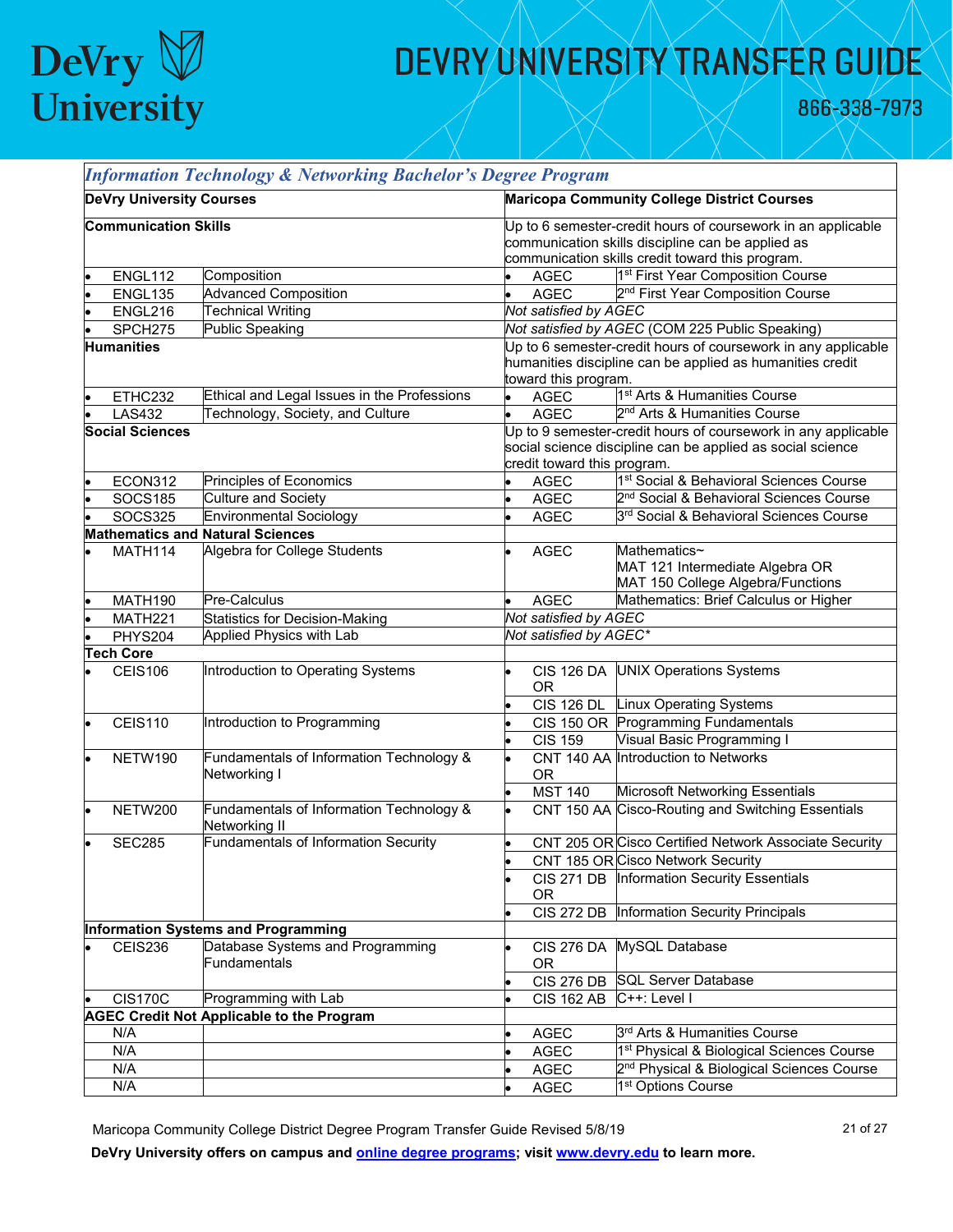

866-338-7973

#### *Information Technology & Networking Bachelor's Degree Program*

| <b>DeVry University Courses</b> |  | <b>Maricopa Community College District Courses</b> |      |                                                             |
|---------------------------------|--|----------------------------------------------------|------|-------------------------------------------------------------|
| N/A                             |  |                                                    | AGEC | 2 <sup>nd</sup> Options Course                              |
| N/A                             |  |                                                    | AGEC | <b>Computer Information Systems: Introduction</b><br>to CIS |

~Mathematics course must be at the level of MATH114 or MATH116, similar to a College Algebra course, to qualify.

\*This course may be satisfied by an AGEC Physical & Biological Science Course if the course is a direct course match.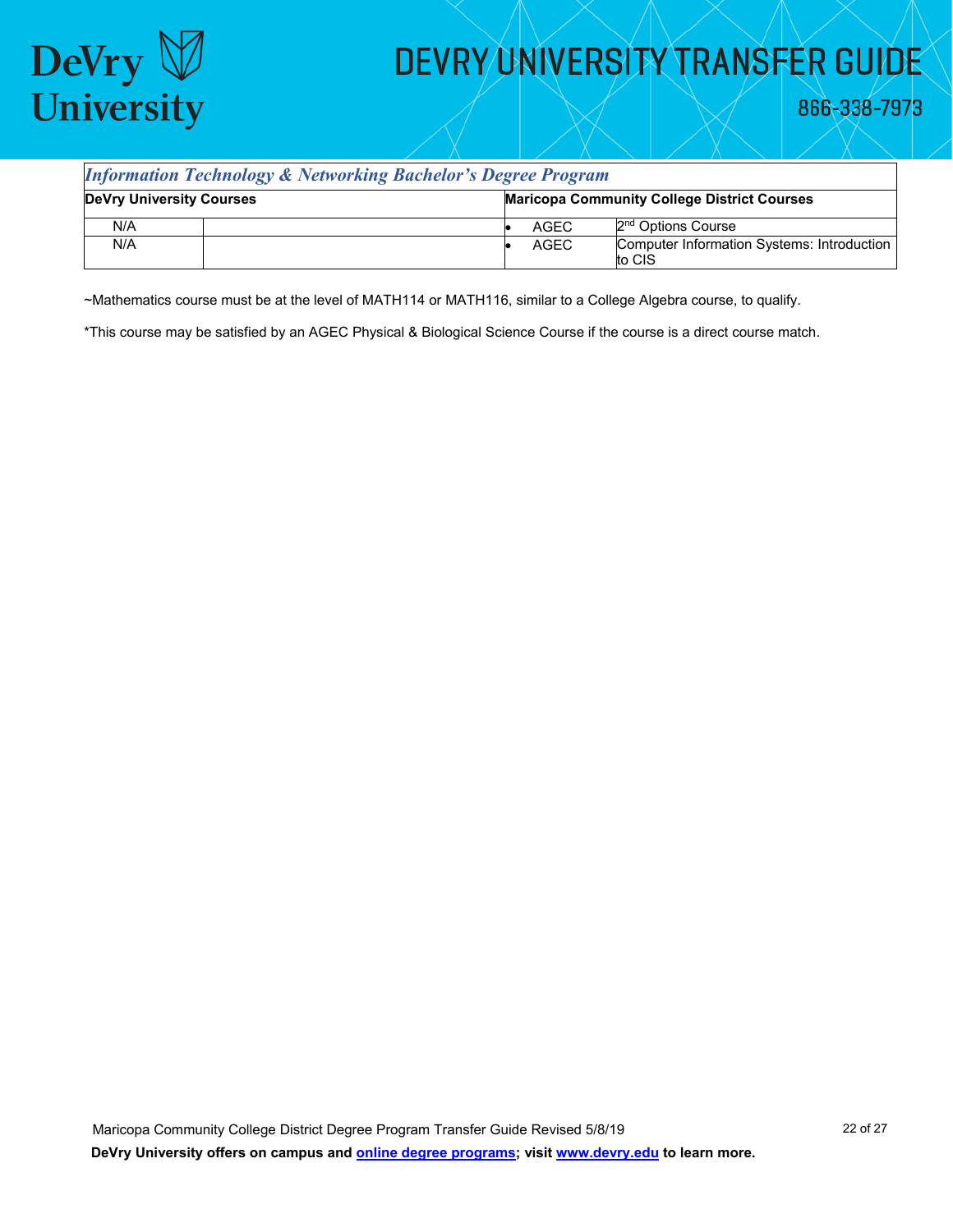

866-338-7973

|                                         | <b>Network &amp; Communications Management Bachelor's Degree Program</b> |                                                   |                                                                                                                                                                       |                                |                                                                                                                             |
|-----------------------------------------|--------------------------------------------------------------------------|---------------------------------------------------|-----------------------------------------------------------------------------------------------------------------------------------------------------------------------|--------------------------------|-----------------------------------------------------------------------------------------------------------------------------|
|                                         | <b>DeVry University Courses</b>                                          |                                                   |                                                                                                                                                                       |                                | <b>Maricopa Community College District Courses</b>                                                                          |
|                                         | <b>Communication Skills</b>                                              |                                                   | Up to 6 semester-credit hours of coursework in an applicable<br>communication skills discipline can be applied as<br>communication skills credit toward this program. |                                |                                                                                                                             |
|                                         | ENGL112                                                                  | Composition                                       |                                                                                                                                                                       | AGEC                           | 1 <sup>st</sup> First Year Composition Course                                                                               |
|                                         | ENGL135                                                                  | <b>Advanced Composition</b>                       |                                                                                                                                                                       | <b>AGEC</b>                    | 2 <sup>nd</sup> First Year Composition Course                                                                               |
|                                         | ENGL216                                                                  | <b>Technical Writing</b>                          |                                                                                                                                                                       | Not satisfied by AGEC          |                                                                                                                             |
|                                         | SPCH275                                                                  | Public Speaking                                   |                                                                                                                                                                       |                                | Not satisfied by AGEC (COM 225 Public Speaking)                                                                             |
|                                         | <b>Humanities</b>                                                        |                                                   |                                                                                                                                                                       | toward this program            | Up to 6 semester-credit hours of coursework in any applicable<br>humanities discipline can be applied as humanities credit  |
|                                         | <b>HUMN303</b>                                                           | Introduction to the Humanities                    |                                                                                                                                                                       | <b>AGEC</b>                    | 1 <sup>st</sup> Arts & Humanities Course                                                                                    |
|                                         | ETHC445                                                                  | <b>Principles of Ethics</b>                       |                                                                                                                                                                       | <b>AGEC</b>                    | 2 <sup>nd</sup> Arts & Humanities Course                                                                                    |
|                                         | <b>Social Sciences</b>                                                   |                                                   |                                                                                                                                                                       | credit toward this program.    | Up to 9 semester-credit hours of coursework in any applicable<br>social science discipline can be applied as social science |
|                                         | ECON312                                                                  | Principles of Economics                           |                                                                                                                                                                       | AGEC                           | 1st Social & Behavioral Sciences Course                                                                                     |
|                                         | <b>SOCS185</b>                                                           | <b>Culture and Society</b>                        |                                                                                                                                                                       | <b>AGEC</b>                    | 2 <sup>nd</sup> Social & Behavioral Sciences Course                                                                         |
|                                         | <b>SOCS325</b>                                                           | <b>Environmental Sociology</b>                    |                                                                                                                                                                       | <b>AGEC</b>                    | 3rd Social & Behavioral Sciences Course                                                                                     |
| <b>Mathematics and Natural Sciences</b> |                                                                          |                                                   | Three semester-credit hours of coursework in any applicable<br>natural sciences discipline can be applied as natural science<br>credit toward this program.           |                                |                                                                                                                             |
|                                         | MATH114                                                                  | Algebra for College Students                      |                                                                                                                                                                       | <b>AGEC</b>                    | Mathematics~<br>MAT 121 Intermediate Algebra OR<br>MAT 150 College Algebra/Functions                                        |
|                                         | MATH221                                                                  | <b>Statistics for Decision-Making</b>             |                                                                                                                                                                       | Not satisfied by AGEC          |                                                                                                                             |
|                                         | <b>SCI228</b>                                                            | Nutrition, Health and Wellness with Lab           |                                                                                                                                                                       | <b>AGEC</b>                    | 1 <sup>st</sup> Physical & Biological Sciences Course                                                                       |
|                                         | <b>Business</b>                                                          |                                                   |                                                                                                                                                                       |                                |                                                                                                                             |
|                                         | COMP100                                                                  | Computer Applications for Business with Lab       |                                                                                                                                                                       | <b>AGEC</b>                    | Computer Information Systems: Introduction<br>to CIS                                                                        |
|                                         | MGMT404                                                                  | Project Management                                |                                                                                                                                                                       | <b>CIS 224</b>                 | Project Management: Microsoft Project for<br>Windows                                                                        |
|                                         | <b>Computing</b>                                                         |                                                   |                                                                                                                                                                       |                                |                                                                                                                             |
|                                         | <b>CIS206</b>                                                            | Architecture and Operating Systems with Lab       |                                                                                                                                                                       | <b>CIS 126 DA</b><br><b>OR</b> | <b>Unix Operations Systems</b>                                                                                              |
|                                         |                                                                          |                                                   |                                                                                                                                                                       | <b>CIS 126 DL</b><br><b>OR</b> | <b>Linux Operating Systems</b>                                                                                              |
|                                         |                                                                          |                                                   |                                                                                                                                                                       | <b>CIS 238</b>                 | Unix/Linux System Administration                                                                                            |
|                                         | COMP230                                                                  | Introduction to Scripting and Database with Lab . |                                                                                                                                                                       | CIS 150 &<br><b>OR</b>         | <b>Programming Fundamentals</b><br>CIS 276 DB SQL Server Database                                                           |
|                                         |                                                                          |                                                   |                                                                                                                                                                       |                                | CIS 276 DA My SQL Database                                                                                                  |
|                                         | <b>SEC280</b>                                                            | Principles of Information Systems Security        |                                                                                                                                                                       |                                | CNT 205 OR Cisco Certified Network Associate Security                                                                       |
|                                         |                                                                          |                                                   |                                                                                                                                                                       |                                | CNT 185 OR Cisco Network Security                                                                                           |
|                                         |                                                                          |                                                   |                                                                                                                                                                       | <b>CIS 271 DB</b><br>0R        | Information Security Essentials                                                                                             |
|                                         |                                                                          |                                                   |                                                                                                                                                                       | <b>CIS 272 DB</b>              | Information Security Principals                                                                                             |
|                                         |                                                                          | <b>Network Operating Systems and Technologies</b> |                                                                                                                                                                       |                                |                                                                                                                             |
|                                         | NETW230                                                                  | Network Operating Systems - Windows, with<br>_ab  |                                                                                                                                                                       | <b>MST 157</b>                 | <b>Active Directory Windows Server</b><br>Configuration                                                                     |
|                                         | NETW240                                                                  | Network Operating Systems - UNIX, with Lab        |                                                                                                                                                                       | <b>CIS 238 DL</b>              | Linux System Administration                                                                                                 |
|                                         | NETW360                                                                  | Wireless Technologies and Services with Lab       |                                                                                                                                                                       | <b>CNT 206</b>                 | <b>Cisco Certified Network Associate Wireless</b>                                                                           |
|                                         |                                                                          | Track - one option is selected                    |                                                                                                                                                                       |                                |                                                                                                                             |

Maricopa Community College District Degree Program Transfer Guide Revised 5/8/19 23 23 3 3 3 3 3 3 3 3 3 3 4 27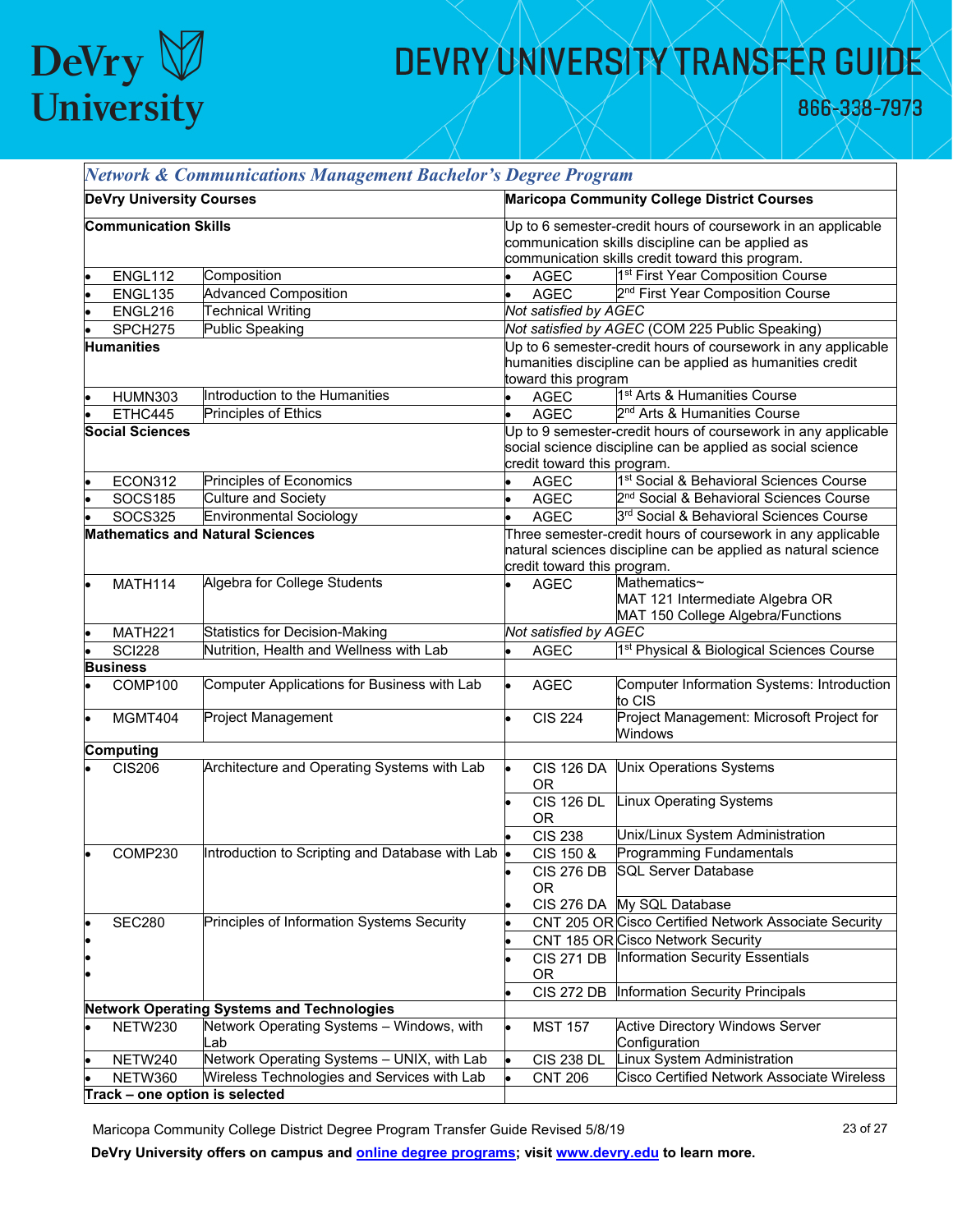

866-338-7973

| <b>Network &amp; Communications Management Bachelor's Degree Program</b> |                                                                            |             |                                                       |  |
|--------------------------------------------------------------------------|----------------------------------------------------------------------------|-------------|-------------------------------------------------------|--|
| <b>DeVry University Courses</b>                                          |                                                                            |             | <b>Maricopa Community College District Courses</b>    |  |
| <b>Cisco Network Fundamentals</b>                                        |                                                                            |             |                                                       |  |
| NETW203                                                                  | Cisco Networking Academy-<br>Introduction to Networking with Lab           |             | CNT 140 AA Introduction to Network                    |  |
| NETW205<br>$\bullet$                                                     | Cisco Networking Academy-<br>Introduction to Routing with Lab              |             | CNT 150 AA Cisco-Routing and Switching Essentials     |  |
| NETW209                                                                  | Cisco Networking Academy -<br>Introduction to WAN Technologies<br>with Lab |             | CNT 170 AA Cisco-Connecting Networks                  |  |
| <b>Networking Fundamentals</b>                                           |                                                                            |             |                                                       |  |
| NETW202                                                                  | Introduction to Networking with Lab                                        |             | CNT 140 AA Introduction to Networks                   |  |
| NETW204<br>$\bullet$                                                     | Introduction to Routing with Lab                                           |             | CNT 150 AA Cisco Routing and Switching Essentials     |  |
| NETW208<br>$\bullet$                                                     | Introduction to WAN Technologies with<br>Lab                               |             | CNT 170 AA Cisco-Connecting Networks                  |  |
| <b>AGEC Credit Not Applicable to the Program</b>                         |                                                                            |             |                                                       |  |
| N/A                                                                      |                                                                            | <b>AGEC</b> | B <sup>rd</sup> Arts & Humanities Course              |  |
| N/A                                                                      |                                                                            | <b>AGEC</b> | 2 <sup>nd</sup> Physical & Biological Sciences Course |  |
| N/A                                                                      |                                                                            | <b>AGEC</b> | 1 <sup>st</sup> Options Course                        |  |
| N/A                                                                      |                                                                            | <b>AGEC</b> | 2 <sup>nd</sup> Options Course                        |  |

~Mathematics course must be at the level of MATH114 or MATH116, similar to a College Algebra course, to qualify.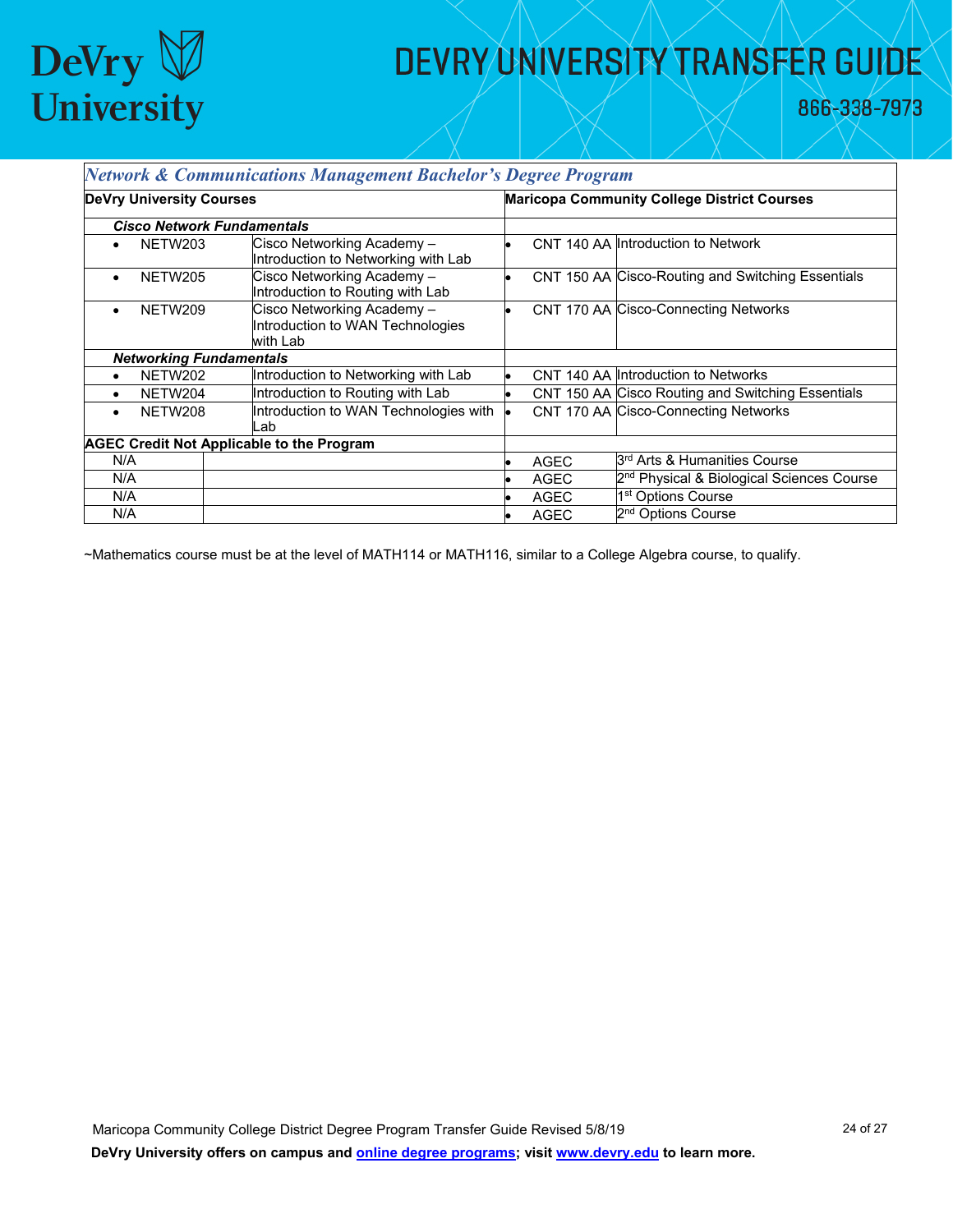

866-338-7973

|                                                                     |                                 | Multimedia Design & Development Bachelor's Degree Program     |                                                                                                                                                                       |                                                          |  |  |
|---------------------------------------------------------------------|---------------------------------|---------------------------------------------------------------|-----------------------------------------------------------------------------------------------------------------------------------------------------------------------|----------------------------------------------------------|--|--|
|                                                                     | <b>DeVry University Courses</b> |                                                               | <b>Maricopa Community College District Courses</b>                                                                                                                    |                                                          |  |  |
|                                                                     | <b>Communication Skills</b>     |                                                               | Jp to 6 semester-credit hours of coursework in an applicable<br>communication skills discipline can be applied as<br>communication skills credit toward this program. |                                                          |  |  |
|                                                                     | ENGL112                         | Composition                                                   | <b>AGEC</b>                                                                                                                                                           | 1 <sup>st</sup> First Year Composition Course            |  |  |
|                                                                     | ENGL135                         | <b>Advanced Composition</b>                                   | <b>AGEC</b>                                                                                                                                                           | 2 <sup>nd</sup> First Year Composition Course            |  |  |
|                                                                     | ENGL216                         | <b>Technical Writing</b>                                      | Not satisfied by AGEC                                                                                                                                                 |                                                          |  |  |
|                                                                     | SPCH275                         | <b>Public Speaking</b>                                        |                                                                                                                                                                       | Not satisfied by AGEC (COM 225 Public Speaking)          |  |  |
| <b>Humanities</b>                                                   |                                 | Jp to 6 semester-credit hours of coursework in any applicable |                                                                                                                                                                       |                                                          |  |  |
|                                                                     |                                 |                                                               | humanities discipline can be applied as humanities credit<br>toward this program                                                                                      |                                                          |  |  |
|                                                                     | <b>HUMN303</b>                  | Introduction to the Humanities                                | <b>AGEC</b>                                                                                                                                                           | 1 <sup>st</sup> Arts & Humanities Course                 |  |  |
|                                                                     | ETHC445                         | <b>Principles of Ethics</b>                                   | <b>AGEC</b>                                                                                                                                                           | 2 <sup>nd</sup> Arts & Humanities Course                 |  |  |
| <b>Social Sciences</b>                                              |                                 |                                                               | Jp to 9 semester-credit hours of coursework in any applicable<br>social science discipline can be applied as social science<br>credit toward this program.            |                                                          |  |  |
|                                                                     | ECON312                         | Principles of Economics                                       | <b>AGEC</b>                                                                                                                                                           | 1 <sup>st</sup> Social & Behavioral Sciences<br>Course   |  |  |
|                                                                     | <b>SOCS185</b>                  | <b>Culture and Society</b>                                    | <b>AGEC</b>                                                                                                                                                           | 2 <sup>nd</sup> Social & Behavioral Sciences<br>Course   |  |  |
|                                                                     | <b>SOCS325</b>                  | <b>Environmental Sociology</b>                                | <b>AGEC</b>                                                                                                                                                           | 3rd Social & Behavioral Sciences<br>Course               |  |  |
| <b>Mathematics and Natural Sciences</b>                             |                                 |                                                               | Three semester-credit hours of coursework in any applicable<br>natural sciences discipline can be applied as natural science<br>credit toward this program.           |                                                          |  |  |
|                                                                     | MATH114                         | Algebra for College Students                                  | <b>AGEC</b>                                                                                                                                                           | Mathematics~                                             |  |  |
|                                                                     | MATH <sub>221</sub>             | <b>Statistics for Decision-Making</b>                         | Not satisfied by AGEC                                                                                                                                                 |                                                          |  |  |
|                                                                     | <b>SCI228</b>                   | Nutrition, Health and Wellness with Lab                       | <b>AGEC</b>                                                                                                                                                           | 1 <sup>st</sup> Physical & Biological Sciences<br>Course |  |  |
|                                                                     | <b>Business and Computing</b>   |                                                               |                                                                                                                                                                       |                                                          |  |  |
|                                                                     | COMP100                         | Computer Applications for Business with Lab                   | <b>AGEC</b>                                                                                                                                                           | Computer Information Systems:<br>Introduction to CIS     |  |  |
|                                                                     | <b>Multimedia Core</b>          |                                                               |                                                                                                                                                                       |                                                          |  |  |
|                                                                     | <b>WGD201</b>                   | Visual Design Fundamentals                                    | <b>ART 181</b>                                                                                                                                                        | Graphic Design I                                         |  |  |
|                                                                     | <b>WGD205</b>                   | Advanced Design and Rapid Visualization                       | <b>CIS 120 DB</b>                                                                                                                                                     | Computer Graphics: Adobe Illustrate                      |  |  |
|                                                                     | <b>WGD210</b>                   | Digital Imaging Fundamentals                                  | <b>ART 210 OR</b>                                                                                                                                                     | Design Tools for Imagery, Production<br>and Publishing   |  |  |
|                                                                     |                                 |                                                               | <b>CIS 220DF</b>                                                                                                                                                      | Adobe Photoshop Level II: Advanced<br>Digital Imaging    |  |  |
|                                                                     | <b>WGD232</b>                   | <b>Web Design</b>                                             | <b>ART 190</b>                                                                                                                                                        | Art of Web Site Design                                   |  |  |
|                                                                     | <b>WGD235</b>                   | <b>Web Animation</b>                                          | ADA/ART/MMT<br>184 OR                                                                                                                                                 | <b>Computer Animation</b>                                |  |  |
|                                                                     |                                 |                                                               | <b>CIS 120 DC OR</b>                                                                                                                                                  | Adobe Animate: Digital Animation                         |  |  |
|                                                                     |                                 |                                                               | <b>CIS 220 DC</b>                                                                                                                                                     | Flash: Advanced Animation and<br>ActionScript            |  |  |
|                                                                     | <b>WGD242</b>                   | <b>Advanced Web Design</b>                                    | <b>ART 192</b>                                                                                                                                                        | Advanced Web Presentation Design                         |  |  |
|                                                                     | <b>WGD251</b>                   | Responsive Web Design                                         | CIS 166 AA OR                                                                                                                                                         | Introduction to Java Scripting                           |  |  |
|                                                                     |                                 |                                                               | <b>CIS 166 AE</b>                                                                                                                                                     | Web Scripting with PHP                                   |  |  |
|                                                                     |                                 | Track - one of the following is selected                      |                                                                                                                                                                       |                                                          |  |  |
|                                                                     |                                 | <b>Graphic and Multimedia Design</b>                          |                                                                                                                                                                       |                                                          |  |  |
|                                                                     | GMD311<br>$\bullet$             | Web Video Fundamentals with Lab                               | <b>CIS 220 DK</b>                                                                                                                                                     | Advanced Digital Video Production                        |  |  |
| 3D Model Design and Construction with<br>GMD411<br>$\bullet$<br>Lab |                                 |                                                               | <b>ART 185 OR</b>                                                                                                                                                     | 3-D Modeling for Animation                               |  |  |
|                                                                     |                                 |                                                               | <b>ART 245</b>                                                                                                                                                        | Advanced 3D Modeling and Animation                       |  |  |
|                                                                     |                                 |                                                               |                                                                                                                                                                       |                                                          |  |  |

Maricopa Community College District Degree Program Transfer Guide Revised 5/8/19 25 25 01 25 of 27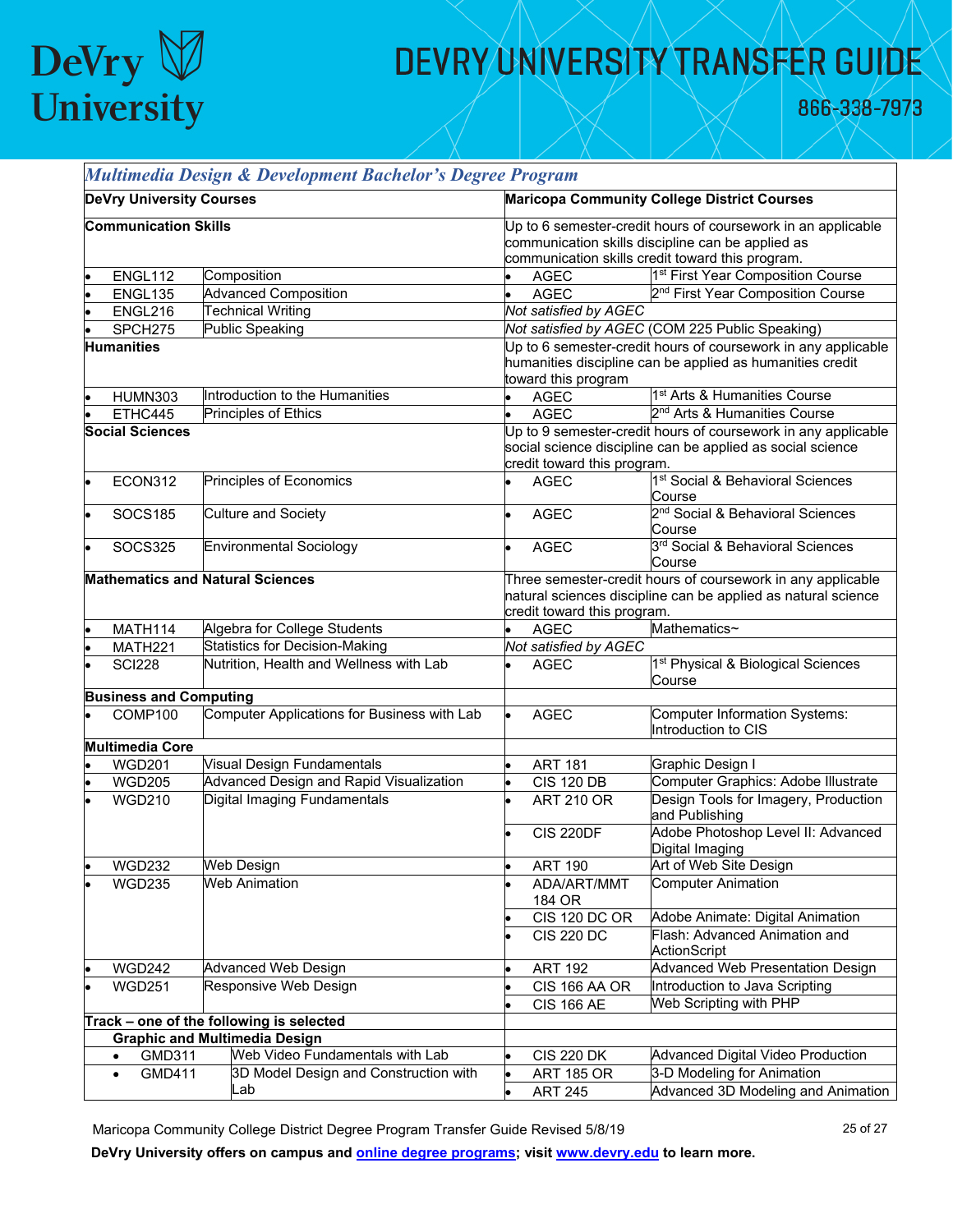

866-338-7973

#### *Multimedia Design & Development Bachelor's Degree Program*

| <b>DeVry University Courses</b>                  |                                   |  | <b>Maricopa Community College District Courses</b> |                                                |  |
|--------------------------------------------------|-----------------------------------|--|----------------------------------------------------|------------------------------------------------|--|
| <b>Web Design and Development</b>                |                                   |  |                                                    |                                                |  |
| <b>CIS336</b>                                    | Introduction to Database with Lab |  | <b>CIS 117 DM</b>                                  | Microsoft Access: Database Mgmt.               |  |
| <b>WBG410</b>                                    | Dynamic Website Development and   |  | CIS 119 DO &                                       | Introduction to Oracle: SQL                    |  |
|                                                  | Database Integration with Lab     |  | <b>CIS 166 AE</b>                                  | Web Scripting with PHP                         |  |
| <b>AGEC Credit Not Applicable to the Program</b> |                                   |  |                                                    |                                                |  |
| N/A                                              |                                   |  | <b>AGEC</b>                                        | 3 <sup>rd</sup> Arts & Humanities Course       |  |
| N/A                                              |                                   |  | AGEC                                               | 2 <sup>nd</sup> Physical & Biological Sciences |  |
|                                                  |                                   |  |                                                    | Course                                         |  |
| N/A                                              |                                   |  | AGEC                                               | 1 <sup>st</sup> Options Course                 |  |
| N/A                                              |                                   |  | <b>AGEC</b>                                        | 2 <sup>nd</sup> Options Course                 |  |

~Mathematics course must be at the level of MATH114 or MATH116, similar to a College Algebra course, to qualify.